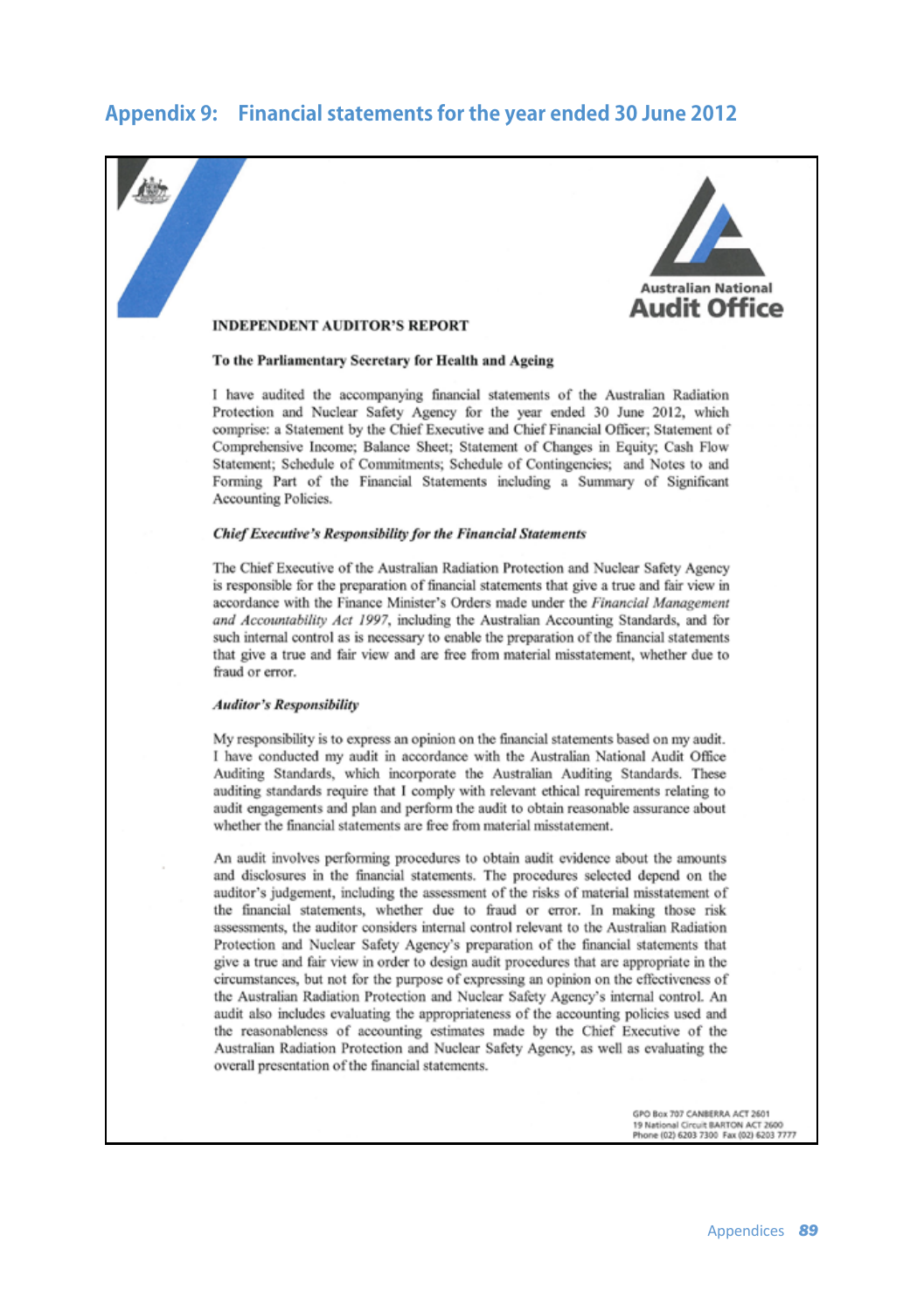I believe that the audit evidence I have obtained is sufficient and appropriate to provide a basis for my audit opinion.

### Independence

In conducting my audit, I have followed the independence requirements of the Australian National Audit Office, which incorporate the requirements of the Australian accounting profession.

### **Opinion**

In my opinion, the financial statements of the Australian Radiation Protection and Nuclear Safety Agency:

- (a) have been prepared in accordance with the Finance Minister's Orders made under the Financial Management and Accountability Act 1997, including the Australian Accounting Standards; and
- (b) give a true and fair view of the matters required by the Finance Minister's Orders including the Australian Radiation Protection and Nuclear Safety Agency's financial position as at 30 June 2012 and of its financial performance and cash flows for the year then ended.

Australian National Audit Office

S. Bucharan

Serena Buchanan Audit Principal

Delegate of the Auditor-General Canberra

14 September 2012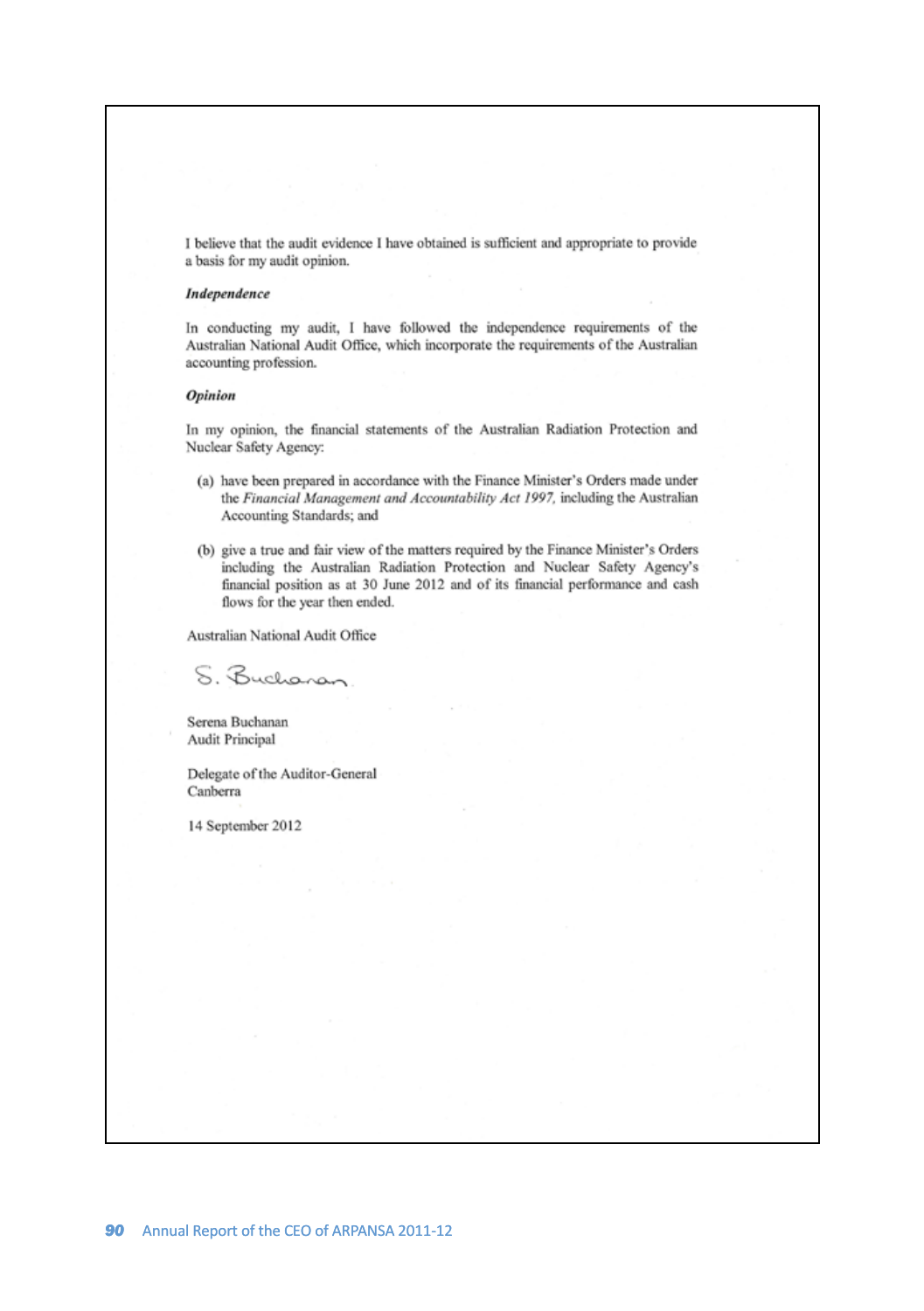# Australian Radiation Protection and Nuclear Safety Agency (ARPANSA)

Financial Statements - 30 June 2012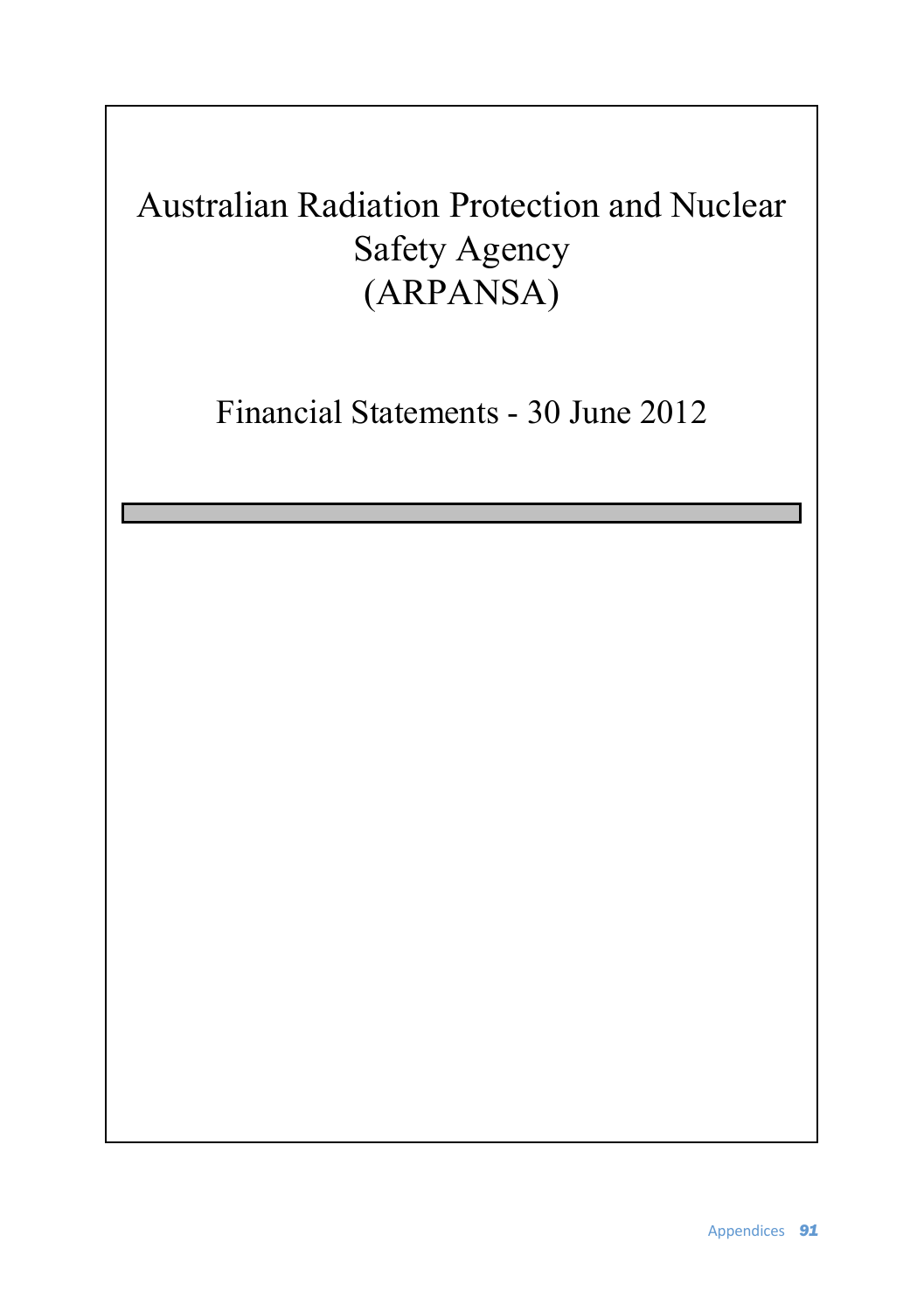# STATEMENT BY THE CHIEF EXECUTIVE AND CHIEF FINANCIAL OFFICER

In our opinion, the attached financial statements for the year ended 30 June 2012 are based on properly maintained financial records and give a true and fair view of the matters required by the Finance Minister's Orders made under the Financial Management and Accountability Act 1997, as amended.

core - $1 in x$ Signed... Signed....

Carl-Magnus Larsson Chief Executive

14 September 2012

14 September 2012

Chief Financial Officer

George Savvides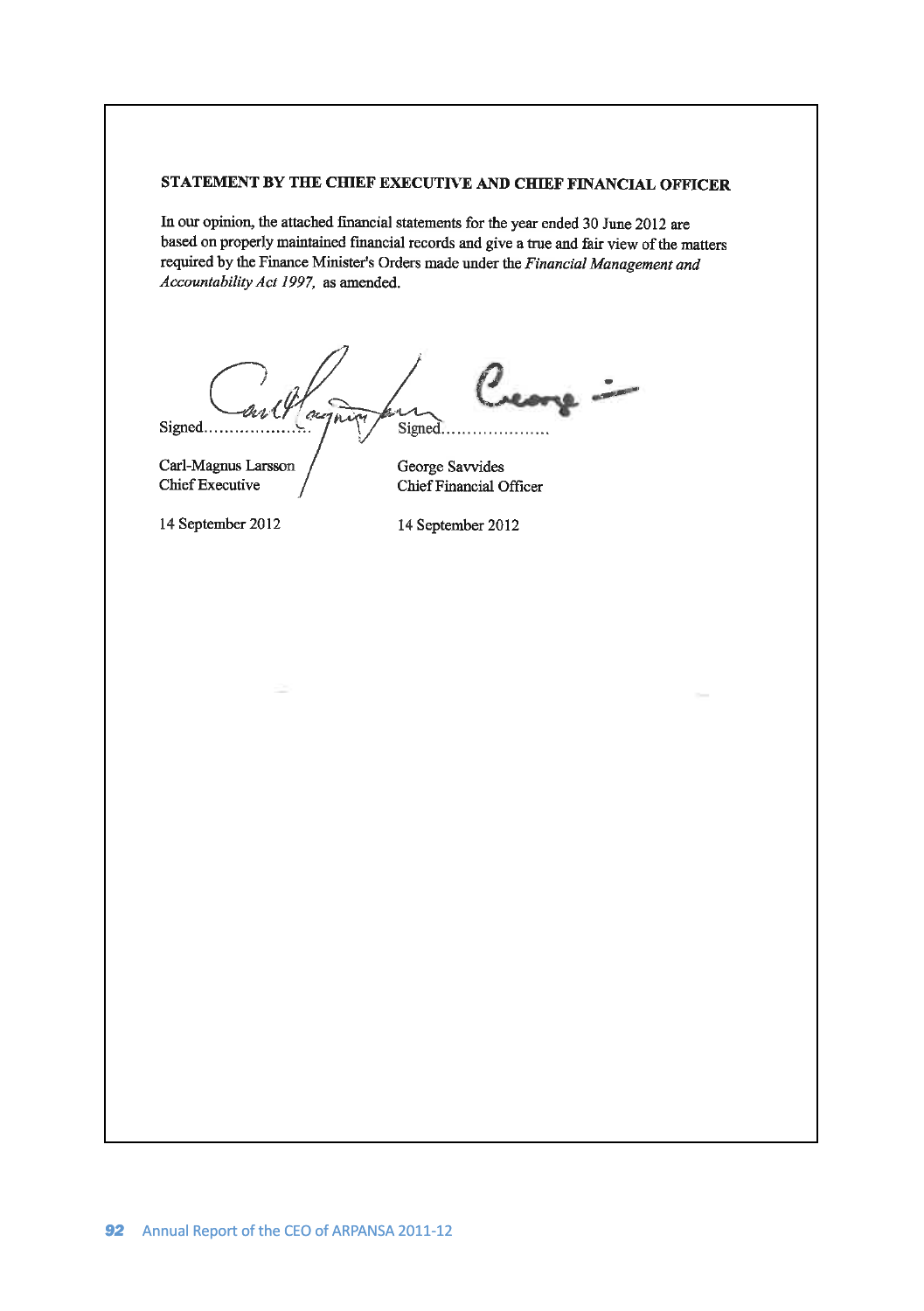### **STATEMENT OF COMPREHENSIVE INCOME ARPANSA**

*for the period ended 30 June 2012*

|                                         |              | $\overline{2012}$ | 2011         |
|-----------------------------------------|--------------|-------------------|--------------|
|                                         | <b>Notes</b> | \$                | \$           |
| <b>EXPENSES</b>                         |              |                   |              |
| Employee benefits                       | 3A           | 17,917,929        | 16,381,820   |
| Suppliers expenses                      | 3B           | 8,502,966         | 10,798,810   |
| Depreciation and amortisation           | 3C           | 2,542,795         | 2,361,065    |
| Write-down and impairment of assets     | 3D           | 172,509           | 15,645       |
| Foreign exchange losses                 | 3E           | 535               | 658          |
| <b>Total expenses</b>                   |              | 29,136,734        | 29,557,998   |
| LESS:                                   |              |                   |              |
| <b>OWN-SOURCE INCOME</b>                |              |                   |              |
| <b>Own-source revenue</b>               |              |                   |              |
| Sale of goods and rendering of services | 4A           | 6,715,124         | 9,612,120    |
| Licence fees                            | 4B           | 3,839,420         | 3,827,912    |
| <b>Total own-source revenue</b>         |              | 10,554,544        | 13,440,032   |
| Gains                                   |              |                   |              |
| Other gains                             | 4C           | 54,250            | 53,000       |
| <b>Total gains</b>                      |              | 54,250            | 53,000       |
| <b>Total own-source income</b>          |              | 10,608,794        | 13,493,032   |
| Net cost of (contribution by) services  |              | 18,527,940        | 16,064,966   |
| Revenue from Government                 | 4D           | 16,130,000        | 13,735,130   |
| <b>Deficit</b>                          |              | (2,397,940)       | (2,329,836)  |
| <b>OTHER COMPREHENSIVE INCOME</b>       |              |                   |              |
| Changes in asset revaluation reserves   |              | 3,431,286         | 429,000      |
| Total other comprehensive income        |              | 3,431,286         | 429,000      |
| <b>Total comprehensive income</b>       |              | 1,033,346         | (1.900, 836) |

The above statement should be read in conjunction with the accompanying notes.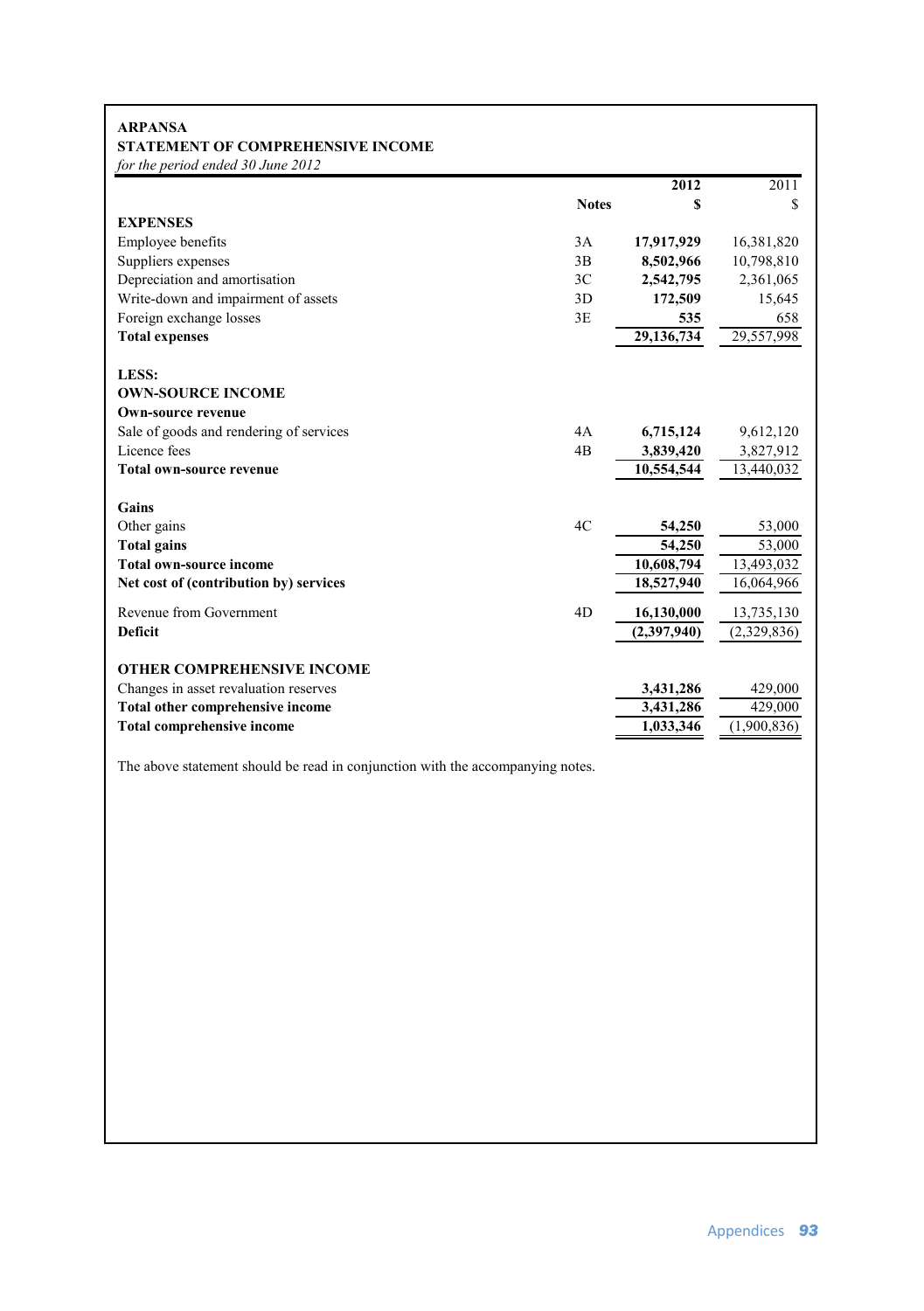# **ARPANSA BALANCE SHEET**

| as at 30 June 2012                |                |            |            |
|-----------------------------------|----------------|------------|------------|
|                                   |                | 2012       | 2011       |
|                                   | <b>Notes</b>   | \$         | \$         |
| <b>ASSETS</b>                     |                |            |            |
| <b>Financial Assets</b>           |                |            |            |
| Cash and cash equivalents         | 5A             | 1,655,881  | 1,601,552  |
| Trade and other receivables       | 5B             | 1,610,080  | 4,851,866  |
| Other financial assets            | 5C             | 81,703     | 395,323    |
| <b>Total financial assets</b>     |                | 3,347,664  | 6,848,741  |
| <b>Non-Financial Assets</b>       |                |            |            |
| Land and buildings                | 6A             | 19,229,600 | 12,731,828 |
| Property, plant and equipment     | 6B,6F          | 6,702,310  | 7,004,296  |
| Intangibles                       | 6C, 6G         | 798,005    | 838,911    |
| Inventories                       | 6 <sub>D</sub> | 1,489,587  | 1,718,336  |
| Other non-financial assets        | 6E             | 459,488    | 497,198    |
| <b>Total non-financial assets</b> |                | 28,678,990 | 22,790,569 |
| <b>Total assets</b>               |                | 32,026,654 | 29,639,310 |
| <b>LIABILITIES</b>                |                |            |            |
| <b>Payables</b>                   |                |            |            |
| Suppliers                         | 7A             | 1,378,077  | 1,839,516  |
| Other payables                    | 7B             | 1,821,394  | 2,848,878  |
| <b>Total payables</b>             |                | 3,199,471  | 4,688,394  |
| <b>Provisions</b>                 |                |            |            |
| <b>Employee provisions</b>        | 8              | 5,228,201  | 4,738,280  |
| <b>Total provisions</b>           |                | 5,228,201  | 4,738,280  |
| <b>Total liabilities</b>          |                | 8,427,672  | 9,426,674  |
| <b>Net assets</b>                 |                | 23,598,982 | 20,212,636 |
| <b>EQUITY</b>                     |                |            |            |
| Contributed equity                |                | 9,120,000  | 6,767,000  |
| Reserves                          |                | 9,129,779  | 5,698,493  |
| Retained surplus                  |                | 5,349,203  | 7,747,143  |
| <b>Total equity</b>               |                | 23,598,982 | 20,212,636 |
|                                   |                |            |            |

The above balance sheet should be read in conjunction with the accompanying notes.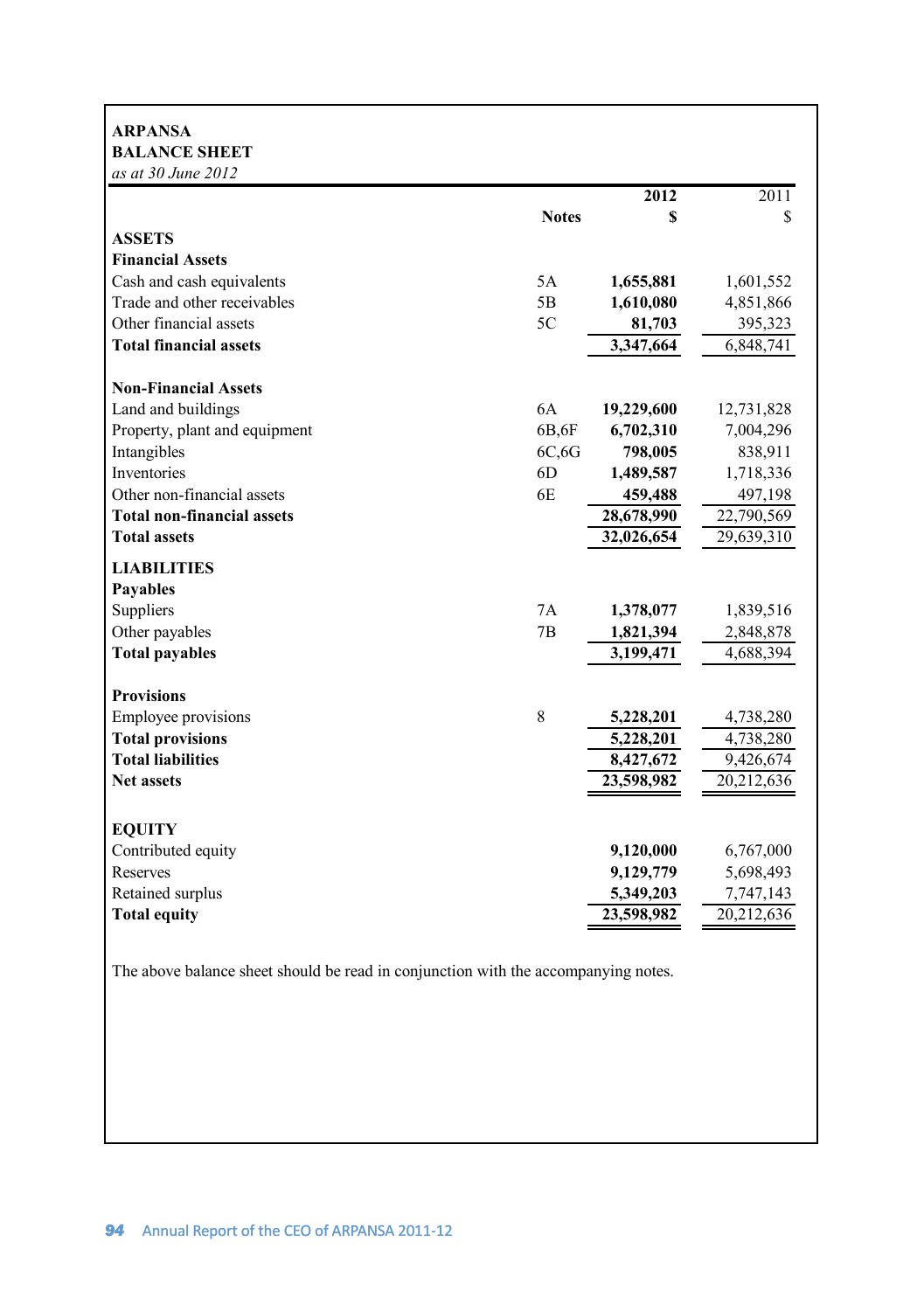ARPANSA<br>STATEMENT OF CHANGES IN EQUITY **STATEMENT OF CHANGES IN EQUITY**  for the period ended 30 June 2012 *for the period ended 30 June 2012* **ARPANSA**

The above statement should be read in conjunction with the accompanying notes. The above statement should be read in conjunction with the accompanying notes.

| or the period entied 50 June 2012                                                             |                                                                                                    |      |                          |                |                         |                                                 |                           |
|-----------------------------------------------------------------------------------------------|----------------------------------------------------------------------------------------------------|------|--------------------------|----------------|-------------------------|-------------------------------------------------|---------------------------|
|                                                                                               |                                                                                                    |      | <b>Asset Revaluation</b> | Contributed    |                         |                                                 |                           |
|                                                                                               | <b>Retained Earnings</b>                                                                           |      | Reserves                 | Equity/Capital |                         | <b>Total Equity</b>                             |                           |
|                                                                                               | 201<br>2012                                                                                        | 2012 | 201                      | 2012           | 201                     | 2012                                            | 201                       |
|                                                                                               |                                                                                                    |      |                          |                |                         |                                                 |                           |
| period<br>Balance carried forward from previous p<br>Opening balance                          | $7,747,143$ 10.076.979 5.698.493 5.269.493 6.767.000 4.624.000 20.212.636 19.970.472               |      |                          |                |                         |                                                 |                           |
| Adjusted opening balance                                                                      | $7,747,143$ $10,076,979$ $5,698,493$ $5,269,493$ $6,767,000$ $4,624,000$ $20,212,636$ $19,970,472$ |      |                          |                |                         |                                                 |                           |
| in asset revaluation reserves<br>Other comprehensive income - Changes<br>Comprehensive income |                                                                                                    |      | $3,431,286$ $429,000$    |                |                         | 3,431,286                                       | 429,000                   |
| Deficit for the period                                                                        | $(2,397,940)$ $(2,329,836)$                                                                        |      |                          |                |                         | $(2.397,940)$ $(2.329,836)$                     |                           |
| Total comprehensive income                                                                    | $(2,397,940)$ $(2,329,836)$ $3,431,286$                                                            |      | 429.000                  |                |                         |                                                 | $1,033.346$ $(1.900.836)$ |
| Contributions by Owners                                                                       |                                                                                                    |      |                          |                |                         |                                                 |                           |
| Departmental capital budget                                                                   |                                                                                                    |      |                          |                |                         | $2,353,000$ $2,143,000$ $2,353,000$ $2,143,000$ |                           |
| Sub-total transactions with owners                                                            |                                                                                                    |      |                          |                | $2,353,000$ $2,143,000$ | 2,353,000                                       | 2,143,000                 |
|                                                                                               |                                                                                                    |      |                          |                |                         |                                                 |                           |
| Closing balance as at 30 June                                                                 | 5,349,203 7,747,143 9,129,779 5,698,493 9,120,000 6,767,000 23,598,982 20,212,636                  |      |                          |                |                         |                                                 |                           |
|                                                                                               |                                                                                                    |      |                          |                |                         |                                                 |                           |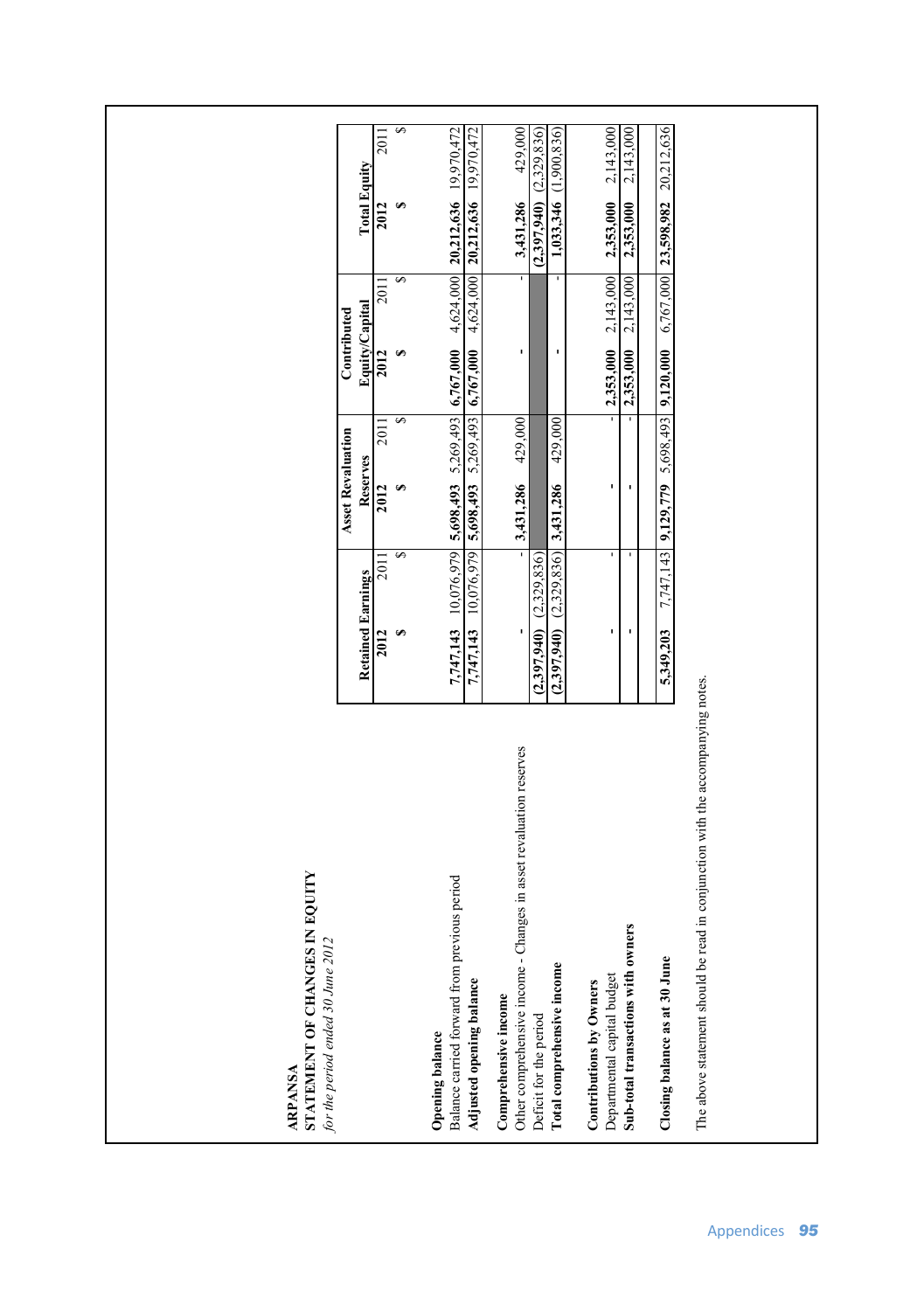# **ARPANSA CASH FLOW STATEMENT**

| for the period ended 30 June 2012                                  |              |                |                   |
|--------------------------------------------------------------------|--------------|----------------|-------------------|
|                                                                    |              | $\sqrt{2012}$  | $\overline{2011}$ |
|                                                                    | <b>Notes</b> | S              | \$                |
| <b>OPERATING ACTIVITIES</b>                                        |              |                |                   |
| <b>Cash received</b>                                               |              |                |                   |
| Appropriations                                                     |              | 18,085,130     | 13,982,000        |
| Sales of goods and rendering of services                           |              | 12,148,793     | 14,259,184        |
| Net GST received                                                   |              | 763,107        | 233,595           |
| <b>Total cash received</b>                                         |              | 30,997,030     | 28,474,779        |
| Cash used                                                          |              |                |                   |
| Employees                                                          |              | (17, 443, 603) | (15,849,540)      |
| Suppliers                                                          |              | (10,512,005)   | (10,590,038)      |
| <b>Total cash used</b>                                             |              | (27,955,608)   | (26, 439, 578)    |
| Net cash from operating activities                                 | 9            | 3,041,422      | 2,035,201         |
| <b>INVESTING ACTIVITIES</b>                                        |              |                |                   |
| Cash used                                                          |              |                |                   |
| Purchase of property, plant, equipment and intangibles             |              | (5,340,093)    | (5,418,553)       |
| <b>Total cash used</b>                                             |              | (5,340,093)    | (5,418,553)       |
| Net cash (used by) investing activities                            |              | (5,340,093)    | (5, 418, 553)     |
| <b>FINANCING ACTIVITIES</b>                                        |              |                |                   |
| <b>Cash received</b>                                               |              |                |                   |
| Contributed equity                                                 |              | 2,353,000      | 2,143,000         |
| <b>Total cash received</b>                                         |              | 2,353,000      | 2,143,000         |
| Net cash from financing activities                                 |              | 2,353,000      | 2,143,000         |
|                                                                    |              |                |                   |
| Net (decrease) increase in cash held                               |              | 54,329         | (1,240,352)       |
| Cash and cash equivalents at the beginning of the reporting period |              | 1,601,552      | 2,841,904         |
| Cash and cash equivalents at the end of the reporting period       | 5A           | 1,655,881      | 1,601,552         |
|                                                                    |              |                |                   |

The above statement should be read in conjunction with the accompanying notes.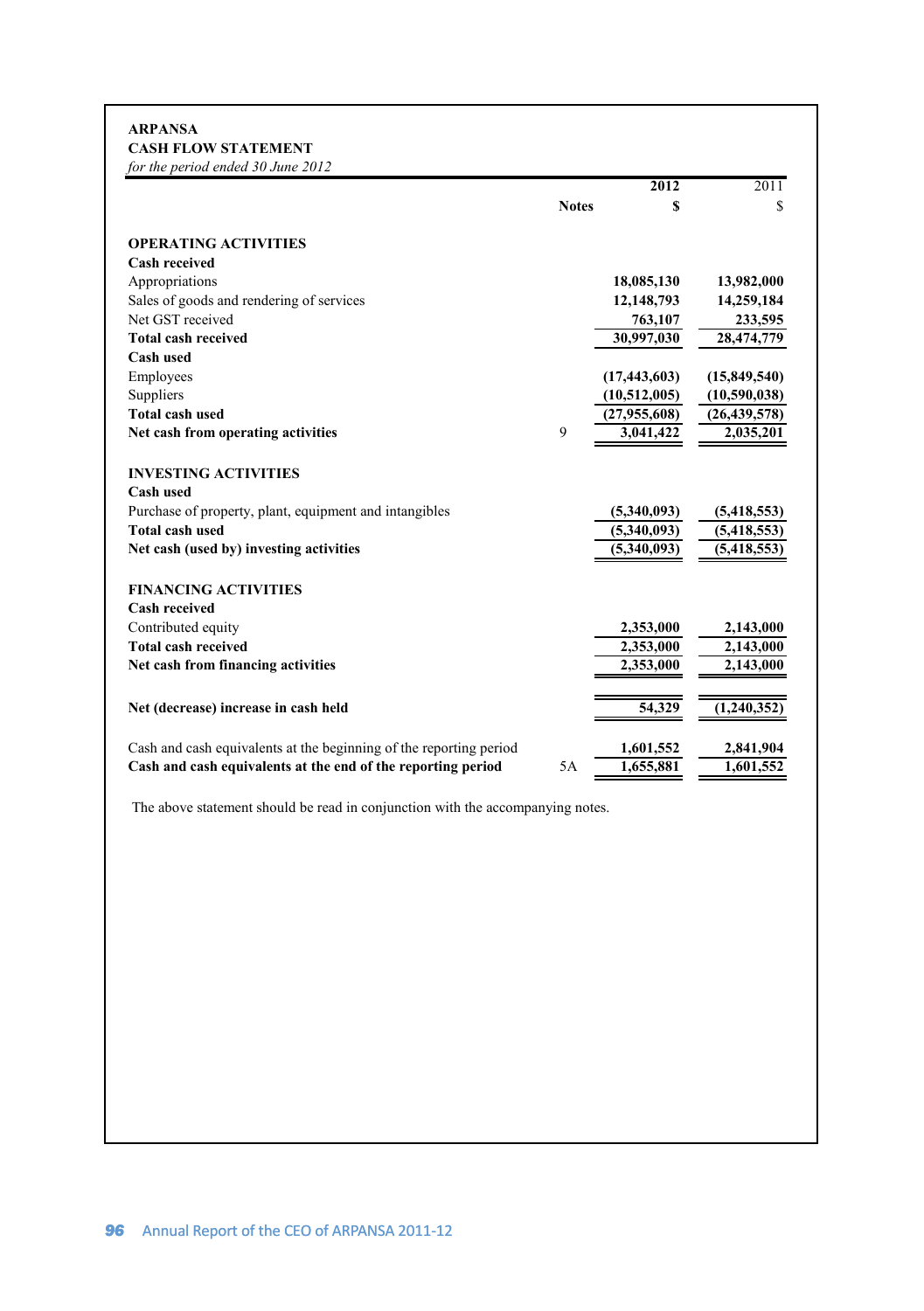### **SCHEDULE OF COMMITMENTS ARPANSA** *as at 30 June 2012*

| <b>BY TYPE</b><br>s<br>S<br><b>Commitments receivable</b><br>GST recoverable on commitments<br>(181,696)<br>(361, 781)<br><b>Total commitments receivable</b><br>(181, 696)<br>(361, 781)<br><b>Capital commitments</b><br>Land and buildings<br>1,349,541<br>Infrastructure, plant and equipment<br>744,938<br>501,871<br><b>Total capital commitments</b><br>501,871<br>2.094.479<br>Other commitments<br>Operating leases<br>661,752<br>1,036,486<br>Other commitments<br>835,036<br>848,620<br><b>Total other commitments</b><br>1,496,788<br>1,885,106<br>Net commitments by type<br>1,816,963<br>3,617,804<br><b>BY MATURITY</b><br>Other commitments receivable<br>One year or less<br>(301, 510)<br>(152, 741)<br>From one to five years<br>(28,955)<br>(60,271)<br>Total other commitments receivable<br>(181,696)<br>(361, 781)<br><b>Commitments payable</b><br><b>Capital commitments</b><br>One year or less<br>501,871<br>2,094,479<br>From one to five years<br>501,871<br>2,094,479<br><b>Total capital commitments</b><br><b>Operating lease commitments</b><br>One year or less<br>395,002<br>400,885<br>From one to five years<br>266,750<br>635,601<br><b>Total operating lease commitments</b><br>661,752<br>1,036,486<br><b>Other commitments</b><br>One year or less<br>783,283<br>821,245<br>From one to five years<br>51,753<br>27,374<br><b>Total other commitments</b><br>848,619<br>835,036<br>Net commitments by maturity<br>1,816,963<br>3,617,803<br>NB: Commitments are GST inclusive where relevant.<br>Land and buildings - contractual payments for buildings under<br>construction<br>Infrastructure plant and equipment - contractual payments for computer<br>and scientific equipment<br>Operating leases are effectively non-cancellable and comprise:<br>Leases for office accommodation.<br>Lease payments are subject to annual increase as per the lease. The lease term is 4 years.<br>Agreements for the provision of motor vehicles to senior executive officers.<br>No contingent rentals exist. There are no renewal or purchase options available to the<br>Agency. |                                                                | 2012 | 2011 |
|-----------------------------------------------------------------------------------------------------------------------------------------------------------------------------------------------------------------------------------------------------------------------------------------------------------------------------------------------------------------------------------------------------------------------------------------------------------------------------------------------------------------------------------------------------------------------------------------------------------------------------------------------------------------------------------------------------------------------------------------------------------------------------------------------------------------------------------------------------------------------------------------------------------------------------------------------------------------------------------------------------------------------------------------------------------------------------------------------------------------------------------------------------------------------------------------------------------------------------------------------------------------------------------------------------------------------------------------------------------------------------------------------------------------------------------------------------------------------------------------------------------------------------------------------------------------------------------------------------------------------------------------------------------------------------------------------------------------------------------------------------------------------------------------------------------------------------------------------------------------------------------------------------------------------------------------------------------------------------------------------------------------------------------------------------------------------------------------------------------------------|----------------------------------------------------------------|------|------|
|                                                                                                                                                                                                                                                                                                                                                                                                                                                                                                                                                                                                                                                                                                                                                                                                                                                                                                                                                                                                                                                                                                                                                                                                                                                                                                                                                                                                                                                                                                                                                                                                                                                                                                                                                                                                                                                                                                                                                                                                                                                                                                                       |                                                                |      |      |
|                                                                                                                                                                                                                                                                                                                                                                                                                                                                                                                                                                                                                                                                                                                                                                                                                                                                                                                                                                                                                                                                                                                                                                                                                                                                                                                                                                                                                                                                                                                                                                                                                                                                                                                                                                                                                                                                                                                                                                                                                                                                                                                       |                                                                |      |      |
|                                                                                                                                                                                                                                                                                                                                                                                                                                                                                                                                                                                                                                                                                                                                                                                                                                                                                                                                                                                                                                                                                                                                                                                                                                                                                                                                                                                                                                                                                                                                                                                                                                                                                                                                                                                                                                                                                                                                                                                                                                                                                                                       |                                                                |      |      |
|                                                                                                                                                                                                                                                                                                                                                                                                                                                                                                                                                                                                                                                                                                                                                                                                                                                                                                                                                                                                                                                                                                                                                                                                                                                                                                                                                                                                                                                                                                                                                                                                                                                                                                                                                                                                                                                                                                                                                                                                                                                                                                                       |                                                                |      |      |
|                                                                                                                                                                                                                                                                                                                                                                                                                                                                                                                                                                                                                                                                                                                                                                                                                                                                                                                                                                                                                                                                                                                                                                                                                                                                                                                                                                                                                                                                                                                                                                                                                                                                                                                                                                                                                                                                                                                                                                                                                                                                                                                       |                                                                |      |      |
|                                                                                                                                                                                                                                                                                                                                                                                                                                                                                                                                                                                                                                                                                                                                                                                                                                                                                                                                                                                                                                                                                                                                                                                                                                                                                                                                                                                                                                                                                                                                                                                                                                                                                                                                                                                                                                                                                                                                                                                                                                                                                                                       |                                                                |      |      |
|                                                                                                                                                                                                                                                                                                                                                                                                                                                                                                                                                                                                                                                                                                                                                                                                                                                                                                                                                                                                                                                                                                                                                                                                                                                                                                                                                                                                                                                                                                                                                                                                                                                                                                                                                                                                                                                                                                                                                                                                                                                                                                                       |                                                                |      |      |
|                                                                                                                                                                                                                                                                                                                                                                                                                                                                                                                                                                                                                                                                                                                                                                                                                                                                                                                                                                                                                                                                                                                                                                                                                                                                                                                                                                                                                                                                                                                                                                                                                                                                                                                                                                                                                                                                                                                                                                                                                                                                                                                       |                                                                |      |      |
|                                                                                                                                                                                                                                                                                                                                                                                                                                                                                                                                                                                                                                                                                                                                                                                                                                                                                                                                                                                                                                                                                                                                                                                                                                                                                                                                                                                                                                                                                                                                                                                                                                                                                                                                                                                                                                                                                                                                                                                                                                                                                                                       |                                                                |      |      |
|                                                                                                                                                                                                                                                                                                                                                                                                                                                                                                                                                                                                                                                                                                                                                                                                                                                                                                                                                                                                                                                                                                                                                                                                                                                                                                                                                                                                                                                                                                                                                                                                                                                                                                                                                                                                                                                                                                                                                                                                                                                                                                                       |                                                                |      |      |
|                                                                                                                                                                                                                                                                                                                                                                                                                                                                                                                                                                                                                                                                                                                                                                                                                                                                                                                                                                                                                                                                                                                                                                                                                                                                                                                                                                                                                                                                                                                                                                                                                                                                                                                                                                                                                                                                                                                                                                                                                                                                                                                       |                                                                |      |      |
|                                                                                                                                                                                                                                                                                                                                                                                                                                                                                                                                                                                                                                                                                                                                                                                                                                                                                                                                                                                                                                                                                                                                                                                                                                                                                                                                                                                                                                                                                                                                                                                                                                                                                                                                                                                                                                                                                                                                                                                                                                                                                                                       |                                                                |      |      |
|                                                                                                                                                                                                                                                                                                                                                                                                                                                                                                                                                                                                                                                                                                                                                                                                                                                                                                                                                                                                                                                                                                                                                                                                                                                                                                                                                                                                                                                                                                                                                                                                                                                                                                                                                                                                                                                                                                                                                                                                                                                                                                                       |                                                                |      |      |
|                                                                                                                                                                                                                                                                                                                                                                                                                                                                                                                                                                                                                                                                                                                                                                                                                                                                                                                                                                                                                                                                                                                                                                                                                                                                                                                                                                                                                                                                                                                                                                                                                                                                                                                                                                                                                                                                                                                                                                                                                                                                                                                       |                                                                |      |      |
|                                                                                                                                                                                                                                                                                                                                                                                                                                                                                                                                                                                                                                                                                                                                                                                                                                                                                                                                                                                                                                                                                                                                                                                                                                                                                                                                                                                                                                                                                                                                                                                                                                                                                                                                                                                                                                                                                                                                                                                                                                                                                                                       |                                                                |      |      |
|                                                                                                                                                                                                                                                                                                                                                                                                                                                                                                                                                                                                                                                                                                                                                                                                                                                                                                                                                                                                                                                                                                                                                                                                                                                                                                                                                                                                                                                                                                                                                                                                                                                                                                                                                                                                                                                                                                                                                                                                                                                                                                                       |                                                                |      |      |
|                                                                                                                                                                                                                                                                                                                                                                                                                                                                                                                                                                                                                                                                                                                                                                                                                                                                                                                                                                                                                                                                                                                                                                                                                                                                                                                                                                                                                                                                                                                                                                                                                                                                                                                                                                                                                                                                                                                                                                                                                                                                                                                       |                                                                |      |      |
|                                                                                                                                                                                                                                                                                                                                                                                                                                                                                                                                                                                                                                                                                                                                                                                                                                                                                                                                                                                                                                                                                                                                                                                                                                                                                                                                                                                                                                                                                                                                                                                                                                                                                                                                                                                                                                                                                                                                                                                                                                                                                                                       |                                                                |      |      |
|                                                                                                                                                                                                                                                                                                                                                                                                                                                                                                                                                                                                                                                                                                                                                                                                                                                                                                                                                                                                                                                                                                                                                                                                                                                                                                                                                                                                                                                                                                                                                                                                                                                                                                                                                                                                                                                                                                                                                                                                                                                                                                                       |                                                                |      |      |
|                                                                                                                                                                                                                                                                                                                                                                                                                                                                                                                                                                                                                                                                                                                                                                                                                                                                                                                                                                                                                                                                                                                                                                                                                                                                                                                                                                                                                                                                                                                                                                                                                                                                                                                                                                                                                                                                                                                                                                                                                                                                                                                       |                                                                |      |      |
|                                                                                                                                                                                                                                                                                                                                                                                                                                                                                                                                                                                                                                                                                                                                                                                                                                                                                                                                                                                                                                                                                                                                                                                                                                                                                                                                                                                                                                                                                                                                                                                                                                                                                                                                                                                                                                                                                                                                                                                                                                                                                                                       |                                                                |      |      |
|                                                                                                                                                                                                                                                                                                                                                                                                                                                                                                                                                                                                                                                                                                                                                                                                                                                                                                                                                                                                                                                                                                                                                                                                                                                                                                                                                                                                                                                                                                                                                                                                                                                                                                                                                                                                                                                                                                                                                                                                                                                                                                                       |                                                                |      |      |
|                                                                                                                                                                                                                                                                                                                                                                                                                                                                                                                                                                                                                                                                                                                                                                                                                                                                                                                                                                                                                                                                                                                                                                                                                                                                                                                                                                                                                                                                                                                                                                                                                                                                                                                                                                                                                                                                                                                                                                                                                                                                                                                       |                                                                |      |      |
|                                                                                                                                                                                                                                                                                                                                                                                                                                                                                                                                                                                                                                                                                                                                                                                                                                                                                                                                                                                                                                                                                                                                                                                                                                                                                                                                                                                                                                                                                                                                                                                                                                                                                                                                                                                                                                                                                                                                                                                                                                                                                                                       |                                                                |      |      |
|                                                                                                                                                                                                                                                                                                                                                                                                                                                                                                                                                                                                                                                                                                                                                                                                                                                                                                                                                                                                                                                                                                                                                                                                                                                                                                                                                                                                                                                                                                                                                                                                                                                                                                                                                                                                                                                                                                                                                                                                                                                                                                                       |                                                                |      |      |
|                                                                                                                                                                                                                                                                                                                                                                                                                                                                                                                                                                                                                                                                                                                                                                                                                                                                                                                                                                                                                                                                                                                                                                                                                                                                                                                                                                                                                                                                                                                                                                                                                                                                                                                                                                                                                                                                                                                                                                                                                                                                                                                       |                                                                |      |      |
|                                                                                                                                                                                                                                                                                                                                                                                                                                                                                                                                                                                                                                                                                                                                                                                                                                                                                                                                                                                                                                                                                                                                                                                                                                                                                                                                                                                                                                                                                                                                                                                                                                                                                                                                                                                                                                                                                                                                                                                                                                                                                                                       |                                                                |      |      |
|                                                                                                                                                                                                                                                                                                                                                                                                                                                                                                                                                                                                                                                                                                                                                                                                                                                                                                                                                                                                                                                                                                                                                                                                                                                                                                                                                                                                                                                                                                                                                                                                                                                                                                                                                                                                                                                                                                                                                                                                                                                                                                                       |                                                                |      |      |
|                                                                                                                                                                                                                                                                                                                                                                                                                                                                                                                                                                                                                                                                                                                                                                                                                                                                                                                                                                                                                                                                                                                                                                                                                                                                                                                                                                                                                                                                                                                                                                                                                                                                                                                                                                                                                                                                                                                                                                                                                                                                                                                       |                                                                |      |      |
|                                                                                                                                                                                                                                                                                                                                                                                                                                                                                                                                                                                                                                                                                                                                                                                                                                                                                                                                                                                                                                                                                                                                                                                                                                                                                                                                                                                                                                                                                                                                                                                                                                                                                                                                                                                                                                                                                                                                                                                                                                                                                                                       |                                                                |      |      |
|                                                                                                                                                                                                                                                                                                                                                                                                                                                                                                                                                                                                                                                                                                                                                                                                                                                                                                                                                                                                                                                                                                                                                                                                                                                                                                                                                                                                                                                                                                                                                                                                                                                                                                                                                                                                                                                                                                                                                                                                                                                                                                                       |                                                                |      |      |
|                                                                                                                                                                                                                                                                                                                                                                                                                                                                                                                                                                                                                                                                                                                                                                                                                                                                                                                                                                                                                                                                                                                                                                                                                                                                                                                                                                                                                                                                                                                                                                                                                                                                                                                                                                                                                                                                                                                                                                                                                                                                                                                       |                                                                |      |      |
|                                                                                                                                                                                                                                                                                                                                                                                                                                                                                                                                                                                                                                                                                                                                                                                                                                                                                                                                                                                                                                                                                                                                                                                                                                                                                                                                                                                                                                                                                                                                                                                                                                                                                                                                                                                                                                                                                                                                                                                                                                                                                                                       |                                                                |      |      |
|                                                                                                                                                                                                                                                                                                                                                                                                                                                                                                                                                                                                                                                                                                                                                                                                                                                                                                                                                                                                                                                                                                                                                                                                                                                                                                                                                                                                                                                                                                                                                                                                                                                                                                                                                                                                                                                                                                                                                                                                                                                                                                                       |                                                                |      |      |
|                                                                                                                                                                                                                                                                                                                                                                                                                                                                                                                                                                                                                                                                                                                                                                                                                                                                                                                                                                                                                                                                                                                                                                                                                                                                                                                                                                                                                                                                                                                                                                                                                                                                                                                                                                                                                                                                                                                                                                                                                                                                                                                       |                                                                |      |      |
|                                                                                                                                                                                                                                                                                                                                                                                                                                                                                                                                                                                                                                                                                                                                                                                                                                                                                                                                                                                                                                                                                                                                                                                                                                                                                                                                                                                                                                                                                                                                                                                                                                                                                                                                                                                                                                                                                                                                                                                                                                                                                                                       |                                                                |      |      |
|                                                                                                                                                                                                                                                                                                                                                                                                                                                                                                                                                                                                                                                                                                                                                                                                                                                                                                                                                                                                                                                                                                                                                                                                                                                                                                                                                                                                                                                                                                                                                                                                                                                                                                                                                                                                                                                                                                                                                                                                                                                                                                                       |                                                                |      |      |
|                                                                                                                                                                                                                                                                                                                                                                                                                                                                                                                                                                                                                                                                                                                                                                                                                                                                                                                                                                                                                                                                                                                                                                                                                                                                                                                                                                                                                                                                                                                                                                                                                                                                                                                                                                                                                                                                                                                                                                                                                                                                                                                       |                                                                |      |      |
|                                                                                                                                                                                                                                                                                                                                                                                                                                                                                                                                                                                                                                                                                                                                                                                                                                                                                                                                                                                                                                                                                                                                                                                                                                                                                                                                                                                                                                                                                                                                                                                                                                                                                                                                                                                                                                                                                                                                                                                                                                                                                                                       |                                                                |      |      |
|                                                                                                                                                                                                                                                                                                                                                                                                                                                                                                                                                                                                                                                                                                                                                                                                                                                                                                                                                                                                                                                                                                                                                                                                                                                                                                                                                                                                                                                                                                                                                                                                                                                                                                                                                                                                                                                                                                                                                                                                                                                                                                                       |                                                                |      |      |
|                                                                                                                                                                                                                                                                                                                                                                                                                                                                                                                                                                                                                                                                                                                                                                                                                                                                                                                                                                                                                                                                                                                                                                                                                                                                                                                                                                                                                                                                                                                                                                                                                                                                                                                                                                                                                                                                                                                                                                                                                                                                                                                       |                                                                |      |      |
|                                                                                                                                                                                                                                                                                                                                                                                                                                                                                                                                                                                                                                                                                                                                                                                                                                                                                                                                                                                                                                                                                                                                                                                                                                                                                                                                                                                                                                                                                                                                                                                                                                                                                                                                                                                                                                                                                                                                                                                                                                                                                                                       |                                                                |      |      |
|                                                                                                                                                                                                                                                                                                                                                                                                                                                                                                                                                                                                                                                                                                                                                                                                                                                                                                                                                                                                                                                                                                                                                                                                                                                                                                                                                                                                                                                                                                                                                                                                                                                                                                                                                                                                                                                                                                                                                                                                                                                                                                                       |                                                                |      |      |
|                                                                                                                                                                                                                                                                                                                                                                                                                                                                                                                                                                                                                                                                                                                                                                                                                                                                                                                                                                                                                                                                                                                                                                                                                                                                                                                                                                                                                                                                                                                                                                                                                                                                                                                                                                                                                                                                                                                                                                                                                                                                                                                       | Other commitments - contracts for the procurement of goods and |      |      |

services

The above schedule should be read in conjunction with the accompanying notes.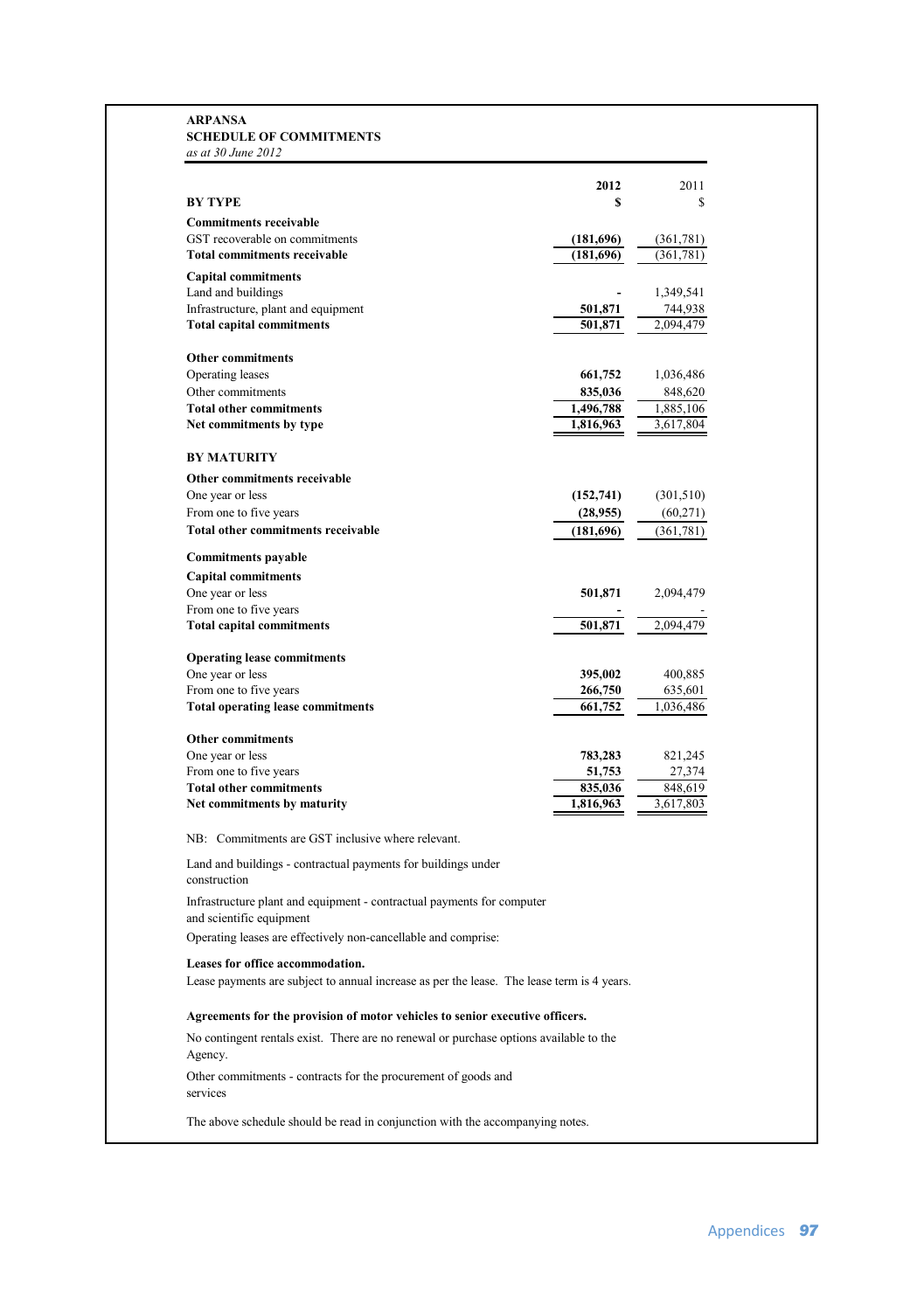# **SCHEDULE OF CONTINGENCIES ARPANSA**

*as at 30 June 2012*

|                                     | 2012<br>S | 2011                     |
|-------------------------------------|-----------|--------------------------|
| <b>Total contingent assets</b>      |           |                          |
| <b>Total contingent liabilities</b> | -         | $\overline{\phantom{0}}$ |
| Net contingent assets (liabilities) | -         |                          |

The above schedule should be read in conjunction with the accompanying notes.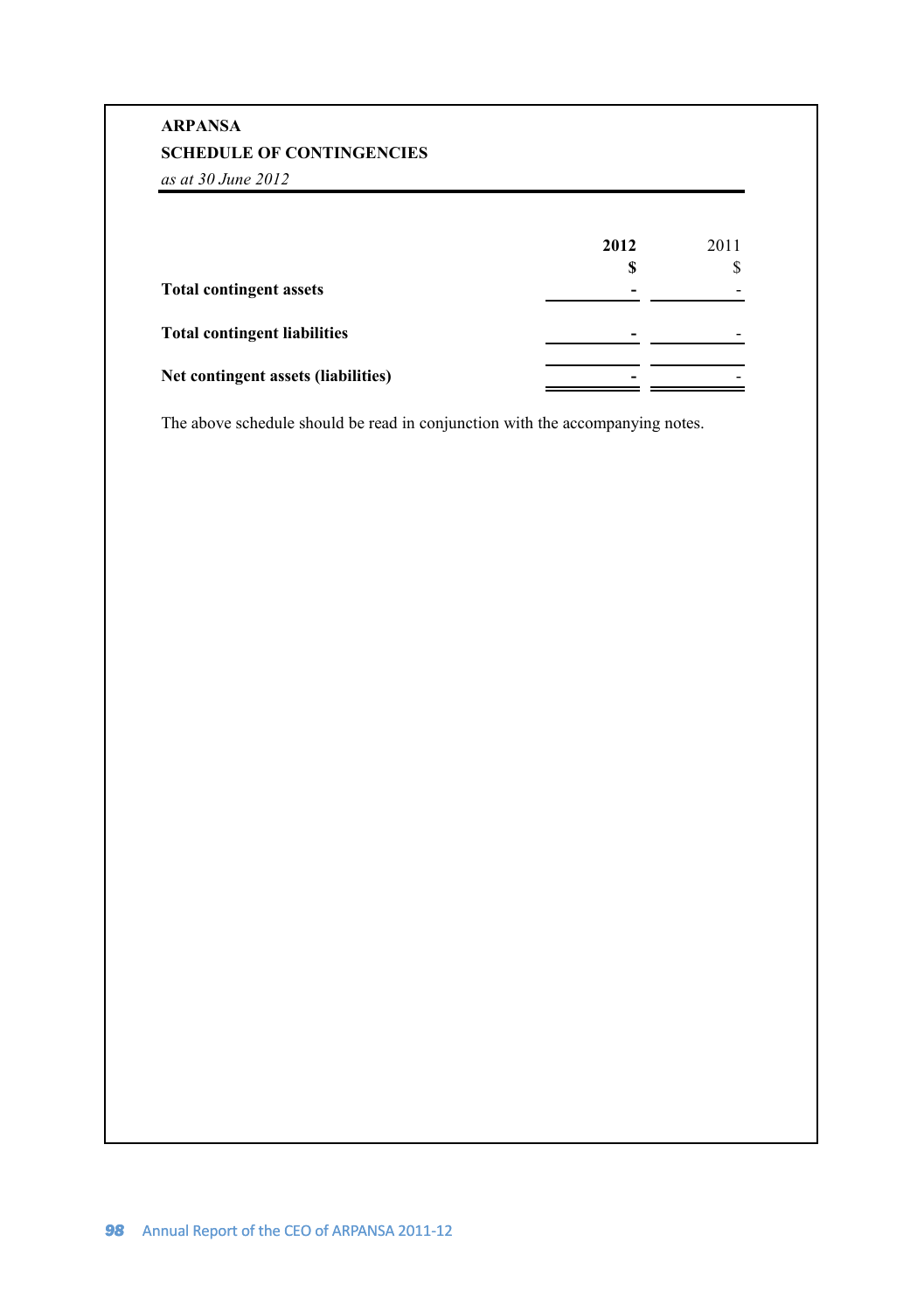### **NOTES TO AND FORMING PART OF THE FINANCIAL STATEMENTS** *for the period ended 30 June 2012*

- Note 1: Summary of Significant Accounting Policies
- Note 2: Events after the Reporting Period
- Note 3: Expenses
- Note 4: Income
- Note 5: Financial Assets
- Note 6: Non-Financial Assets
- Note 7: Payables
- Note 8: Provisions
- Note 9: Cash Flow Reconciliation
- Note 10: Contingent Liabilities and Assets
- Note 11: Executive Remuneration
- Note 12: Remuneration of Auditors
- Note 13: Compensation and Debt Relief
- Note 14: Financial Instruments
- Note 15: Appropriations
- Note 16: Special Accounts
- Note 17: Compliance with Statutory Conditions for Payments from the Consolidated Revenue Fund
- Note 18: Reporting of Outcomes
- Note 19: Comprehensive Income attributable to the Agency

### **Note 1: Summary of Significant Accounting Policies**

### **1.1 Objectives of the Australian Radiation Protection and Nuclear Safety Agency (ARPANSA)**

ARPANSA is an Australian Government controlled entity. It is a not-for-profit entity. The objectives of ARPANSA are described in the body of this Annual Report.

The Agency is structured to meet one Outcome:

"Protection of people and the environment through radiation protection and nuclear safety research, policy, advice, codes, standards, sevices and regulation."

ARPANSA's activities contributing toward the outcome are classified as departmental. Departmental activities involve the use of assets, liabilities, revenues and expenses controlled or incurred by the Agency in its own right.

The continued existence of the Agency in its present form and with its present programs is dependent on Government policy and on continuing funding by Parliament for the Agency's administration and programs.

### **1.2 Basis of Preparation of the Financial Report**

The financial statements and notes are required by section 49 of the *Financial Management and Accountability Act 1997* and are general purpose financial statements.

The financial statements and notes have been prepared in accordance with:

a) Finance Minister's Orders (or FMOs) for reporting periods ending on or after 1 July 2011; and b) Australian Accounting Standards and Interpretations issued by the Australian

Accounting Standards Board (AASB) that apply for the reporting period.

The financial report has been prepared on an accrual basis and is in accordance with historical cost convention, except for certain assets and liabilities at fair value. Except where stated, no allowance is made for the effect of changing prices on the results or the financial position.

The financial statements are presented in Australian dollars and values are rounded to the nearest dollar.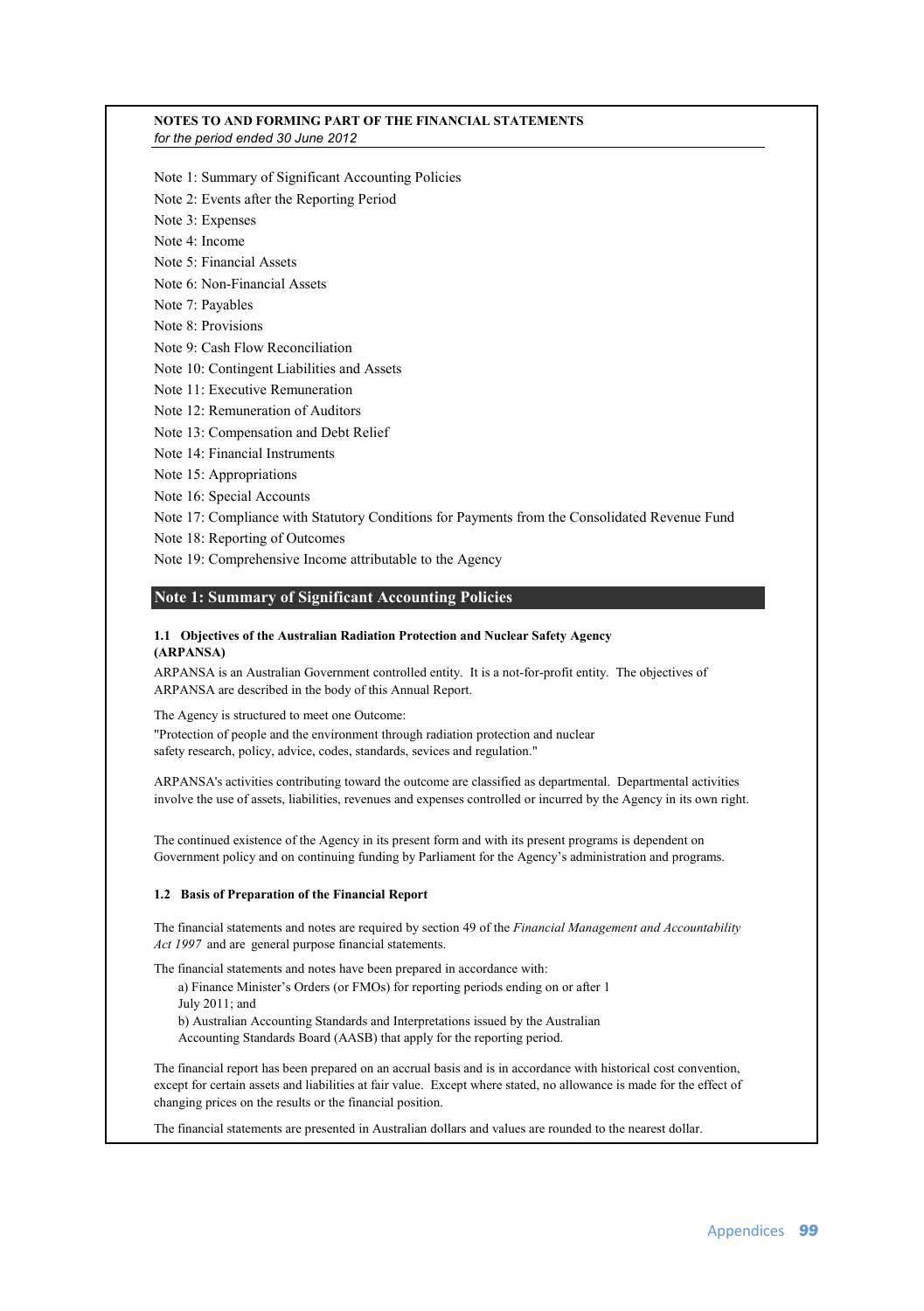Unless an alternative treatment is specifically required by an accounting standard or the FMOs, assets and liabilities are recognised in the balance sheet when and only when it is probable that future economic benefits will flow to the Agency or future sacrifice of economic benefits will be required and the amounts of the assets or liabilities can be reliably measured. However, assets and liabilities arising under executor contract are not recognised unless required by an accounting standard. Liabilities and assets that are unrecognised are reported in the schedule of commitments or the schedule of contingencies.

Unless alternative treatment is specifically required by an accounting standard, income and expenses are recognised in the statement of comprehensive income when and only when the flow, consumption or loss of economic benefits has occurred and can be reliably measured**.**

### **1.3 Significant Accounting Judgements and Estimates**

In the process of applying the accounting policies listed in this note, ARPANSA has made the following judgements that have the most significant impact on the amounts recorded in the financial statements:

- The fair value of land has been taken to be the market value of similar land as determined by an independent valuer. However, ARPANSA's buildings are purpose built and may in fact realise more or less in the market and hence are valued at depreciated replacement cost.

- The long service leave liability is calculated using the shorthand method developed by the Australian Government Actuary. This method is impacted by fluctuations in the Commonwealth Government 10 year Treasury Bond rate.

No accounting assumptions or estimates have been identified that have a significant risk of causing a material adjustment to carrying amounts of assets and liabilities within the next accounting period.

### **1.4 Changes in Australian Accounting Standards**

### *Adoption of new Australian Accounting Standard requirements*

No accounting standard has been adopted earlier than the application date stated in the standard. New standards, revised or amending standards and interpretations that were issued prior to the signing of the statement by the chief executive and chief financial officer and are applicable to the current reporting period did not have a financial impact, and are not expected to have a future financial impact on the Agency.

### *Future Australian Accounting Standard requirements*

New standards, revised or amending standards and interpretations that were issued prior to the signing of the statement by the Chief Executive and Chief Financial Officer and are applicable to the future reporting period are not expected to have a future financial impact on the Agency.

### **1.5 Revenue**

### *Revenue from Government*

Amounts appropriated for departmental appropriations for the year (adjusted for any formal additions and reductions) are recognised as revenue from Government when the Agency gains control of the appropriation, except for certain amounts that relate to activities that are reciprocal in nature, in which case revenue is recognised only when it has been earned.

Section 56 (3) of the *Australian Radiation Protection and Nuclear Safety Act 1998* (the Act), requires that money appropriated by the Parliament be transferred to the special account (notes 5A and 16 refer).

Appropriations receivable are recognised at their nominal amounts.

### *Licence Fees*

Under paragraph 34(b) of the Act, an application for a licence must be accompanied by a fee prescribed in the regulations. Revenue for licence applications is recognised when an application for a licence is received.

Revenue for annual licence fees is recognised when a licence is issued to the licensee.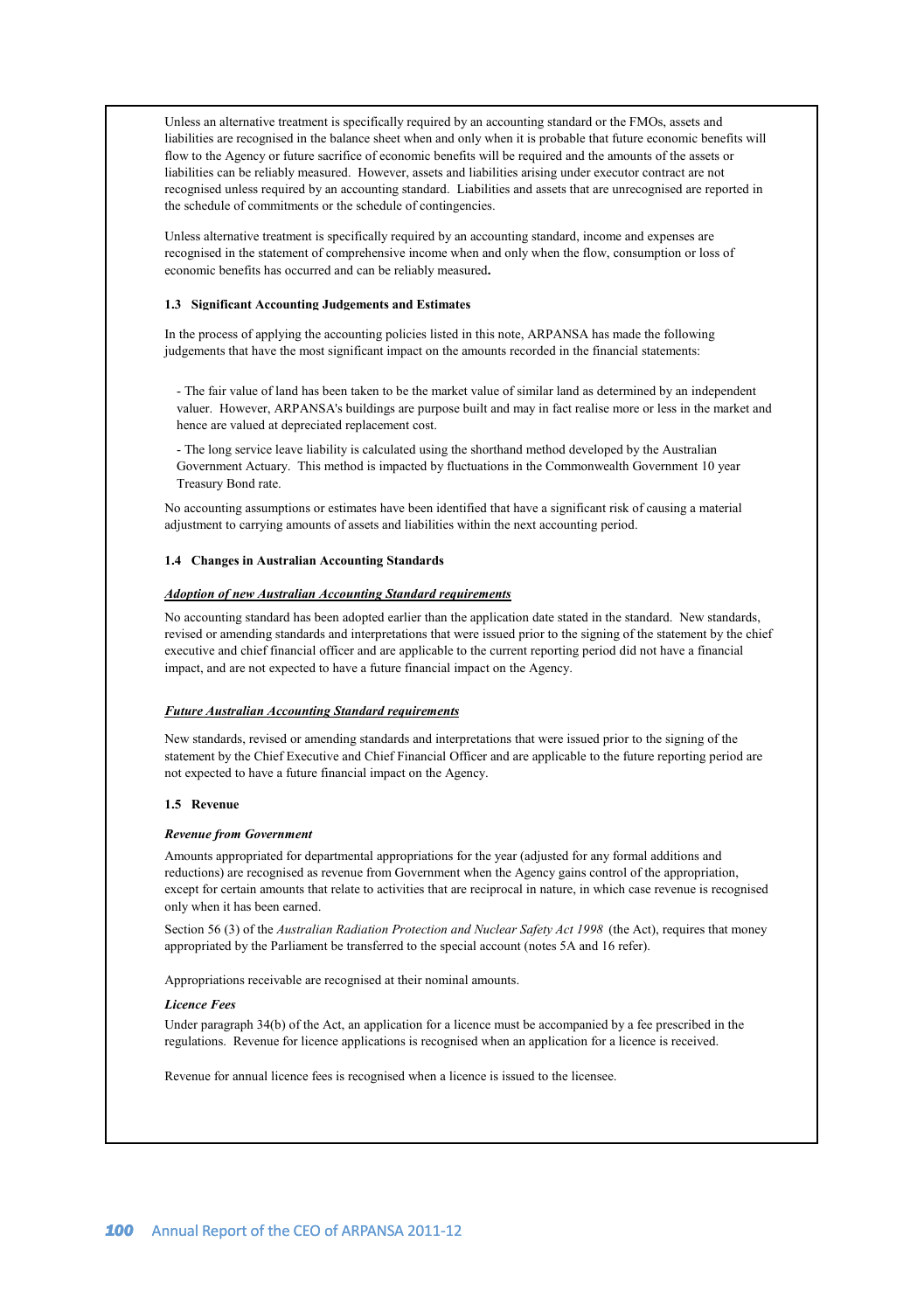### *Other Types of Revenue*

Revenue from the sale of goods is recognised when:

a) The risks and rewards of ownership have been transferred to the buyer; b) The Agency retains no managerial involvement nor effective control over the goods;

c) The revenue and transaction costs incurred can be reliably measured; and

d) It is probable that the economic benefits associated with the transaction will flow to the Agency.

Revenue from rendering of services is recognised by reference to the stage of completion of contracts at the reporting date. The revenue is recognised when:

a) The amount of revenue, stage of completion and transaction costs incurred can

be reliably measured; and

b) The probable economic benefits associated with the transaction will flow to the Agency.

The stage of completion of contracts at the reporting date is determined by reference to the proportion that costs incurred to date bear to the estimated total costs of the transaction.

Receivables for goods and services, which have 30 day terms, are recognised at the nominal amounts due less any impairment allowance account. Collectability of debts is reviewed at end of reporting period. Allowances are made when collectability of the debt is no longer probable.

The Agency has received an amount of \$42,545 (2011: \$0) under the Parental Leave Payments Scheme.

### **1.6 Gains**

### *Resources Received Free of Charge*

Resources received free of charge are recognised as gains when and only when a fair value can be reliably determined and the services would have been purchased if they had not been donated. Use of those resources is recognised as an expense.

Resources received free of charge are recorded as either revenue or gains depending on their nature.

Contributions of assets at no cost of acquisition or for nominal consideration are recognised as gains at their fair value when the asset qualifies for recognition, unless received from another Government entity as a consequence of a restructuring of administrative arrangements. (Refer Note 1.7)

### *Sale of Assets*

Gains from disposal of assets are recognised when control of the asset has passed to the buyer.

### **1.7 Transactions with the Government as Owner**

### *Equity Injections*

Amounts appropriated which are designated as 'equity injections' for a year (less any formal reductions) and Departmental Capital Budgets (DCBs) are recognised directly in contributed equity.

### *Restructuring of Administrative Arrangements*

Net assets received from or relinquished to another Government entity under a restructuring of administrative arrangements are adjusted at their book value directly against contributed equity.

### **1.8 Employee Benefits**

Liabilities for 'short-term employee benefits' (as defined in AASB 119 *Employee Benefits*) and termination benefits due within twelve months of the end of the reporting period are measured at their nominal amounts.

The nominal amount is calculated with regard to the rates expected to be paid on settlement of the liability.

Other long-term employee benefit liabilities are measured as net total of the present value of the defined benefit obligation at the end of the reporting period minus the fair value at the end of the reporting period of plan assets (if any) out of which the obligations are to be settled directly.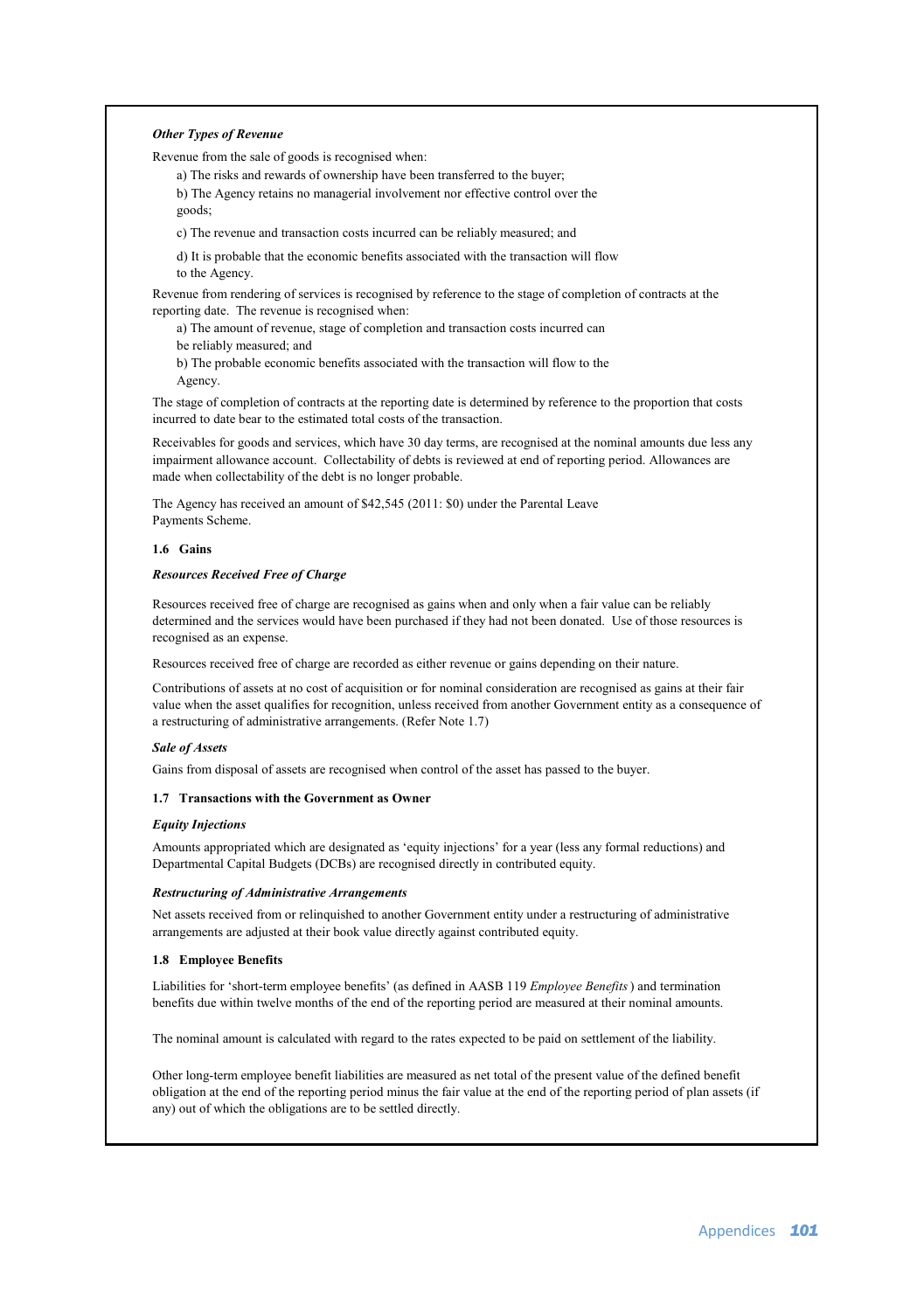### *Leave*

The liability for employee benefits includes provision for annual leave and long service leave. No provision has been made for sick leave as all sick leave is non-vesting and the average sick leave taken in future years by employees of the Agency is estimated to be less than the annual entitlement for sick leave.

The leave liabilities are calculated on the basis of employees' remuneration at the estimates salary rates that will be applied at the time the leave will be taken, including the Agency's employer superannuation contribution rates to the extent that the leave is likely to be taken during service rather than paid out on termination.

The liability for long service leave is recognised and measured at the present value of the estimated future cash flows to be made in respect of employees as at 30 June 2012. The estimate of the present value of the liability takes into account attrition rates and pay increases through promotion and inflation.

### *Superannuation*

The majority of staff of ARPANSA are members of the Commonwealth Superannuation Scheme (CSS), the Public Sector Superannuation Scheme (PSS) or the PSS accumulation plan (PSSap), and the Australian Government Employee Superannuation Trust (AGEST). There are a small number of staff covered under various other superannuation schemes.

The CSS and PSS are defined benefit schemes for the Australian Government. The PSSap is a defined contribution scheme. The AGEST Superannuation Trust is an industry fund which was previously the Australian Government Default Superannuation fund for non-ongoing employees.

The liability for defined benefits is recognised in the financial statements of the Australian Government and is settled by the Australian Government in due course. This liability is reported by the Department of Finance and Deregulation as an administered item.

ARPANSA makes employer contributions to the employees' superannuation scheme at rates determined by an actuary to be sufficient to meet the current cost to the Government. ARPANSA accounts for the contributions as if they were contributions to defined contribution plans.

The liability for superannuation recognised as at 30 June represents outstanding contributions for the final fortnight of the year.

### **1.9 Leases**

A distinction is made between finance leases and operating leases. Finance leases effectively transfer from the lessor to the lessee substantially all the risks and rewards incidental to ownership of leased assets. An operating lease is a lease that is not a finance lease. In operating leases, the lessor effectively retains substantially all such risks and benefits.

Where an asset is acquired by means of a finance lease, the asset is capitalised at either the fair value of the lease property or, if lower, the present value of minimum lease payments at the inception of the contract and a liability is recognised at the same time and for the same amount.

The discount rate used is the interest rate implicit in the lease. Leased assets are amortised over the period of the lease. Lease payments are allocated between the principal component and the interest expense.

Operating lease payments are expensed on a straight line basis which is representative of the pattern of benefits derived from the leased assets.

### **1.10 Borrowing Costs**

All borrowing costs are expensed as incurred.

### **1.11 Cash**

Cash is recognised at its nominal amount. Cash and cash equivalents includes:

a) cash on hand;

b) cash held by outsiders; and

c) cash in special accounts.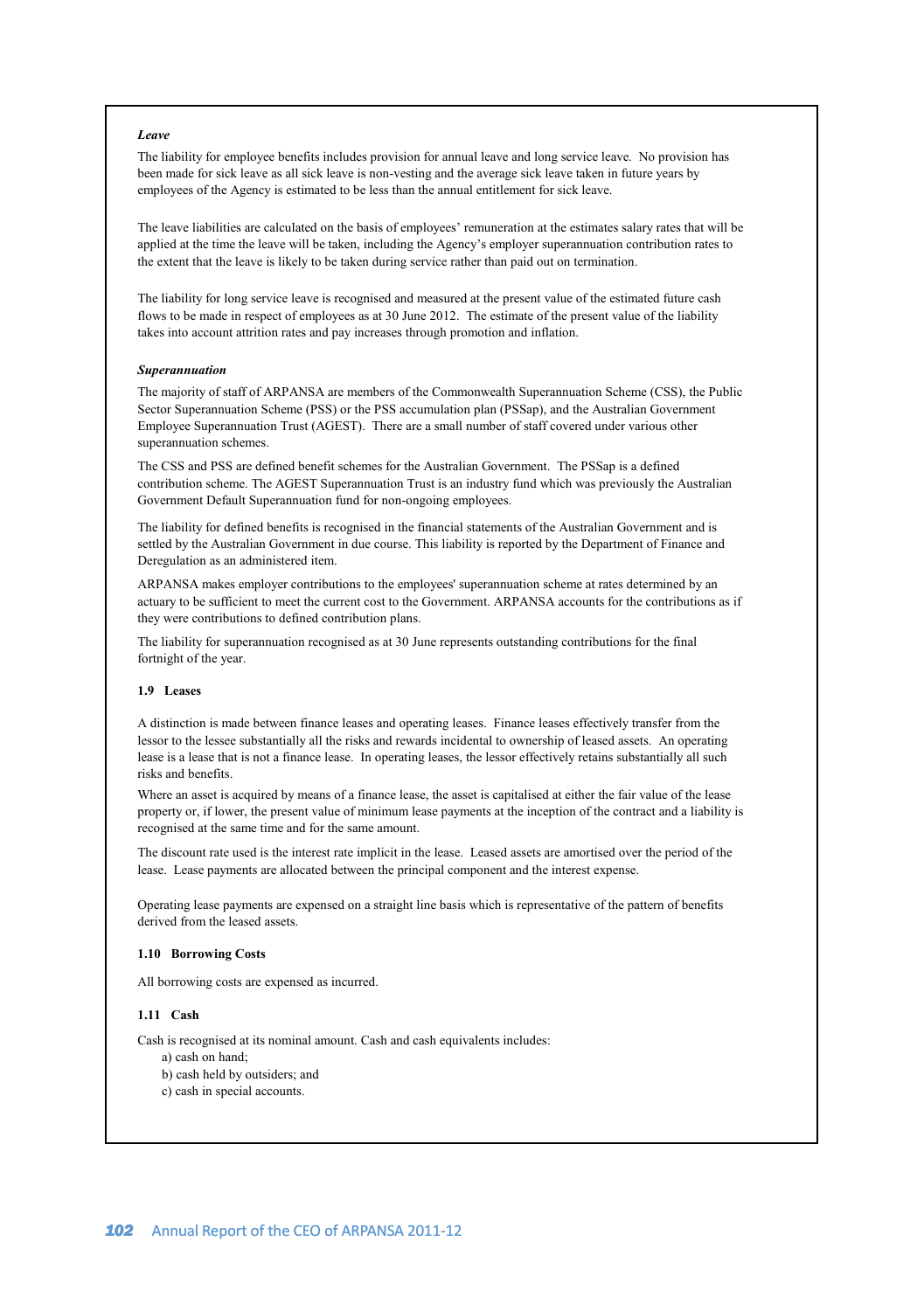### **1.12 Financial assets**

The Agency classifies its financial assets in the following categories:

- a) financial assets at fair value through profit or loss;
- b) held-to-maturity investments;
- c) available-for-sale financial assets; and
- d) loans and receivables.

The classification depends on the nature and purpose of the financial assets and is determined at the time of initial recognition. Financial assets are recognised and derecognised at transaction date. ARPANSA only holds "loans and receivables"

### *Effective Interest Method*

The effective interest method is a method of calculating the amortised cost of a financial asset and of allocating interest income over the relevant period. The effective interest rate is the rate that exactly discounts estimated future cash receipts through the expected life of the financial asset, or, where appropriate, a shorter period.

Income is recognised on an effective interest rate basis except for financial assets that are recognised at fair value through profit or loss.

### *Loans and receivables*

Trade receivables, loans and other receivables that have fixed or determinable payments that are not quoted in an active market are classified as 'loans and receivables'. Loans and receivables are measured at amortised cost using the effective interest method, less impairment. Interest is recognised by applying the effective interest rate.

### *Impairment of Financial Assets*

Financial assets are assessed for impairment at the end of each reporting period.

*Financial assets held at amortised cost* - if there is objective evidence that an impairment loss has been incurred for loans and receivables or held to maturity investments held at amortised cost, the amount of the loss is measured as the difference between the asset's carrying amount and the present value of estimated future cash flows discounted at the asset's original effective interest rate. The carrying amount is reduced by way of an allowance account. The loss is recognised in the statement of comprehensive income.

*Available for sale financial assets* - if there is objective evidence that an impairment loss on an available-for-sale financial asset has been incurred, the amount of the difference between its cost, less principal repayments and amortisation, and its current fair value, less any impairment loss previously recognised in expenses, is transferred from equity to the statement of comprehensive income.

*Financial assets held at cost* - If there is objective evidence that an impairment loss has been incurred, the amount of the impairment loss is the difference between the carrying amount of the asset and the present value of the estimated future cash flows discounted at the current market rate for similar assets.

### **1.13 Financial liabilities**

Financial liabilities are classified as either financial liabilities "at fair value through profit or loss" or 'other liabilities'. Financial liabilities are recognised and derecognised at transaction date. The Agency only holds "other liabilities"

### *Other Liabilities*

Supplier and other payables are recognised at amortised cost. Liabilities are recognised to the extent that the goods or services have been received (and irrespective of having been invoiced).

### **1.14 Contingent Liabilities and Contingent Assets**

Contingent liabilities and contingent assets are not recognised in the balance sheet but are reported in the relevant schedules and notes. They may arise from uncertainty as to the existence of a liability or asset, or represent an asset or liability in respect of which the amount cannot be reliably measured. Contingent assets are disclosed when settlement is probable but not virtually certain and contingent liabilities are disclosed when settlement is greater than remote.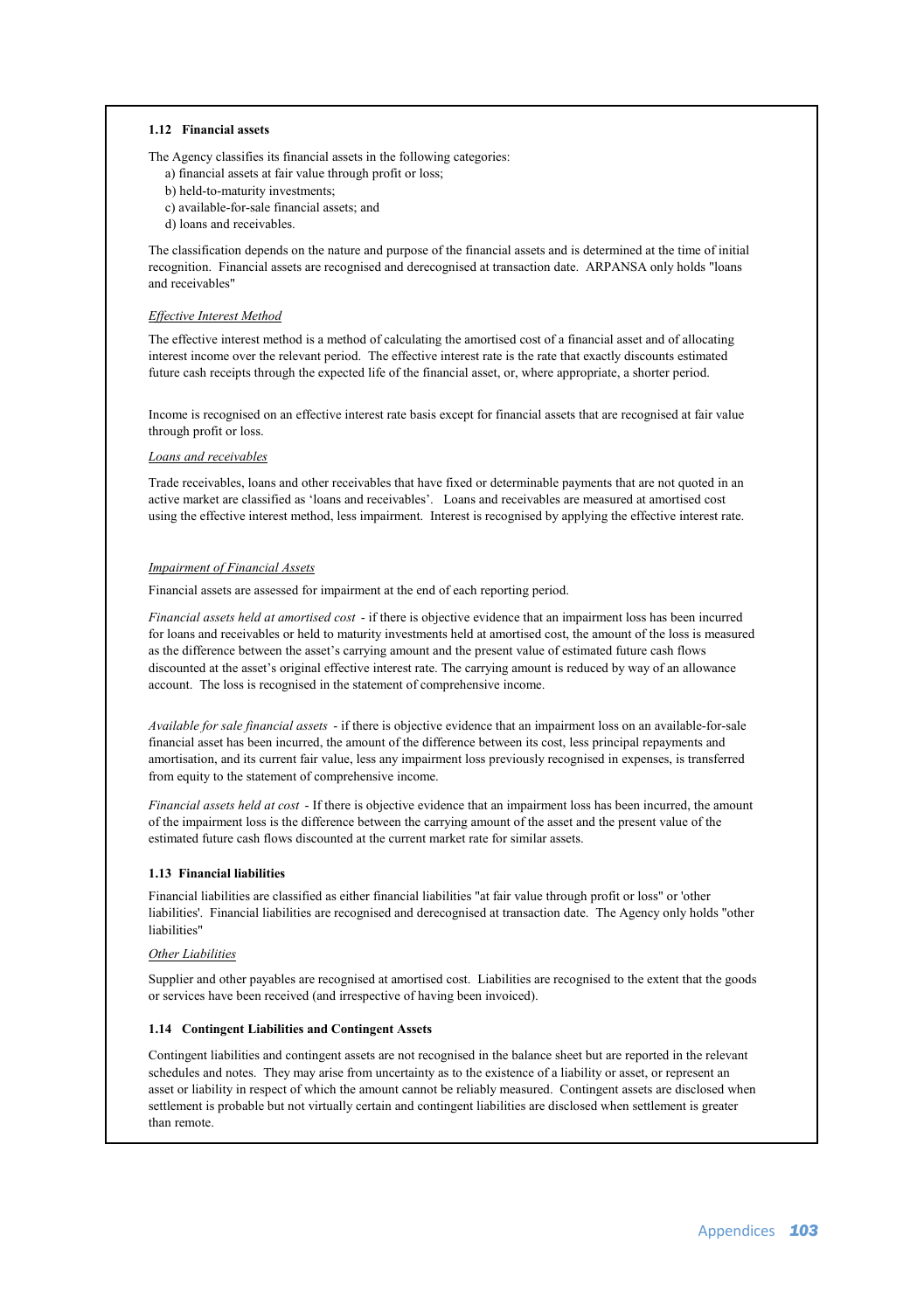### **1.15 Acquisition of Assets**

Assets are recorded at cost on acquisition except as stated below. The cost of acquisition includes the fair value of assets transferred in exchange and liabilities undertaken. Financial assets are initially measured at their fair value plus transaction costs where appropriate.

Assets acquired at no cost, or for nominal consideration, are initially recognised as assets and income at their fair value at the date of acquisition, unless acquired as a consequence of restructuring of administrative arrangements. In the latter case, assets are initially recognised as contributions by owners at the amounts at which they were recognised in the transferor's accounts immediately prior to the restructuring.

### **1.16 Property, Plant and Equipment**

### *Asset Recognition Threshold*

Purchases of property, plant and equipment are recognised initially at cost in the balance sheet, except for purchases costing less than \$2,000, which are expensed in the year of acquisition (other than where they form part of a group of similar items which are significant in total).

### *Revaluations*

Fair values for each class of asset are determined as shown below:

| <b>Asset class</b>       | Fair value measured at:      |
|--------------------------|------------------------------|
| Land                     | Market value                 |
| Buildings exc. leasehold |                              |
| improvements             | Depreciated replacement cost |
| Leasehold improvements   | Depreciated replacement cost |
| Plant & equipment        | Market value                 |

Following initial recognition at cost, property plant and equipment are carried at fair value less subsequent accumulated depreciation and accumulated impairment losses. Valuations are conducted with sufficient frequency to ensure that the carrying amounts of assets do not differ materially from the assets' fair values as at the reporting date. The regularity of independent valuations depends upon the volatility of movements in market values for the relevant assets.

Revaluation adjustments are made on a class basis. Any revaluation increment is credited to equity under the heading of asset revaluation reserve except to the extent that it reverses a previous revaluation decrement of the same asset class that was previously recognised in the surplus/deficit. Revaluation decrements for a class of assets are recognised directly in the surplus/deficit except to the extent that they reverse a previous revaluation increment for that class.

Any accumulated depreciation as at the revaluation date is eliminated against the gross carrying amount of the asset and the asset restated to the revalued amount.

### *Depreciation*

Depreciable property plant and equipment assets, apart from computer equipment, are written-off to their estimated residual values over their estimated useful lives to ARPANSA, using the straight-line method of depreciation. Computer equipment is depreciated using the reducing balance method, as the resulting depreciation pattern more accurately reflects the reduction in fair value over the life of these assets. Leasehold improvements are depreciated using the straight line method over the lesser of the estimated useful life of the improvements or the unexpired period of the lease.

Depreciation rates (useful lives), residual values and methods are reviewed at each reporting date and necessary adjustments are recognised in the current, or current and future reporting periods, as appropriate.

Depreciation rates applying to each class of depreciable asset are based on the following useful lives:

|                            | 2012                | 2011                |
|----------------------------|---------------------|---------------------|
| Buildings on freehold land | 6 years to 32 years | 6 years to 32 years |
| Leasehold improvements     | Lease term          | Lease term          |
| Plant and equipment        | 3 years to 27 years | 3 years to 27 years |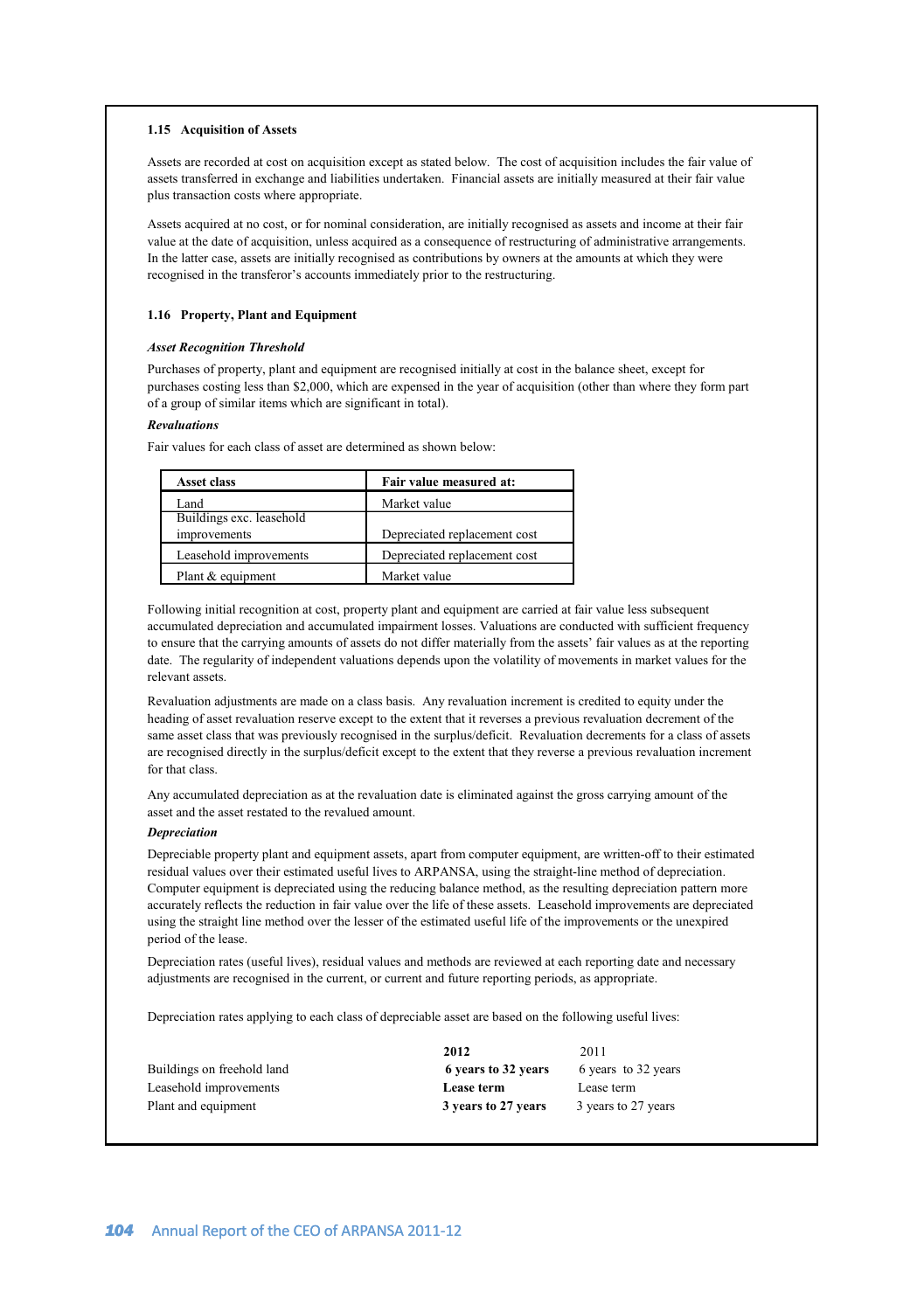### *Impairment*

All assets were assessed for impairment at 30 June 2012. Where indications of impairment exist, the asset's recoverable amount is estimated and an impairment adjustment made if the asset's recoverable amount is less than its carrying amount.

The recoverable amount of an asset is the higher of its fair value less costs to sell and its value in use. Value in use is the present value of the future cash flows expected to be derived from the asset. Where the future economic benefit of an asset is not primarily dependent on the asset's ability to generate future cash flows, and the asset would be replaced if ARPANSA were deprived of the asset, its value in use is taken to be its depreciated replacement cost.

### *Derecognition*

An item of property, plant and equipment is derecognised upon disposal or when no further future economic benefits are expected from its use or disposal.

### **1.17 Intangibles**

ARPANSA's intangibles comprise internally developed software for internal use and trade marks. These assets are carried at cost less accumulated amortisation and accumulated impairment losses.

Intangibles are amortised on a straight-line basis over their anticipated useful life. The useful lives of ARPANSA's intangibles are 5 to 14 years (2010-11: 5 to 14 years).

All intangibles assets were assessed for indications of impairment as at 30 June 2012.

### **1.18 Inventories**

Inventories held for sale are valued at the lower of cost and net realisable value. Inventories held for distribution are valued at cost, adjusted for any loss of service potential.

Costs incurred in bringing each item of inventory to its present location and condition are assigned as follows:

a) raw materials and stores – purchase cost on a first-in-first-out basis; and

b) finished goods and work in progress – cost of direct materials and labour plus attributable costs that can be allocated on a reasonable basis.

Inventories acquired at no cost or nominal consideration are measured at current replacement cost at the date of acquisition.

### **1.19 Taxation**

The Agency is exempt from all forms of taxation except Fringe Benefits Tax (FBT) and the Goods and Services Tax (GST).

Revenues, expenses and assets are recognised net of GST, except:

a) where the amount of GST incurred is not recoverable from the Australian

b) for receivables and payables.

### **Note 2: Events after the Reporting Period**

No events after the reporting period have occurred that would significantly affect the ongoing structure or financial activities of the Agency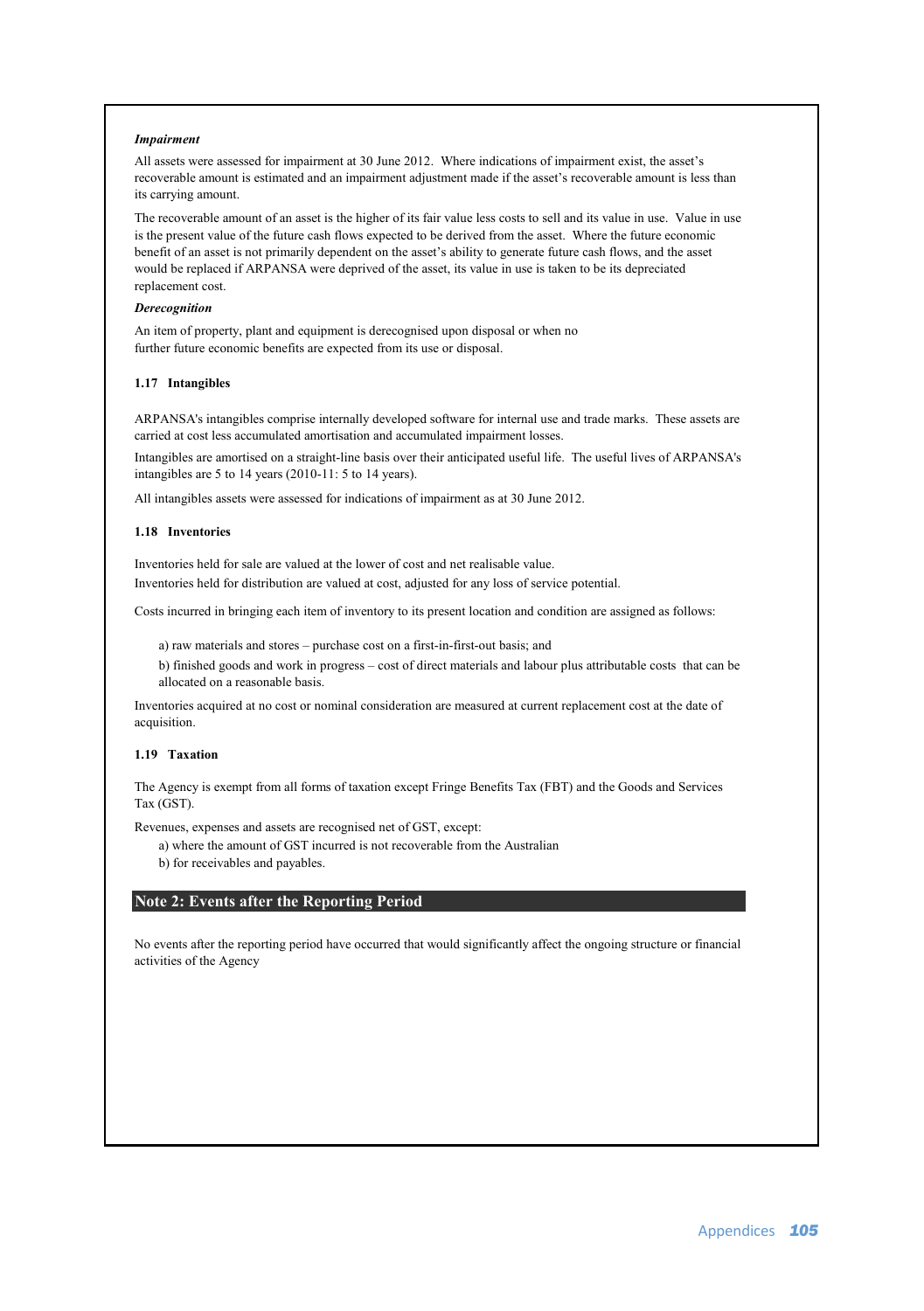| <b>Note 3: Expenses</b>                                      |                      |                      |
|--------------------------------------------------------------|----------------------|----------------------|
|                                                              | 2012                 | 2011                 |
|                                                              | S                    | \$                   |
| Note 3A: Employee benefits                                   |                      |                      |
| Wages and salaries                                           | 12,212,147           | 11,465,140           |
| Superannuation - defined contribution                        | 1,964,210            | 1,850,465            |
| Superannuation - defined benefit                             | 374,919              | 311,737              |
| Leave and other entitlements                                 | 2,942,803            | 2,545,187            |
| Separation and redundancies                                  | 423,850              | 209,291              |
| <b>Total employee benefits</b>                               | 17,917,929           | 16,381,820           |
| <b>Note 3B: Suppliers</b>                                    |                      |                      |
| <b>Goods and services</b>                                    |                      |                      |
| Audit fees                                                   | 150,447              | 156,803              |
| Committees                                                   | 125,751              | 143,315              |
| Communications                                               | 719,994              | 736,593              |
| Construction and maintenance - CTBT                          | 386,029              | 2,766,876            |
| Contractors/Consultants                                      | 736,798              | 880,596              |
| Information technology                                       | 763,248              | 498,020              |
| Insurance                                                    | 485,793              | 420,498              |
| Laboratory                                                   | 239,177              | 176,361              |
| Postage and freight                                          | 169,173              | 193,412              |
| Reference material & subscriptions<br>Repair and maintenance | 267,836              | 239,826              |
|                                                              | 399,439              | 388,661              |
| Training and conferences<br>Travel                           | 312,830<br>1,488,740 | 254,672              |
| Utilities                                                    | 470.004              | 1,572,934<br>451,447 |
| Other goods and services                                     | 1,323,185            | 1,481,305            |
| <b>Total goods and services</b>                              | 8,038,444            | 10,361,319           |
| Provision of goods – external parties                        | 1,764,919            | 1,510,718            |
| Rendering of services - related entities                     | 1,635,034            | 1,434,049            |
| Rendering of services – external parties                     | 4,638,491            | 7,416,552            |
| <b>Total goods and services</b>                              | 8,038,444            | 10,361,319           |
|                                                              |                      |                      |
| Other supplier expenses                                      |                      |                      |
| Operating lease rentals - external entity                    |                      |                      |
| Minimum lease payments                                       | 409,707              | 381,300              |
| Workers compensation premiums                                | 54,815               | 56,191               |
| <b>Total other supplier expenses</b>                         | 464,522              | 437,491              |
| <b>Total supplier expenses</b>                               | 8,502,966            | 10,798,810           |
| <b>Note 3C: Depreciation and amortisation</b>                |                      |                      |
| Depreciation:<br>Infrastructure, plant and equipment         | 1,332,400            | 1,266,406            |
| <b>Buildings</b>                                             | 861,024              | 788,768              |
| <b>Total depreciation</b>                                    | 2,193,424            | 2,055,174            |
| Amortisation:                                                |                      |                      |
| Intangibles:                                                 |                      |                      |
| Computer software                                            | 349,041              | 305,561              |
| Other                                                        | 330                  | 330                  |
| <b>Total amortisation</b>                                    | 349,371              | 305,891              |
| <b>Total depreciation and amortisation</b>                   | 2,542,795            | 2,361,065            |
|                                                              |                      |                      |
| Note 3D: Write-down and impairment of assets                 |                      |                      |
| Impairment on financial assets                               | 246                  | 9,306                |
| Property, plant and equipment - write-off                    | 44,483               | 5,238                |
| Computer software - write-off                                |                      | 1,101                |
| Inventories - write-off                                      | 87,970               |                      |
| Revaluation decrement -Infrastructure, plant and equipment   | 39,810               |                      |
| Total write-down and impairment of assets                    | 172,509              | 15,645               |
| Note 3E: Foreign exchange losses                             |                      |                      |
| Non-speculative                                              | 535                  | 658                  |
| Total foreign exchange losses                                | 535                  | 658                  |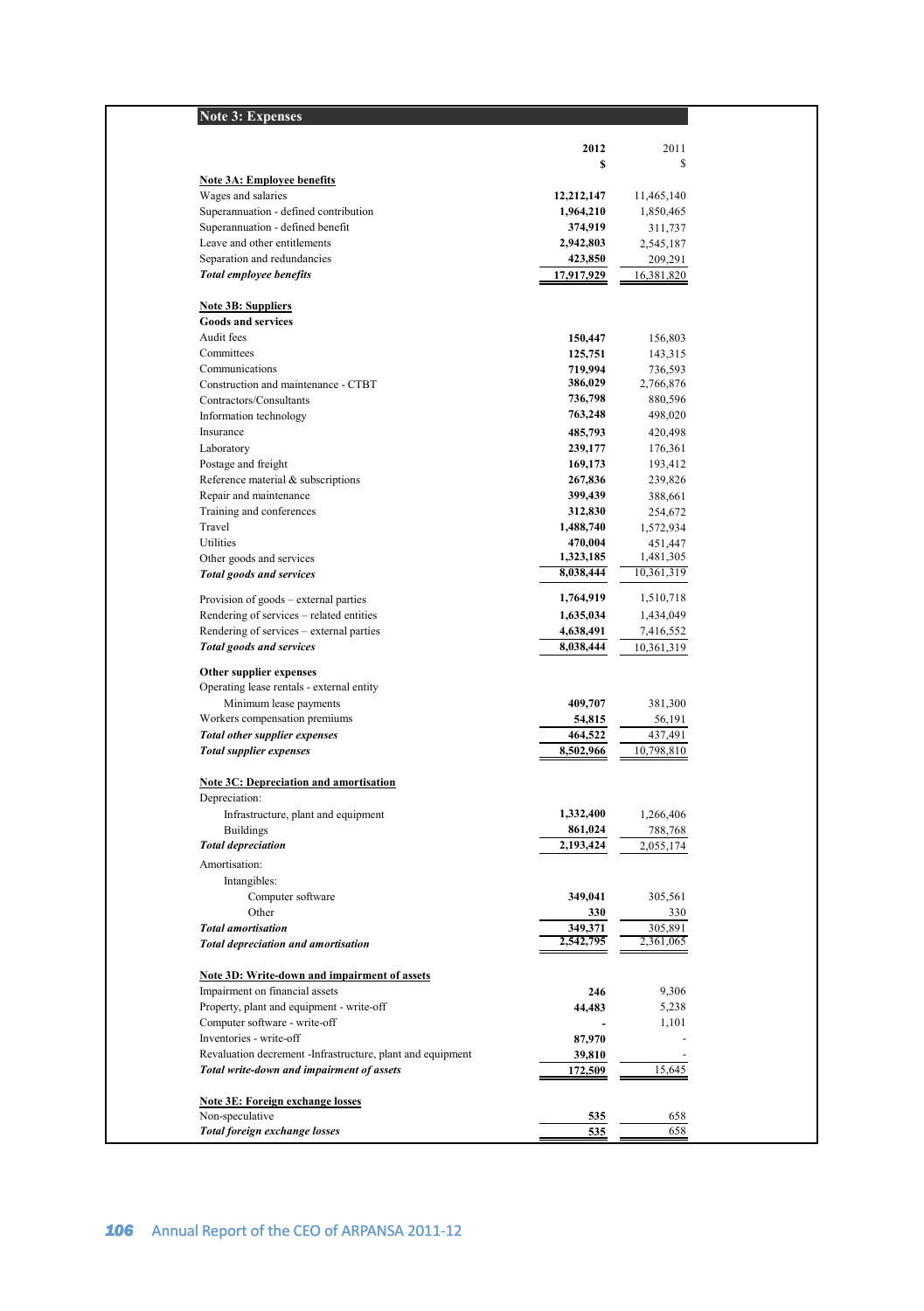|                                                         | 2012       | 2011       |
|---------------------------------------------------------|------------|------------|
| Own-source revenue                                      | S          | \$         |
| <b>Note 4A: Sale of goods and rendering of services</b> |            |            |
| Scientific services - PRMS                              | 2,529,588  | 2,503,791  |
| Construction and maintenance contracts - CTBT           | 1,449,170  | 4,822,779  |
| Other scientific services                               | 2,736,366  | 2,285,550  |
| Total sale of goods and rendering of services           | 6,715,124  | 9,612,120  |
| Provision of goods - related entities                   | 5,552      | 6,623      |
| Provision of goods - external parties                   | 353,731    | 428,579    |
| Rendering of services - related entities                | 1,133,323  | 1,029,075  |
| Rendering of services - external parties                | 5,222,518  | 8,147,843  |
| Total sale of goods and rendering of services           | 6,715,124  | 9.612.120  |
| <b>Note 4B: Licence fees</b>                            |            |            |
| Application fees                                        | 32,198     | 66,143     |
| Annual charges                                          | 3,807,222  | 3,761,769  |
| <b>Total licence fees</b>                               | 3,839,420  | 3,827,912  |
| <b>Gains</b>                                            |            |            |
| <b>Note 4C: Other gains</b>                             |            |            |
| Resources received free of charge - ANAO audit fees     | 54,250     | 53,000     |
| <b>Total other gains</b>                                | 54,250     | 53,000     |
| <b>Revenue from Government</b>                          |            |            |
| <b>Note 4D: Revenue from Government</b>                 |            |            |
| Appropriation:                                          |            |            |
| Departmental appropriation                              | 16,130,000 | 13,735,130 |
| <b>Total revenue from Government</b>                    | 16,130,000 | 13.735.130 |

The Agency has received \$42,454 (2011: \$0) under the Parental Leave Payments Scheme.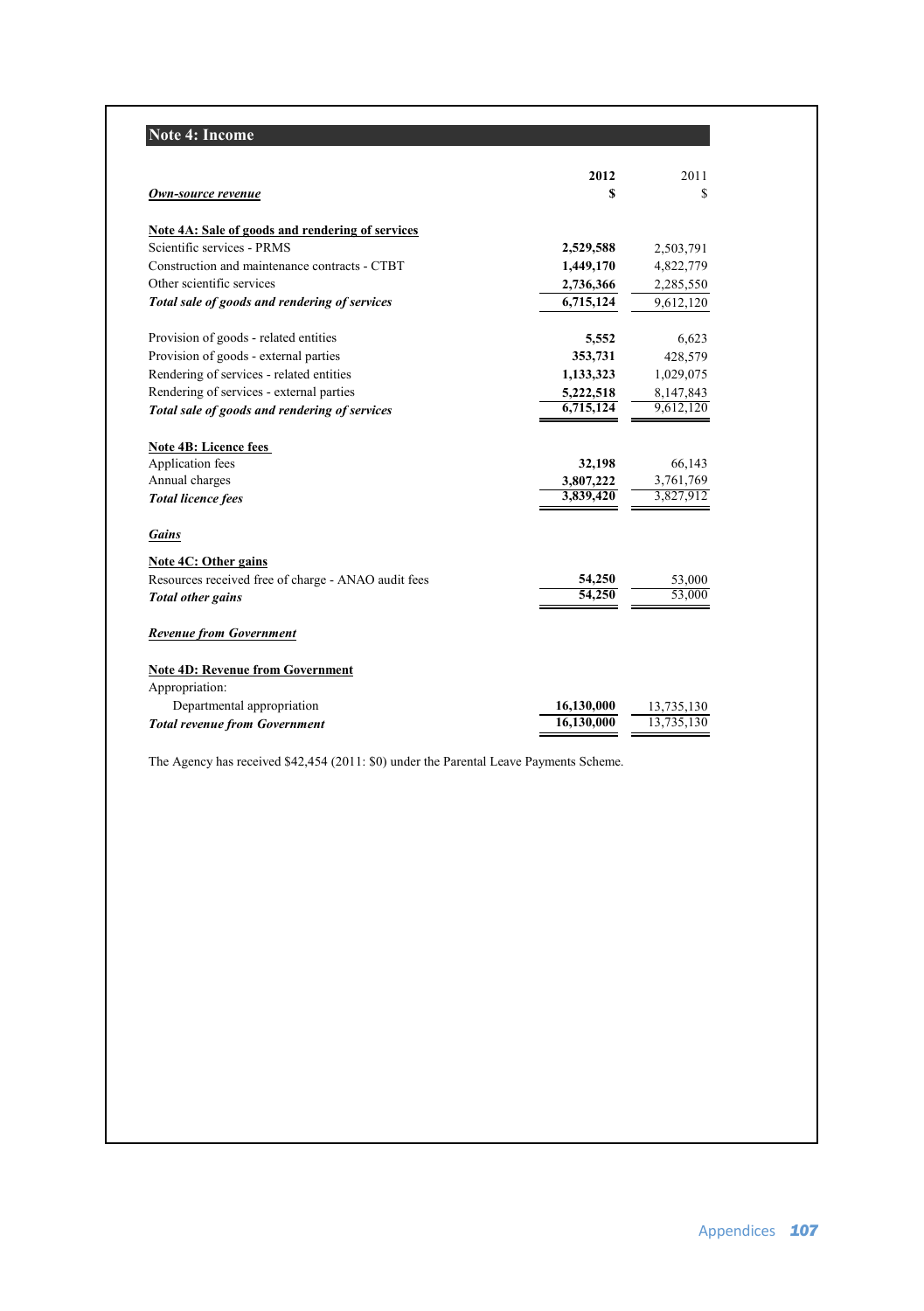# **Note 5: Financial Assets**

|                                                      | 2012          | 2011                |
|------------------------------------------------------|---------------|---------------------|
|                                                      | S             | S                   |
| <b>Note 5A: Cash and cash equivalents</b>            |               |                     |
| Special accounts                                     | 1,627,194     | 1,598,552           |
| Cash on hand or on deposit                           | 28,687        | 3,000               |
| Total cash and cash equivalents                      | 1,655,881     | 1,601,552           |
| Note 5B: Trade and other receivables                 |               |                     |
| Goods and services                                   | 956,995       | 2,205,826           |
| Appropriations receivable:                           |               |                     |
| for existing outputs                                 | 580,000       | 2,535,130           |
| GST receivable from the Australian Taxation Office   | 78,857        | 147,752             |
| Other receivables                                    | 15,717        | 3,958               |
| Total trade and other receivables (gross)            | 1,631,569     | 4,892,666           |
| Less impairment allowance account                    |               |                     |
| Goods and services                                   | (21, 489)     | (40, 800)           |
| Total trade and other receivables (net)              | 1,610,080     | 4,851,866           |
|                                                      |               |                     |
| Receivables are aged as follows:                     |               |                     |
| Not overdue                                          | 1,525,012     | 3,080,024           |
| Overdue by:                                          |               |                     |
| 0 to 30 days                                         | 93,722        | 1,723,716           |
| 31 to 60 days                                        | 12,647<br>188 | 53,853              |
| 61 to 90 days                                        |               | 19,766              |
| More than 90 days                                    | 1,631,569     | 15,307<br>4,892,666 |
| Total receivables (gross)                            |               |                     |
| The impairment allowance account is aged as follows: |               |                     |
| Overdue by:                                          |               |                     |
| 0 to 30 days                                         | 8,654         |                     |
| 31 to 60 days                                        | 12,647        | 5,727               |
| $61$ to 90 days                                      | 188           | 19,766              |
| More than 90 days                                    |               | 15,307              |
| Total impairment allowance account                   | 21,489        | 40,800              |
| Reconciliation of the impairment allowance account   |               |                     |
| <b>Goods and services</b>                            |               |                     |
| <b>Opening Balance</b>                               | 40,800        | 31,060              |
| Amounts recovered and reversed                       | 1,413         | 9,543               |
| Amounts written off                                  | (20,970)      | (9,109)             |
| Increase/decrease recognised in net surplus          | 246           | 9,306               |
| <b>Closing Balance</b>                               | 21,489        | 40,800              |
|                                                      |               |                     |
| <b>Note 5C: Other financial assets</b>               |               |                     |
| Accrued revenue                                      | 81,703        | 395,323             |
| <b>Total other financial assets</b>                  | 81,703        | 395,323             |

Total other financial assets are expected to be recovered in no more than 12 months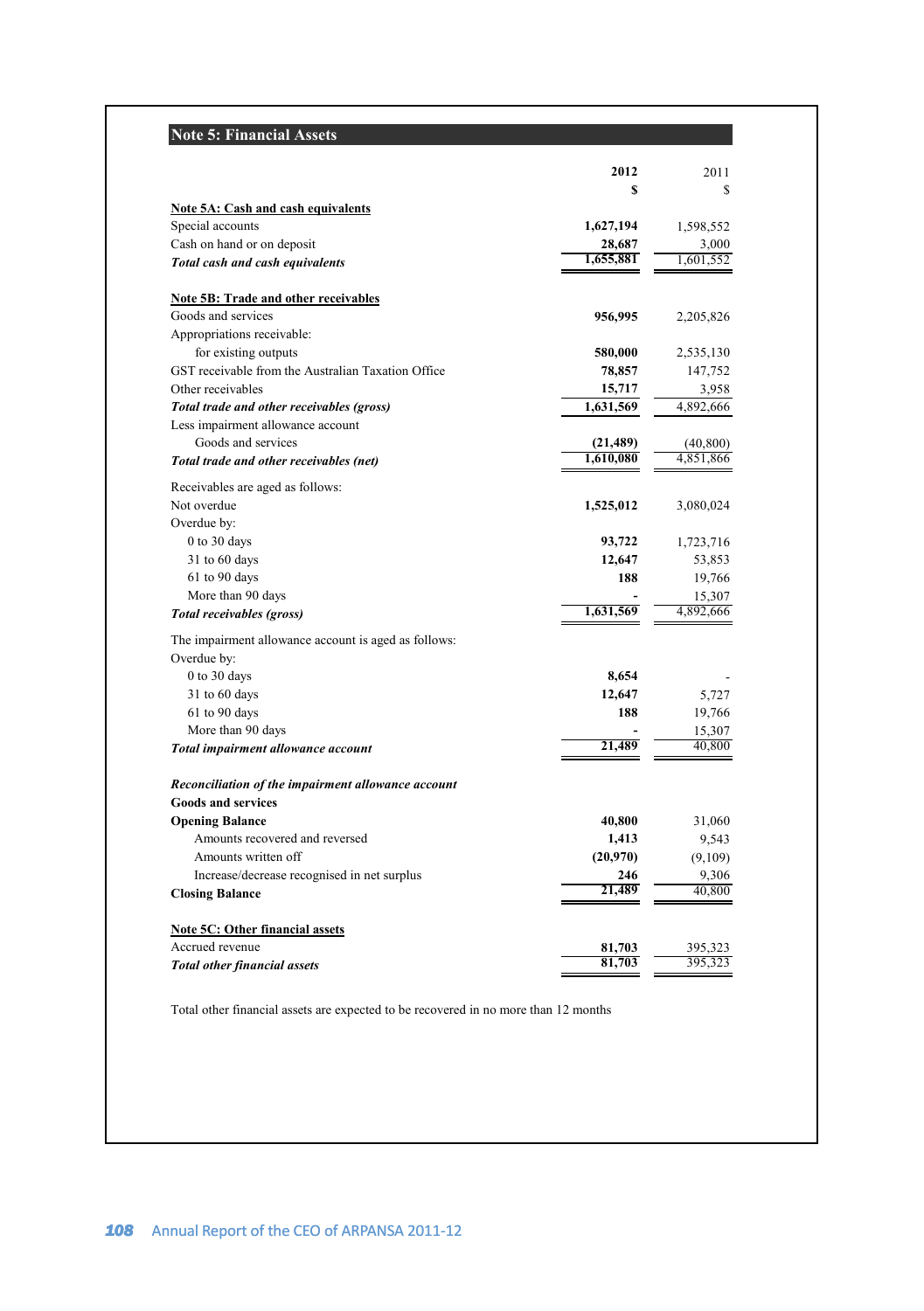|                                         | 2012       | 2011        |
|-----------------------------------------|------------|-------------|
|                                         | S          | S           |
| Note 6A: Land and buildings             |            |             |
| Land at fair value                      | 4,500,000  | 4,329,000   |
| Buildings on freehold land:             |            |             |
| - work in progress                      |            | 2,703,265   |
| - fair value                            | 14,570,000 | 7,207,498   |
| - accumulated depreciation              |            | (1,507,935) |
| <b>Total buildings on freehold land</b> | 14,570,000 | 8,402,828   |
| Leasehold improvements                  |            |             |
| – fair value                            | 159,600    | 331,471     |
| - accumulated depreciation              |            | (331, 471)  |
| <b>Total leasehold improvements</b>     | 159,600    |             |
| <b>Total land and buildings</b>         | 19,229,600 | 12,731,828  |

Land and buildings at fair value were subject to a revaluation at 30 June 2012.

No indicators of impairment were found for land and buildings.

No land and buildings are expected to be sold or disposed of within the next 12 months.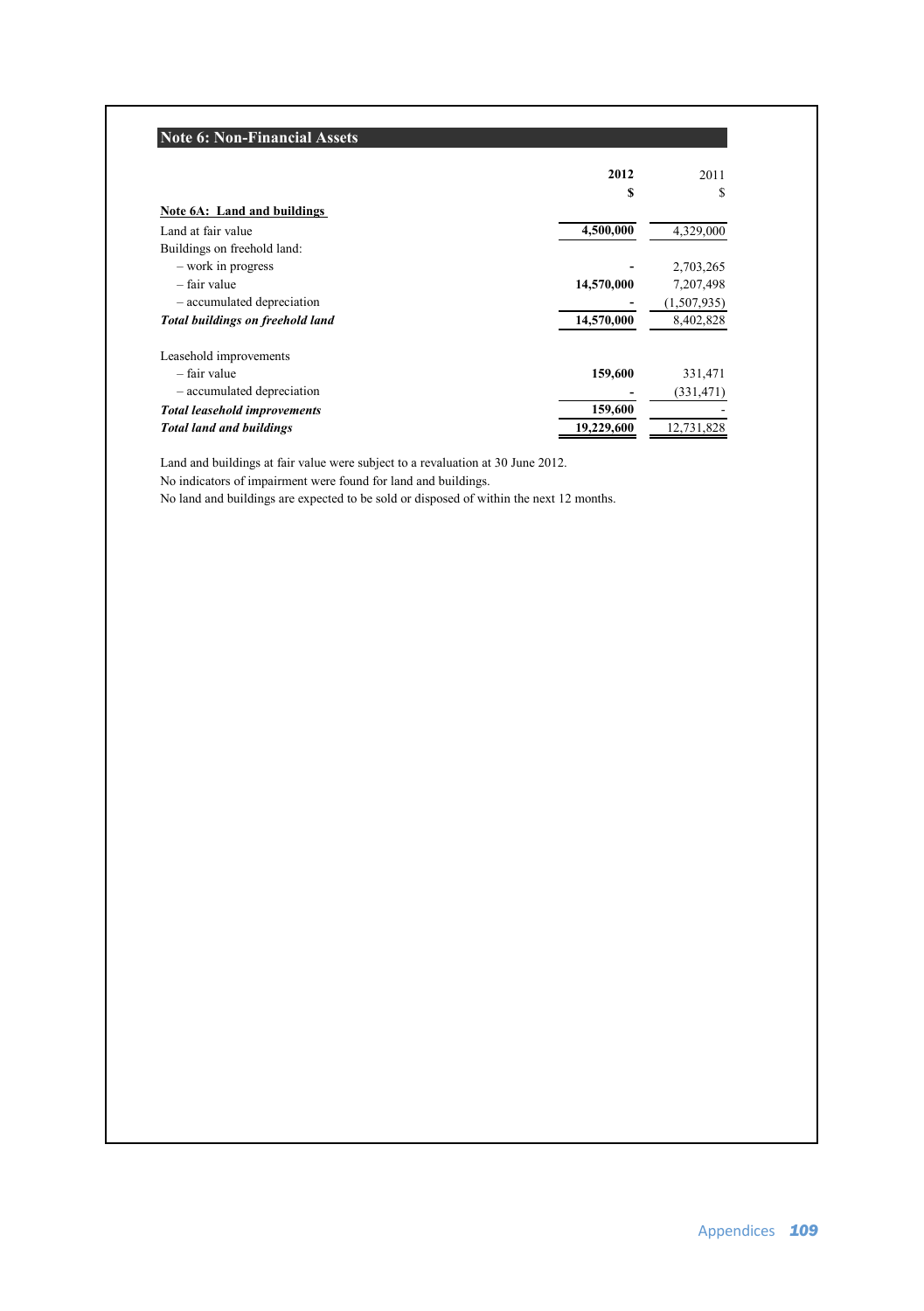| <b>Note 6: Non-Financial Assets (continued)</b> |           |             |
|-------------------------------------------------|-----------|-------------|
|                                                 | 2012      | 2011        |
|                                                 | S         | S           |
| Note 6B: Property, plant and equipment          |           |             |
| Property, plant and equipment:                  |           |             |
| - work in progress                              | 47,182    | -           |
| – fair value                                    | 6,655,128 | 11,339,267  |
| - accumulated depreciation                      |           | (4,334,971) |
| Total property, plant and equipment             | 6,702,310 | 7,004,296   |

Property, plant and equipment at fair value was subject to a revaluation at 30 June 2012.

No indicators of impairment were found for infrastructure, plant and equipment

No property, plant and equipment are expected to be sold or disposed of within the next 12 months.

### **Revaluations of non-financial assets**

All revaluations are conducted in accordance with the revaluation policy stated at Note 1. On 30 June 2012 independent valuers from the Australian Valuation office conducted the revaluations.

Revaluation increments of \$171,000 for land (2011: \$429,000), \$3,416,567 for buildings on freehold land (2011: \$nil), and \$159,600 for leasehold improvements (2011: \$nil) and a decrement of \$315,881 for property plant and equipment (2011: \$nil) were made to the asset revaluation reserve by asset class and included in the equity section of the balance sheet; A decrement of \$39,810 for property plant and equipment was expensed (2011: \$nil).

### **Note 6C: Intangibles**

| Computer software:                 |             |            |
|------------------------------------|-------------|------------|
| Externally acquired                | 1,359,725   | 1,224,839  |
| Accumulated amortisation           | (1,060,741) | (914, 584) |
| Internally developed – in progress | 66,007      | 44.477     |
| Internally developed – in use      | 1,121,463   | 969,413    |
| Accumulated amortisation           | (689, 278)  | (486, 393) |
| <b>Total computer software</b>     | 797,176     | 837,752    |
| Trademarks:                        |             |            |
| <b>Trademarks</b>                  | 4.620       | 4,620      |
| Accumulated amortisation           | (3,791)     | (3,461)    |
| <b>Total trademarks</b>            | 829         | 1,159      |
| <b>Total intangibles</b>           | 798,005     | 838.911    |

No indicators of impairment were found for intangible assets.

No intangibles are expected to be sold or disposed of within the next 12 months.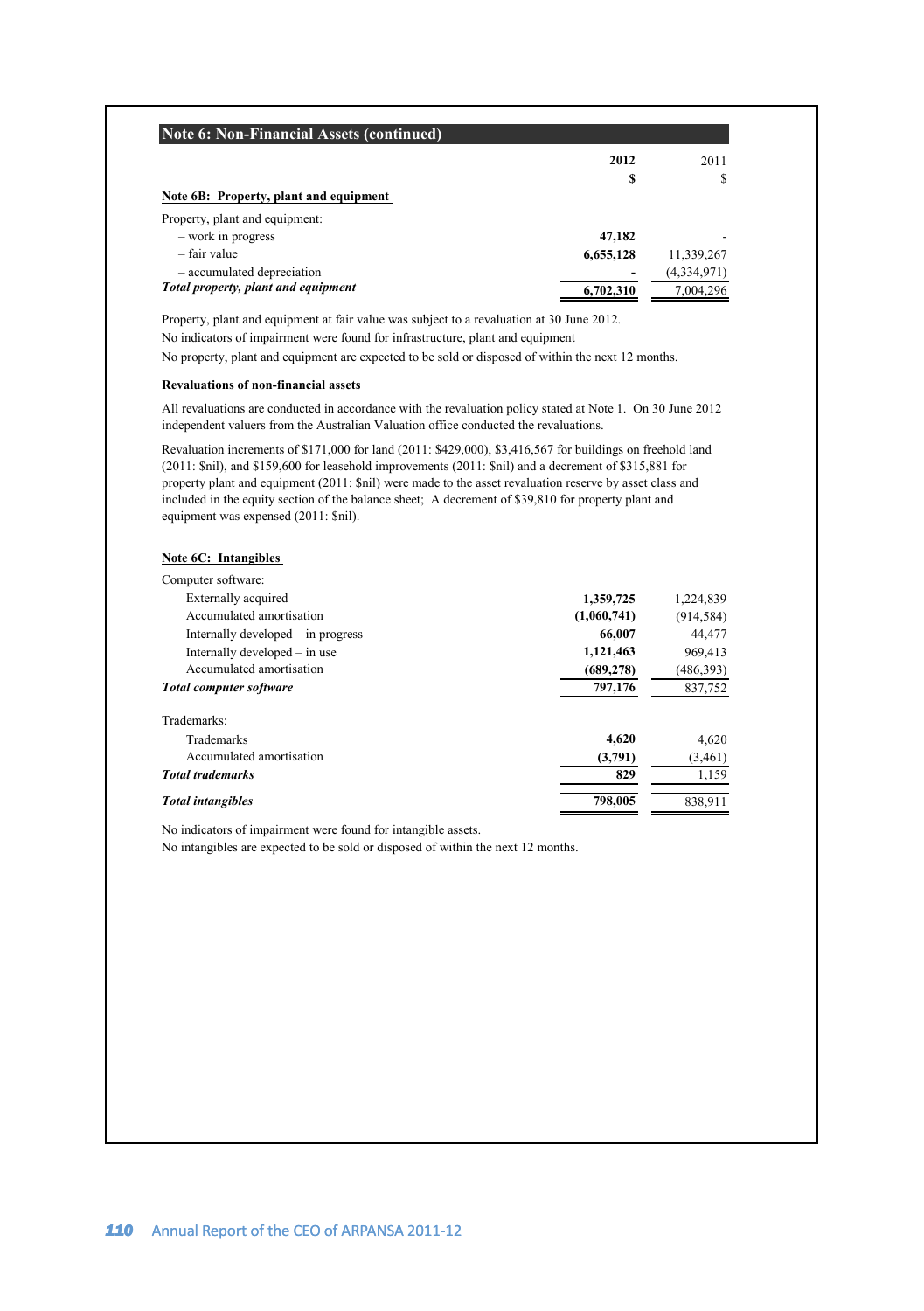|                                                                                                                                                                                                                                                                                                                                                                                                                             | 2011      | 2010      |
|-----------------------------------------------------------------------------------------------------------------------------------------------------------------------------------------------------------------------------------------------------------------------------------------------------------------------------------------------------------------------------------------------------------------------------|-----------|-----------|
|                                                                                                                                                                                                                                                                                                                                                                                                                             | S         | S         |
| Note 6D: Inventories                                                                                                                                                                                                                                                                                                                                                                                                        |           |           |
| Inventories held for sale                                                                                                                                                                                                                                                                                                                                                                                                   |           |           |
| Finished goods                                                                                                                                                                                                                                                                                                                                                                                                              | 56,993    | 129,943   |
| Inventories held for distribution                                                                                                                                                                                                                                                                                                                                                                                           | 1,432,594 | 1,588,393 |
|                                                                                                                                                                                                                                                                                                                                                                                                                             |           |           |
|                                                                                                                                                                                                                                                                                                                                                                                                                             | 1,489,587 |           |
| <b>Total inventories</b><br>During $2011-12$ , \$169,417 of inventory held for sale was recognised as an expense $(2010-11: $68,602)$ .<br>During 2011-12, \$52,325, of inventory held for distribution was recognised as an expense (2010-11:<br>$$73,044$ ).<br>Following valuation of inventories, no indicators of impairment were found.<br>All inventory is expected to be sold or distributed in the next 12 months. |           | 1,718,336 |
| Note 6E: Other non-financial assets                                                                                                                                                                                                                                                                                                                                                                                         |           |           |
| Prepayments                                                                                                                                                                                                                                                                                                                                                                                                                 | 459,488   | 497,198   |

No indicators of impairment were found for other non-financial assets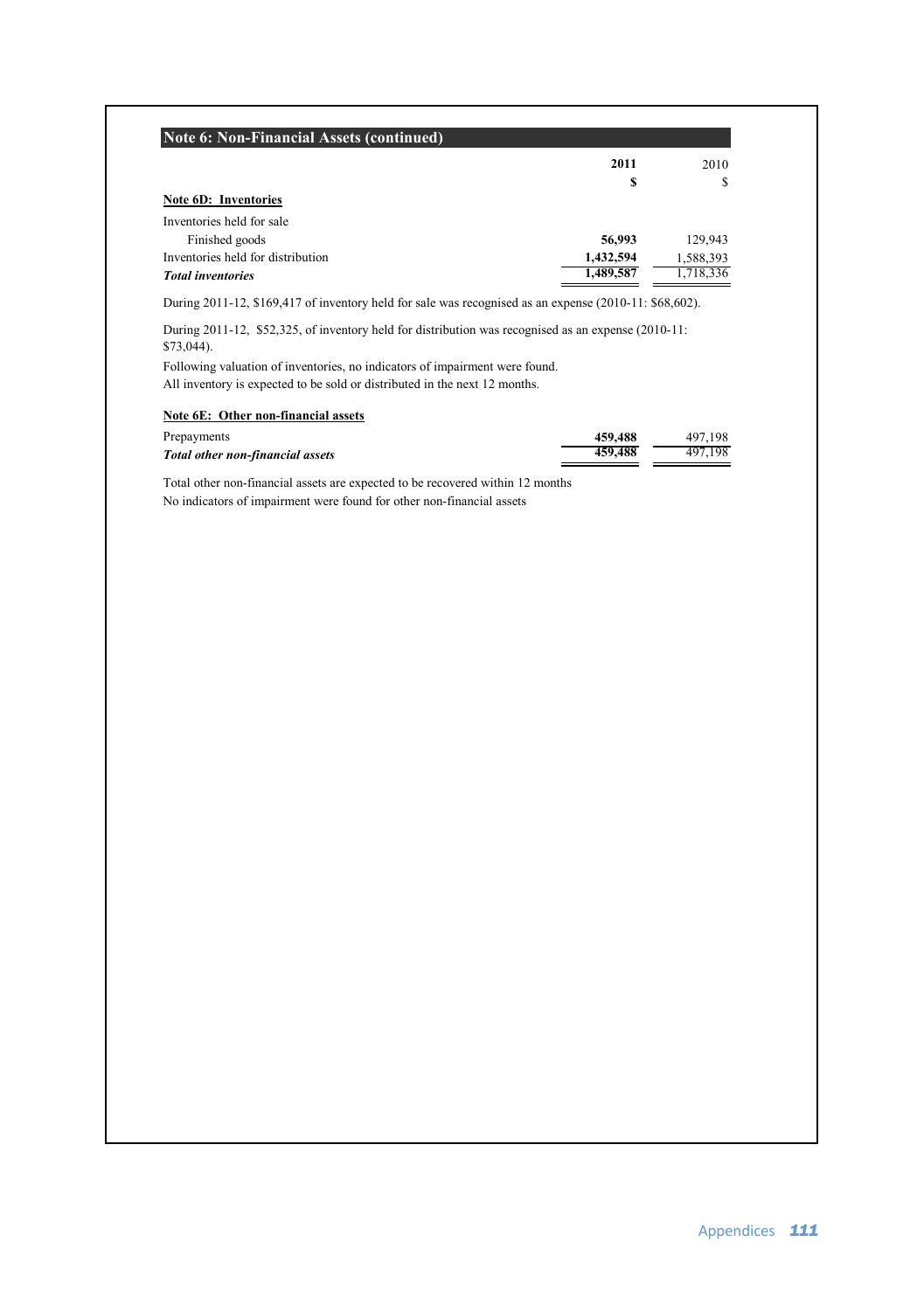| Note 6: Non-Financial Assets (continued)<br>Note 6F: Analysis of property, plant and equipment<br>TABLE A – Reconciliation of the opening and closing balances of property, plant and equipment (2011-12)                           |           |                         |                                |                             |                             |
|-------------------------------------------------------------------------------------------------------------------------------------------------------------------------------------------------------------------------------------|-----------|-------------------------|--------------------------------|-----------------------------|-----------------------------|
|                                                                                                                                                                                                                                     |           |                         |                                |                             |                             |
|                                                                                                                                                                                                                                     |           | <b>Buildings</b>        | Improvements<br>Leasehold<br>s | PP & E<br>GA                | Total<br>Ø                  |
|                                                                                                                                                                                                                                     | 4,329,000 | 9.910,763               | 331.471                        | 11,339,268                  | 25,910,502                  |
|                                                                                                                                                                                                                                     |           | (1.507.935)             | (331.471)                      | (4.334.972)                 | (6,174,378)                 |
|                                                                                                                                                                                                                                     | 4,329,000 | 8,402,828               |                                | 7,004,296                   | 19,736,124                  |
|                                                                                                                                                                                                                                     |           |                         |                                |                             |                             |
|                                                                                                                                                                                                                                     |           | 3,615,000               |                                | 1,427,217                   | 5,042,217                   |
|                                                                                                                                                                                                                                     |           |                         |                                |                             |                             |
|                                                                                                                                                                                                                                     | 171,000   | 3,416,567               | 159,600                        | (355, 691)                  | 3,391,476                   |
|                                                                                                                                                                                                                                     |           | (861, 024)              |                                | (1,332,400)                 | (2,193,424)                 |
|                                                                                                                                                                                                                                     |           |                         |                                |                             |                             |
|                                                                                                                                                                                                                                     |           | (3,371)                 |                                | (41, 112)                   | (44, 483)                   |
|                                                                                                                                                                                                                                     | 4,500.000 | 14,570,000              | 159,600                        | 6,702,310                   | 25,931,910                  |
| A and 1 also 20 that<br>A a club of the second stress in the competence of the competence of the second stress of<br>A additional stress and implements recognised in education of the competence of<br>A difference and input meas | 4,500,000 | 14,570,000              | 159,600                        | 6,702,310                   | 25,931,910                  |
|                                                                                                                                                                                                                                     |           |                         |                                |                             |                             |
|                                                                                                                                                                                                                                     | 4,500,000 | 14,570,000              | 159,600                        | 6,702,310                   | 25,931,910                  |
|                                                                                                                                                                                                                                     |           |                         | Leasehold                      |                             |                             |
|                                                                                                                                                                                                                                     |           | <b>Buildings</b><br>G,  | Improvements<br>G.             | PP & E<br>G.                | Total<br>G,                 |
|                                                                                                                                                                                                                                     |           |                         |                                |                             |                             |
|                                                                                                                                                                                                                                     | 3,900,000 | 5,672,844<br>(719, 167) | (331, 471)<br>331,471          | 10,361,554<br>(3,095,752)   | 20,265,869<br>(4, 146, 390) |
|                                                                                                                                                                                                                                     | 3,900,000 | 4,953,677               |                                | 7,265,802                   | 16,119,479                  |
|                                                                                                                                                                                                                                     |           |                         |                                |                             |                             |
|                                                                                                                                                                                                                                     |           | 4,237,919               |                                | 1,010,138                   | 5,248,057                   |
|                                                                                                                                                                                                                                     | 429,000   |                         |                                |                             | 429,000                     |
|                                                                                                                                                                                                                                     |           | (788, 768)              |                                | $-$ (1,266,406) (2,055,174) |                             |
|                                                                                                                                                                                                                                     |           |                         |                                |                             |                             |
|                                                                                                                                                                                                                                     |           |                         |                                | (5,238)                     | (5,238)                     |
|                                                                                                                                                                                                                                     | 4,329,000 | 8,402,828               |                                | 7,004,296                   | 19,736,124                  |
|                                                                                                                                                                                                                                     | 4,329,000 | 9,910,763               | 331,471                        | 11,339,268                  | 25,910,502                  |
|                                                                                                                                                                                                                                     |           | (1,507,935)             | (331, 471)                     | (4,334,972)                 | (6, 174, 378)               |
|                                                                                                                                                                                                                                     | 4,329,000 | 8,402,828               |                                | 7,004,296                   | 19,736,124                  |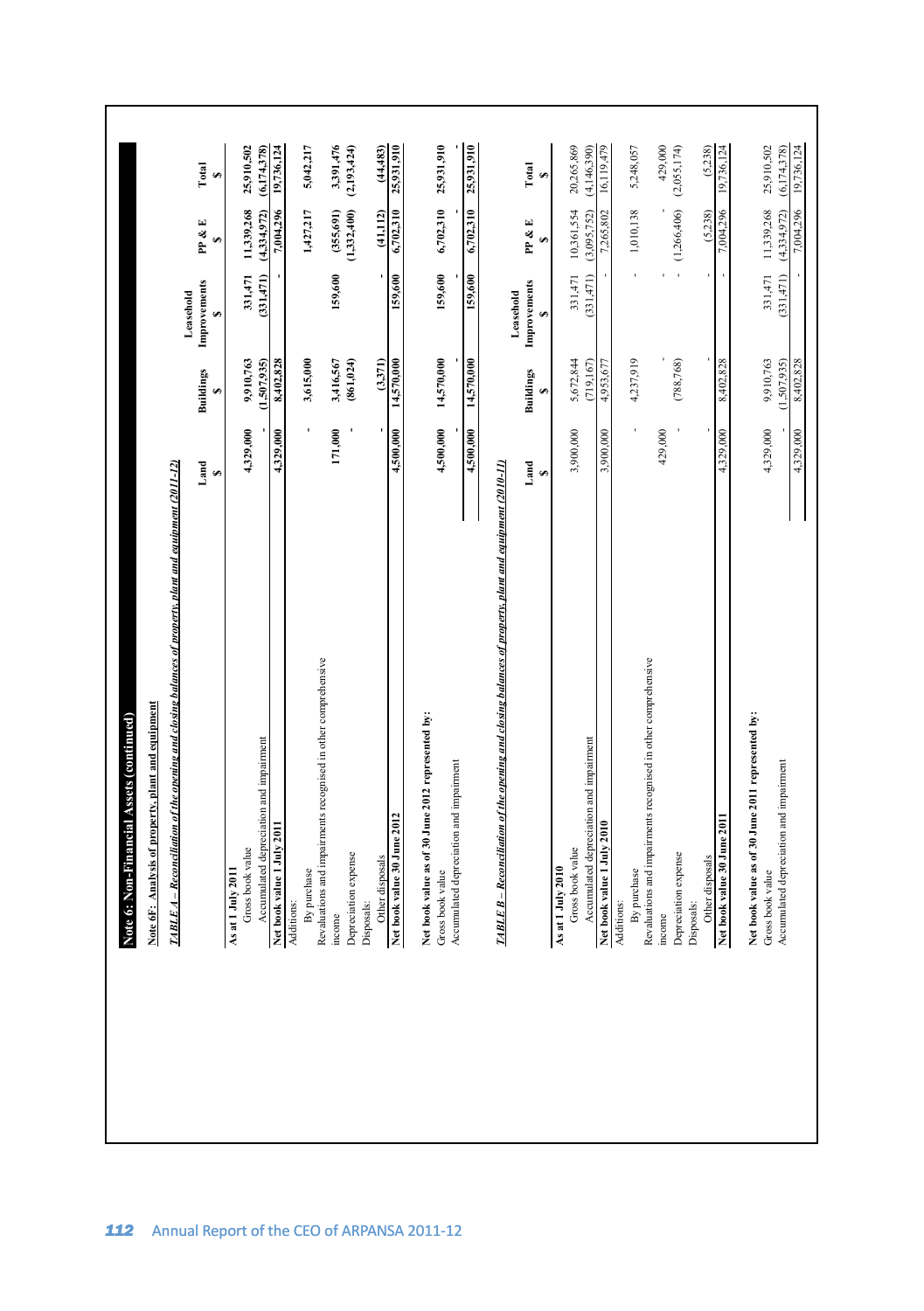Note 6: Non-Financial Assets (continued) **Note 6: Non-Financial Assets (continued)** Note 6G: Intangible

| Note 6G: Intangibles                                                                 |                                                 |                                         |                                                  |               |
|--------------------------------------------------------------------------------------|-------------------------------------------------|-----------------------------------------|--------------------------------------------------|---------------|
| TABLE A: Reconciliation of the opening and closing balances of intangibles (2011-12) |                                                 |                                         |                                                  |               |
|                                                                                      | internally developed<br>Computer software<br>s, | Computer<br>purchased<br>software<br>s, | Trademarks<br>intangibles-<br><b>Other</b><br>G, | Total<br>GA,  |
| As at 1 July 2011                                                                    |                                                 |                                         |                                                  |               |
| Gross book value                                                                     | 1,013,891                                       | 1,224,837                               | 4,620                                            | 2,243,348     |
| Accumulated amortisation and impairment                                              | (486,393)                                       | (914, 584)                              | (3,461)                                          | 1,404,438)    |
| Net book value 1 July 2011                                                           | 867,738                                         | 310,253                                 | 1,159                                            | 838,910       |
| Additions:                                                                           |                                                 |                                         |                                                  |               |
| By purchase                                                                          | 107,573                                         | 200,892                                 |                                                  | 308,465       |
| Amortisation                                                                         | (202, 885)                                      | (146, 156)                              | (330)                                            | (349,371)     |
| Disposals:                                                                           |                                                 |                                         |                                                  |               |
| Other disposals                                                                      |                                                 | ı                                       | ı                                                |               |
| Net book value 30 June 2012                                                          | 432,186                                         | 364,989                                 | 829                                              | 798,004       |
| Net book value as of 30 June 2012 represented by:<br>Gross book value                | 1,121,464                                       | 1,425,729                               | 4,620                                            | 2,551,813     |
| Accumulated amortisation and impairment                                              | (689, 278)                                      | (1,060,740)                             | (3,791)                                          | (1,753,809)   |
|                                                                                      | 432,186                                         | 364,989                                 | 829                                              | 798,004       |
| TABLE B: Reconciliation of the opening and closing balances of intangibles (2010-11) |                                                 |                                         |                                                  |               |
|                                                                                      | internally developed<br>Computer software       | Computer<br>purchased<br>software       | Trademarks<br>intangibles-<br><b>Other</b>       | Total         |
| As at 1 July 2010                                                                    | s,                                              | s,                                      | $\bullet$                                        | Ģ,            |
| Gross book value                                                                     | 1,021,095                                       | 1,089,952                               | 4,620                                            | 2,115,667     |
| Accumulated amortisation and impairment                                              | (363,824)                                       | (762, 717)                              | (3,131)                                          | (1, 129, 672) |
| Net book value 1 July 2010                                                           | 657,271                                         | 327,235                                 | 1,489                                            | 985,995       |
| Gross book value adjustment                                                          | (7,204)                                         | 7,204                                   |                                                  |               |
| Additions:                                                                           |                                                 |                                         |                                                  |               |
| By purchase                                                                          |                                                 | 159,907                                 |                                                  | 159,907       |
| Amortisation                                                                         | (122, 569)                                      | (182, 992)                              | (330)                                            | (305, 891)    |
| Disposals:                                                                           |                                                 |                                         |                                                  |               |
| Other disposals                                                                      | ł                                               | (1, 101)                                | í                                                | (1,101)       |

 $\Gamma(\mathrm{D}\mathrm{T}^+_{\mathrm{D}})$  -  $\Gamma(\mathrm{D}\mathrm{T}^+_{\mathrm{D}})$  -  $\Gamma(\mathrm{D}\mathrm{T}^+_{\mathrm{D}})$  -  $\Gamma(\mathrm{D}\mathrm{T}^+_{\mathrm{D}})$  -  $\Gamma(\mathrm{D}\mathrm{T}^+_{\mathrm{D}})$  -  $\Gamma(\mathrm{D}\mathrm{T}^+_{\mathrm{D}})$  -  $\Gamma(\mathrm{D}\mathrm{T}^+_{\mathrm{D}})$  -  $\Gamma(\mathrm{D}\mathrm{T}^+_{\mathrm{D}})$  -  $\Gamma(\mathrm{D}\mathrm{T}^+_{\mathrm{D}})$  -  $\Gamma(\mathrm$ **Net book value 30 June 2011 1,159 1,159 1,159 838,910 300,000 1,159 1,159 10,253** 

Î, 527,498

**Net book value as of 30 June 2011 represented by:**

Net book value as of 30 June 2011 represented by:<br>Gross book value<br>Accumulated amortisation and impairment

Gross book value 2,243,348  $\frac{1}{243,348}$ Accumulated anonstisation and impairment (3,4,58,4,96,993) (9,4,584,4,584,4,584,4,584,4,584,4,584,438) (1,404,438) (1,404,438) (1,404,438) (1,404,438) (1,404,438) (1,404,438) (1,404,438) (1,404,438) (1,404,438) (1,404,438)

527,498 310,253 1,159 838,910

6511

 $2,243,348$ <br>(1,404,438)<br>838,910

 $4,620$ <br>(3,461)

 $\begin{array}{c} 1,224,837 \\ (914,584) \\ \hline 310,253 \end{array}$ 

 $\begin{array}{c} 1,013,891 \\ (486,393) \\ 527,498 \end{array}$ 

838,910

j. ,159

310,253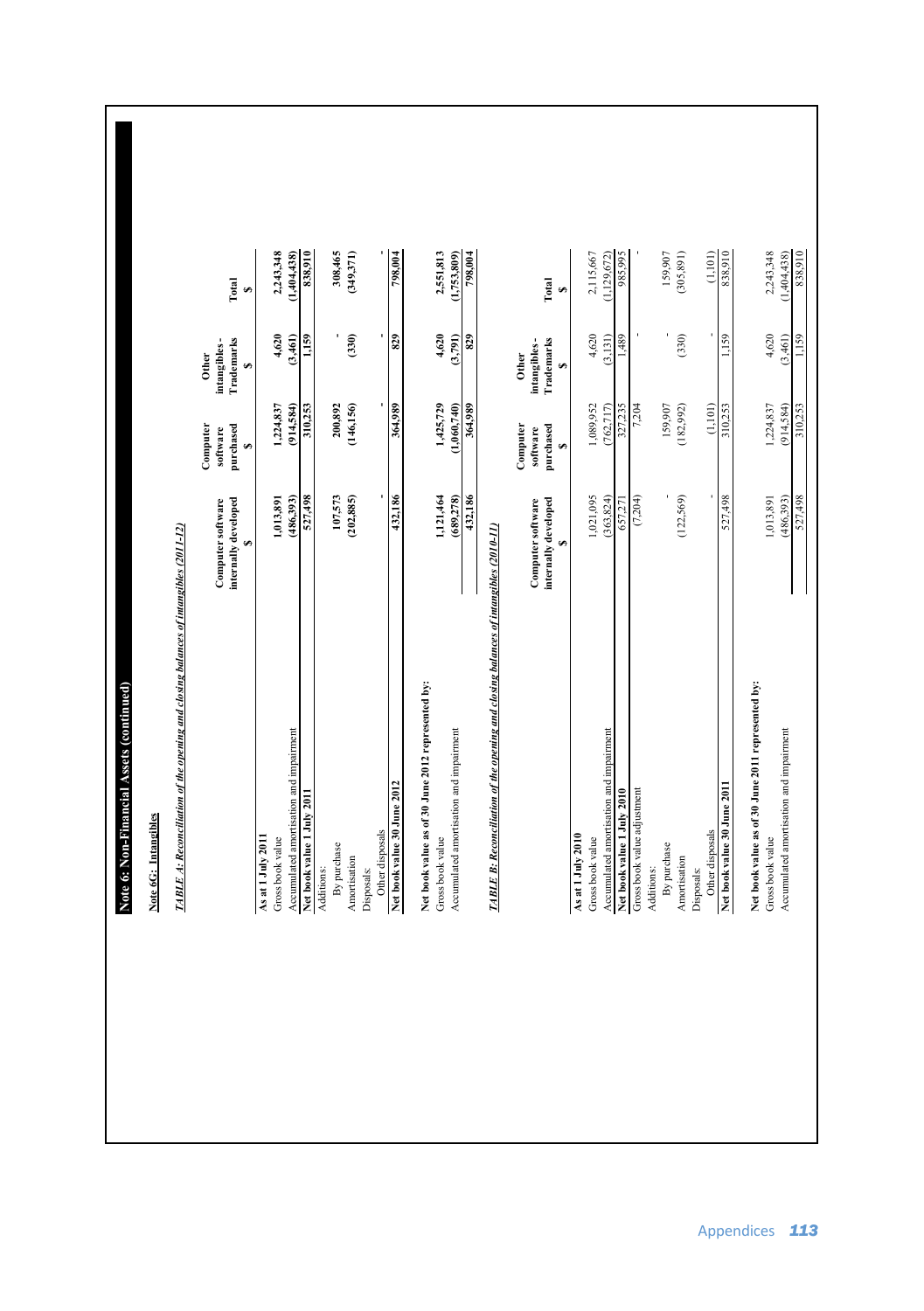# **Note 7: Payables**

|                                                            | 2012      | 2011      |
|------------------------------------------------------------|-----------|-----------|
|                                                            | S         | S         |
| <b>Note 7A: Suppliers</b>                                  |           |           |
| Trade creditors and accruals                               | 1,370,994 | 1,834,516 |
| Operating lease rentals                                    | 7,083     | 5,000     |
| <b>Total supplier payables</b>                             | 1,378,077 | 1,839,516 |
| Supplier payables expected to be settled within 12 months: |           |           |
| <b>External parties</b>                                    | 1,378,077 | 1,839,516 |
| <b>Total supplier payables</b>                             | 1,378,077 | 1,839,516 |
| Settlement is usually made within 30 days.                 |           |           |
| Note 7B: Other payables                                    |           |           |
| Salaries and wages                                         | 353,656   | 478,107   |
| Superannuation                                             | 61,014    | 51,186    |
| Separation and redundancies                                | 281,290   | 209,291   |
| Unearned income                                            | 1,098,404 | 1,620,294 |
| GST payable to the Australian Taxation Office              |           |           |
| Other                                                      | 27,030    | 490,000   |
| <b>Total other payables</b>                                | 1,821,394 | 2,848,878 |
| Other payables are expected to be settled in:              |           |           |
| No more than 12 months                                     | 1,821,394 | 2,639,587 |
| More than 12 months                                        |           | 209,291   |
|                                                            | 1,821,394 | 2,848,878 |

# **Note 8: Provisions**

| <b>Employee provisions</b>                         |           |           |
|----------------------------------------------------|-----------|-----------|
| Leave                                              | 5,228,201 | 4,738,280 |
| <b>Total employee provisions</b>                   | 5,228,201 | 4,738,280 |
| Employee provisions are expected to be settled in: |           |           |
| No more than 12 months                             | 1,021,371 | 938,560   |
| More than 12 months                                | 4,206,830 | 3,799,720 |
| <b>Total employee provisions</b>                   | 5,228,201 | 4,738,280 |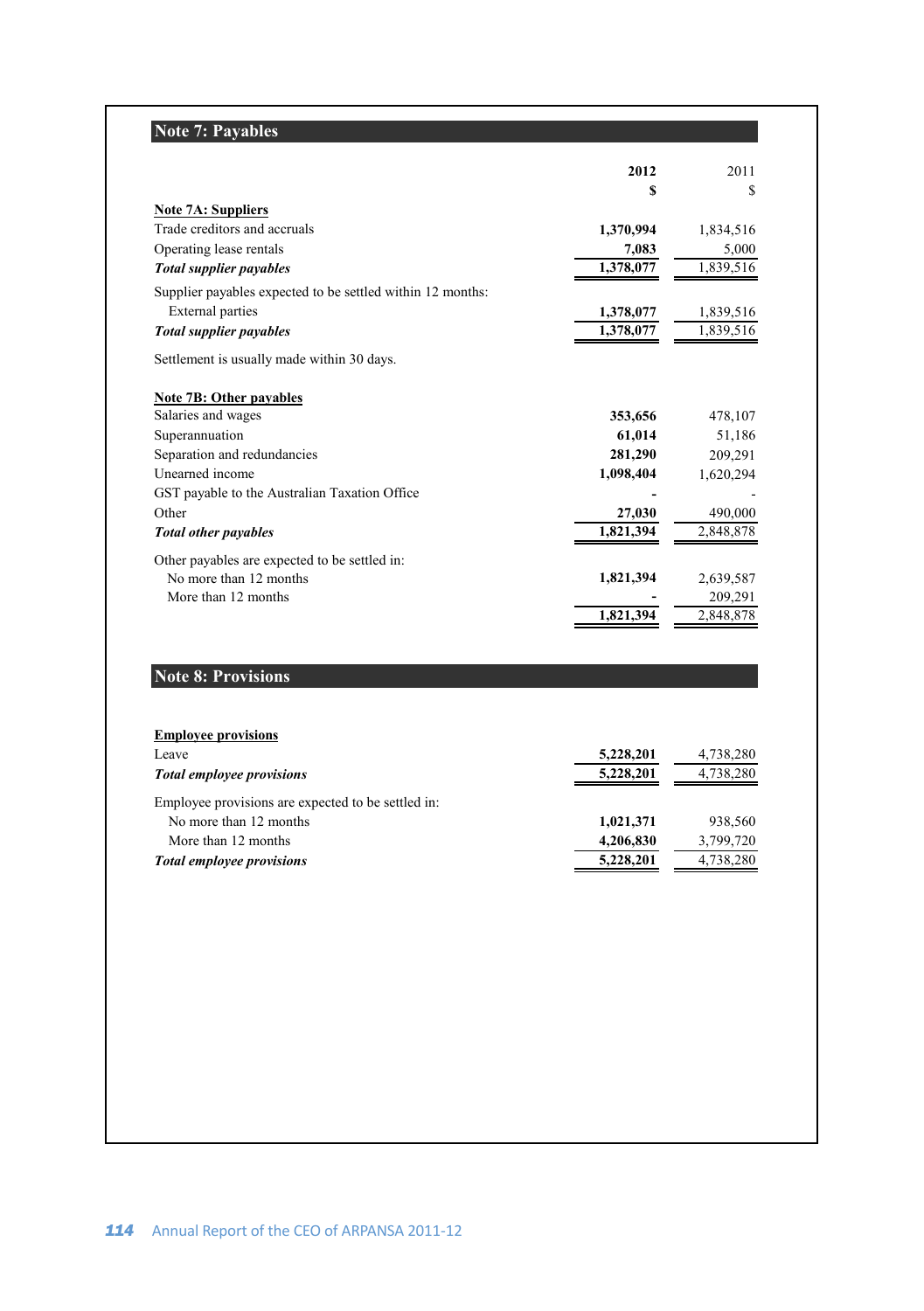| <b>Note 9: Cash Flow Reconciliation</b>                                                           |             |             |
|---------------------------------------------------------------------------------------------------|-------------|-------------|
|                                                                                                   | 2012        | 2011        |
|                                                                                                   | S           | \$          |
| Reconciliation of cash and cash equivalents as per Balance Sheet to<br><b>Cash Flow Statement</b> |             |             |
| Cash and cash equivalents as per:                                                                 |             |             |
| Cash Flow Statement                                                                               | 1,655,881   | 1,601,552   |
| <b>Balance Sheet</b>                                                                              | 1,655,881   | 1,601,552   |
| <b>Difference</b>                                                                                 |             |             |
| Reconciliation of net cost of services to net cash from operating activities:                     |             |             |
| Net cost of services                                                                              | (2,397,940) | (2,329,836) |
| <b>Adjustments for non-cash items</b>                                                             |             |             |
| Depreciation /amortisation                                                                        | 2,542,795   | 2,361,065   |
| Revaluation decrement                                                                             | 39,810      |             |
| Net write down of non-financial assets                                                            | 132,453     | 6,339       |
| <b>Changes in assets / liabilities</b>                                                            |             |             |
| (Increase) / decrease in net receivables                                                          | 3,241,785   | 410,069     |
| (Increase) / decrease in inventories                                                              | 140,779     | (13,694)    |
| (Increase) / decrease in prepayments                                                              | 27,122      | (204,000)   |
| (Increase) / decrease in accrued revenue                                                          | 313,620     | (18,678)    |
| Increase / (decrease) in employee provisions                                                      | 489,921     | 43,798      |
| Increase / (decrease) in supplier payables                                                        | (461, 438)  | 1,238,758   |
| Increase / (decrease) in other payables                                                           | (1,027,485) | 541,380     |
| Net cash from operating activities                                                                | 3,041,422   | 2,035,201   |

# **Note 10: Contingent Liabilities and Assets**

As at 30 June 2012, and 30 June 2011 ARPANSA had no quantifiable, unquantifiable or significant remote contingencies.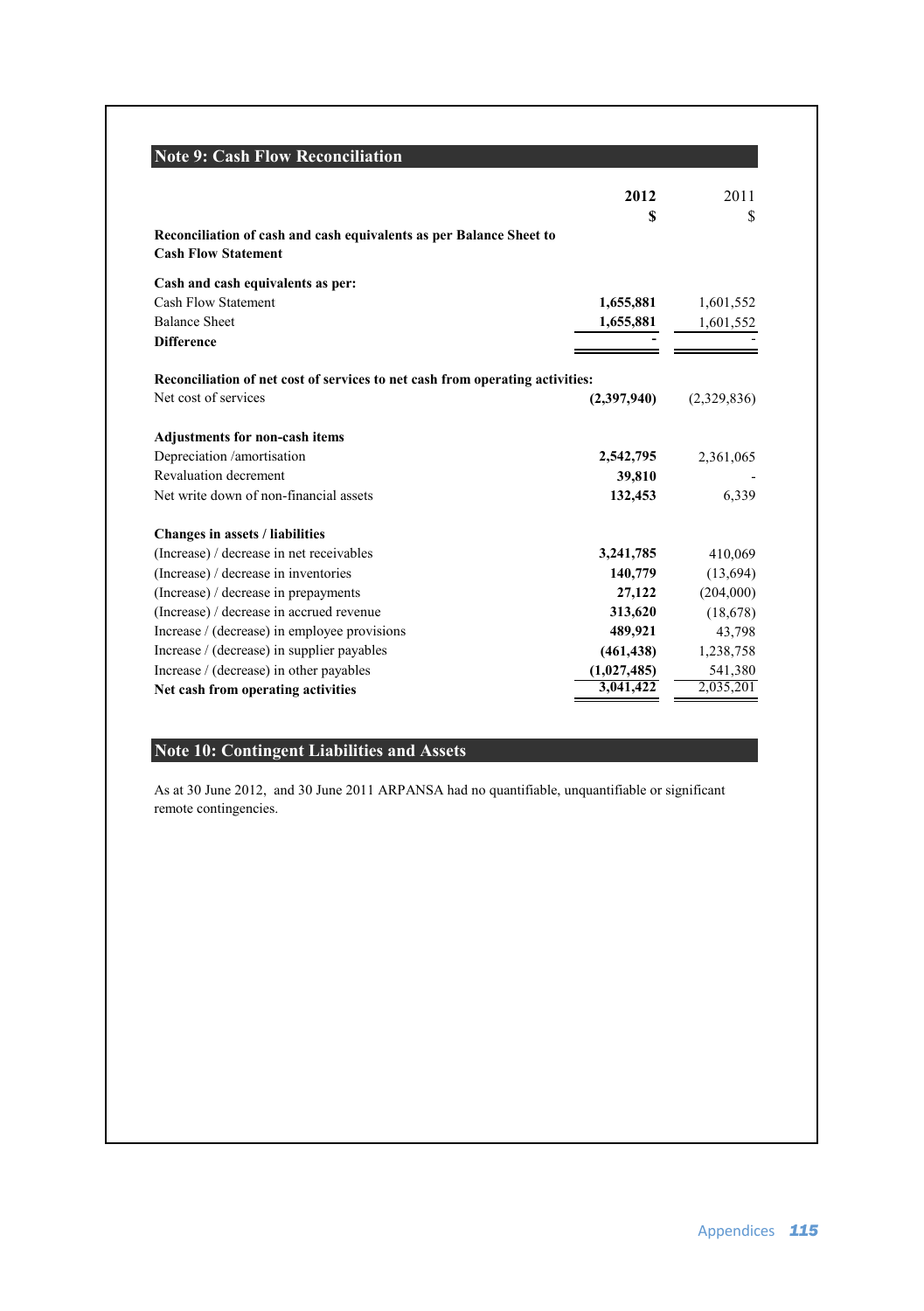# **Note 11: Executive Remuneration**

### **Note 11A: Senior Executive Remuneration Expense for the reporting period**

|                                           | 2012      | 2011      |
|-------------------------------------------|-----------|-----------|
|                                           | S         | \$        |
| Short-term employee benefits:             |           |           |
| Salary                                    | 785,790   | 867,187   |
| Annual leave accrued                      | 28,040    | 20,053    |
| Performance bonuses                       |           | 31,000    |
| Motor vehicle and other allowances        | 101,512   | 123,806   |
| <b>Total Short-term employee benefits</b> | 915,342   | 1,042,046 |
| <b>Post-employment benefits</b>           |           |           |
| Superannuation                            | 146,132   | 138,910   |
| <b>Total post-employment benefits</b>     | 146,132   | 138,910   |
|                                           |           |           |
| Other long-term benefits                  |           |           |
| Long-service leave                        | 56,162    | 64,092    |
| <b>Total other long-term benefits</b>     | 56,162    | 64,092    |
| <b>Termination benefits</b>               |           | 890,944   |
| Total                                     | 1,117,636 | 2,135,992 |

### *Notes:*

1. Note 11A was prepared on an accrual basis (so the performance bonus expenses disclosed above may differ from the cash "Bonus paid" in Note 11B).

2. Note 11A excludes acting arrangements and part-year service where remuneration expensed for a senior executive was less than \$150,000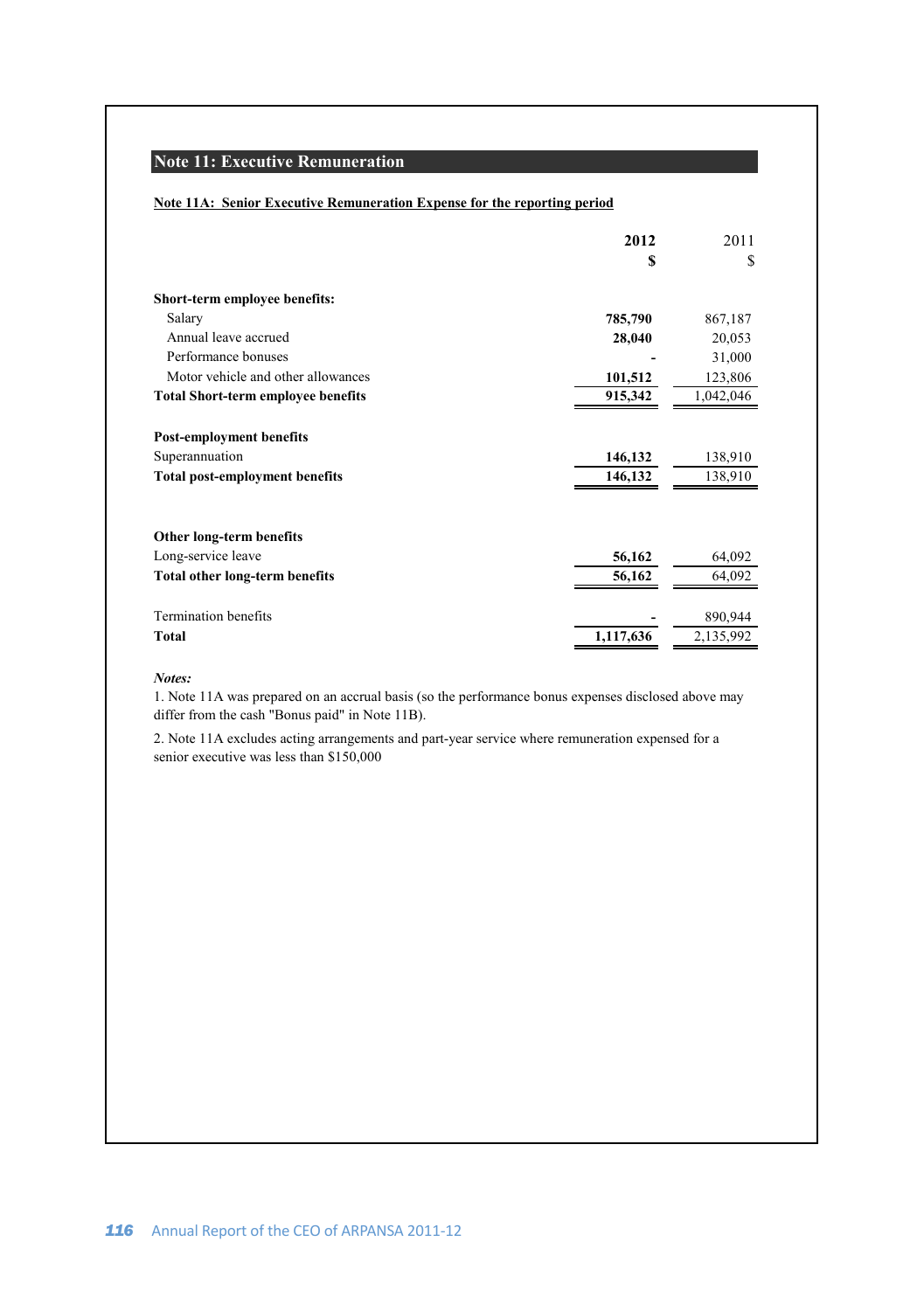| Note 11: Executive Remuneration (continued)                                                                                                                                                                                                                                                                                                        |                  |                |                                   |                             |                              |            |
|----------------------------------------------------------------------------------------------------------------------------------------------------------------------------------------------------------------------------------------------------------------------------------------------------------------------------------------------------|------------------|----------------|-----------------------------------|-----------------------------|------------------------------|------------|
| Note 11B: Average Annual Reportable Remuneration Paid to Substantive Senior Executives During the Reporting Period                                                                                                                                                                                                                                 |                  |                |                                   |                             |                              |            |
|                                                                                                                                                                                                                                                                                                                                                    |                  |                | 2012                              |                             |                              |            |
|                                                                                                                                                                                                                                                                                                                                                    | Senior           | Reportable     | Contributed                       | Reportable                  |                              |            |
| Average annual reportable remuneration                                                                                                                                                                                                                                                                                                             | Executives       | $s$ alar $y^2$ | superannuation <sup>3</sup>       | allowance <sup>4</sup>      | Bonus paid <sup>5</sup>      | Total      |
|                                                                                                                                                                                                                                                                                                                                                    | ż.               |                | G,                                | GA                          | G,                           | G,         |
| Total remuneration (including part-time arrangements):                                                                                                                                                                                                                                                                                             |                  |                |                                   |                             |                              |            |
| \$180,000 to \$209,999                                                                                                                                                                                                                                                                                                                             |                  | 169,964        | 24,176                            | 158                         |                              | 194,298    |
| \$210,000 to \$239,999                                                                                                                                                                                                                                                                                                                             |                  | 154,419        | 75,338                            | 256                         |                              | 230,013    |
| \$240,000 to \$269,999                                                                                                                                                                                                                                                                                                                             |                  | 226,180        | 33,946                            |                             |                              | 260,126    |
| \$300,000 to \$329,999                                                                                                                                                                                                                                                                                                                             |                  | 272,539        | 32,254                            |                             |                              | 304,793    |
| Total                                                                                                                                                                                                                                                                                                                                              |                  |                |                                   |                             |                              |            |
|                                                                                                                                                                                                                                                                                                                                                    |                  |                | 2011                              |                             |                              |            |
|                                                                                                                                                                                                                                                                                                                                                    | Senior           | Reportable     | Contributed                       | Reportable                  |                              |            |
| Average annual reportable remuneration                                                                                                                                                                                                                                                                                                             | Executives<br>ż. | $salary^2$     | superannuation <sup>3</sup><br>Θ. | S<br>allowance <sup>4</sup> | S<br>Bonus paid <sup>5</sup> | Total<br>S |
| Total remuneration (including part-time arrangements):                                                                                                                                                                                                                                                                                             |                  |                |                                   |                             |                              |            |
| \$210,000 to \$239,999                                                                                                                                                                                                                                                                                                                             |                  | 147,006        | 74,921                            | 256                         | 8,000                        | 230,183    |
| \$240,000 to \$269,999                                                                                                                                                                                                                                                                                                                             | $\mathbf{\sim}$  | 219,646        | 31,952                            | $77\,$                      | 4,000                        | 255,675    |
| \$270,000 to \$299,999                                                                                                                                                                                                                                                                                                                             |                  | 244,598        | 22,876                            | 205                         | 15,000                       | 282,679    |
| Total                                                                                                                                                                                                                                                                                                                                              | 4                |                |                                   |                             |                              |            |
| 1. This table reports substantive senior executives who received remuneration during the reporting period. Each row is an averaged figure based on<br>headcount for individuals in the band.<br>Notes:                                                                                                                                             |                  |                |                                   |                             |                              |            |
| a) gross payments (less any bonuses paid, which are separated out and disclosed in the bonus paid column);<br>b) reportable fringe benefits (at the net amount prior to 'grossing up' to account for tax benefits); and<br>2. Reportable salary includes the following:<br>c) exempt foreign employment income.                                    |                  |                |                                   |                             |                              |            |
| 3. The 'contributed superannuation' amount is the average actual superannuation contributions paid to senior executives in that reportable remuneration band<br>during the reporting period, including any salary sacrificed amounts, as per the individuals' payment summary]                                                                     |                  |                |                                   |                             |                              |            |
| 4. Reportable allowances' are the average actual allowances paid as per the 'total allowances' line on individuals' payment summaries.                                                                                                                                                                                                             |                  |                |                                   |                             |                              |            |
| particular band may vary between financial years due to various factors such as individuals commencing with or leaving the entity during the financial<br>5. Bonus paid represents average actual bonuses paid during the reporting period in that reportable remuneration band. The bonus paid within a<br>year.                                  |                  |                |                                   |                             |                              |            |
| 6. Various salary sacrifice arrangements were available to senior executives including superannuation, motor vehicle and expense payment fringe benefits.<br>Salary sacrifice benefits are reported in the 'reportable salary' column, excluding salary sacrificed superamuation, which is reported in the 'contributed<br>superannuation' column. |                  |                |                                   |                             |                              |            |
|                                                                                                                                                                                                                                                                                                                                                    |                  |                |                                   |                             |                              |            |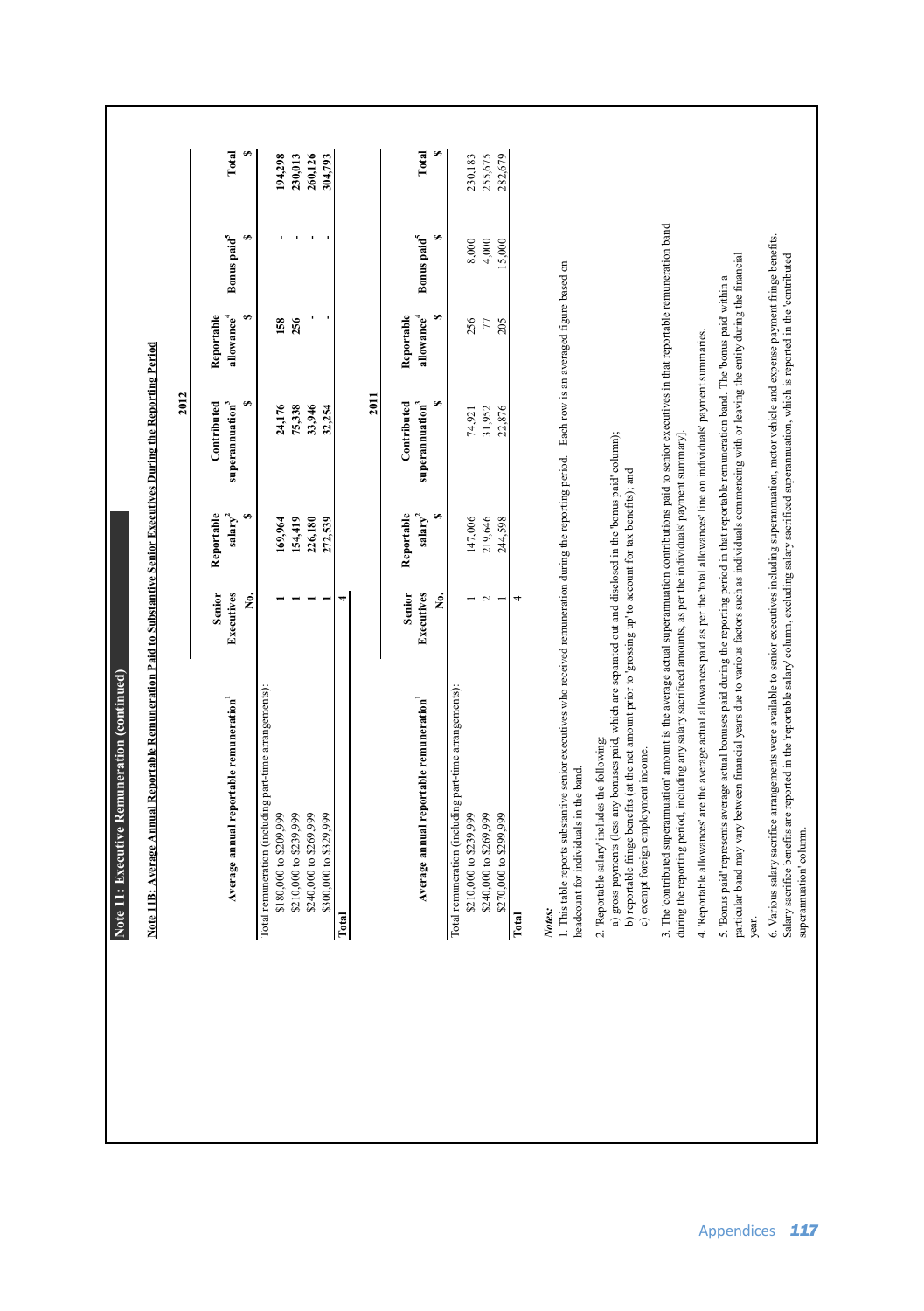| Note 11             | : Executive Remuneration (continued)                                                                                                                                                                                                                                                                                    |              |                                   |                                            |                                      |                         |         |
|---------------------|-------------------------------------------------------------------------------------------------------------------------------------------------------------------------------------------------------------------------------------------------------------------------------------------------------------------------|--------------|-----------------------------------|--------------------------------------------|--------------------------------------|-------------------------|---------|
|                     | Note 11C: Other Highly Paid Staff                                                                                                                                                                                                                                                                                       |              |                                   |                                            |                                      |                         |         |
|                     |                                                                                                                                                                                                                                                                                                                         |              |                                   | 2012                                       |                                      |                         |         |
|                     | Average annual reportable remuneration                                                                                                                                                                                                                                                                                  | Staff        | Reportable<br>salary <sup>2</sup> | Contributed<br>superannuation <sup>3</sup> | Reportable<br>allowance <sup>4</sup> | Bonus paid <sup>5</sup> | Total   |
|                     |                                                                                                                                                                                                                                                                                                                         | Ż.           | GA                                | GA                                         | GA                                   | G,                      |         |
|                     | Total remuneration (including part-time arrangements):                                                                                                                                                                                                                                                                  |              |                                   |                                            |                                      |                         |         |
|                     | \$150,000 to \$179,999                                                                                                                                                                                                                                                                                                  | $\infty$     | 109,862                           | 47,692                                     | 117                                  | 2,750                   | 160,421 |
|                     | \$180,000 to \$209,999                                                                                                                                                                                                                                                                                                  |              | 168,154                           | 22,656                                     | 388                                  | 1,000                   | 192,198 |
|                     | \$210,000 to \$239,999                                                                                                                                                                                                                                                                                                  |              | 188,269                           | 27,098                                     | 582                                  | 1.000                   | 216,949 |
| Total               |                                                                                                                                                                                                                                                                                                                         | $\mathbf{r}$ |                                   |                                            |                                      |                         |         |
|                     |                                                                                                                                                                                                                                                                                                                         |              |                                   | 2011                                       |                                      |                         |         |
|                     |                                                                                                                                                                                                                                                                                                                         |              | Reportable                        | Contributed                                | Reportable                           |                         |         |
|                     | Average annual reportable remuneration                                                                                                                                                                                                                                                                                  | Staff        | $s$ alary $^2$                    | superannuation <sup>3</sup>                | allowance $\phantom{i}^4$            | Bonus paid <sup>5</sup> | Total   |
|                     |                                                                                                                                                                                                                                                                                                                         | ż.           |                                   | GĄ                                         | G)                                   | GĄ                      |         |
|                     | Total remuneration (including part-time arrangements):                                                                                                                                                                                                                                                                  |              |                                   |                                            |                                      |                         |         |
|                     | \$150,000 to \$179,999                                                                                                                                                                                                                                                                                                  |              | 121,668                           | 34,979                                     | 246                                  | 1,220                   | 158,113 |
|                     | \$180,000 to \$209,999                                                                                                                                                                                                                                                                                                  | ς,           | 138,068                           | 55,378                                     | 154                                  | 2,350                   | 195,950 |
| Total               |                                                                                                                                                                                                                                                                                                                         | $\infty$     |                                   |                                            |                                      |                         |         |
| headcount<br>Notes: | . This table reports substantive senior executives who received remuneration during the reporting period. Each row is an averaged figure based on<br>for individuals in the band.                                                                                                                                       |              |                                   |                                            |                                      |                         |         |
|                     | a) gross payments (less any bonuses paid, which are separated out and disclosed in the 'bonus paid' column);<br>b) reportable fringe benefits (at the net amount prior to 'grossing up' to account for tax benefits); and<br>2. Reportable salary' includes the following:<br>c) exempt foreign employment income.      |              |                                   |                                            |                                      |                         |         |
|                     | 3. The 'contributed superannuation' amount is the average actual superannuation contributions paid to senior executives in that reportable remuneration band<br>during the reporting period, including any salary sacrificed amounts, as per the individuals' payment summary].                                         |              |                                   |                                            |                                      |                         |         |
|                     | 4. Reportable allowances' are the average actual allowances paid as per the 'total allowances' line on individuals' payment summaries.                                                                                                                                                                                  |              |                                   |                                            |                                      |                         |         |
| band may            | 5. Bonus paid' represents average actual bonuses paid during the reporting period in that reportable remuneration band. The 'bonus paid' within a particular<br>vary between financial years due to various factors such as individuals commencing with or leaving the entity during the financial year.                |              |                                   |                                            |                                      |                         |         |
|                     | 6. Various salary sacrifice arrangements were available to senior executives including superamuation, motor vehicle and expense payment fringe benefits.<br>Salary sacrifice benefits are reported in the 'reportable salary' column, excluding salary sacrificed superannuation, which is reported in the 'contributed |              |                                   |                                            |                                      |                         |         |
|                     | superannuation' column.                                                                                                                                                                                                                                                                                                 |              |                                   |                                            |                                      |                         |         |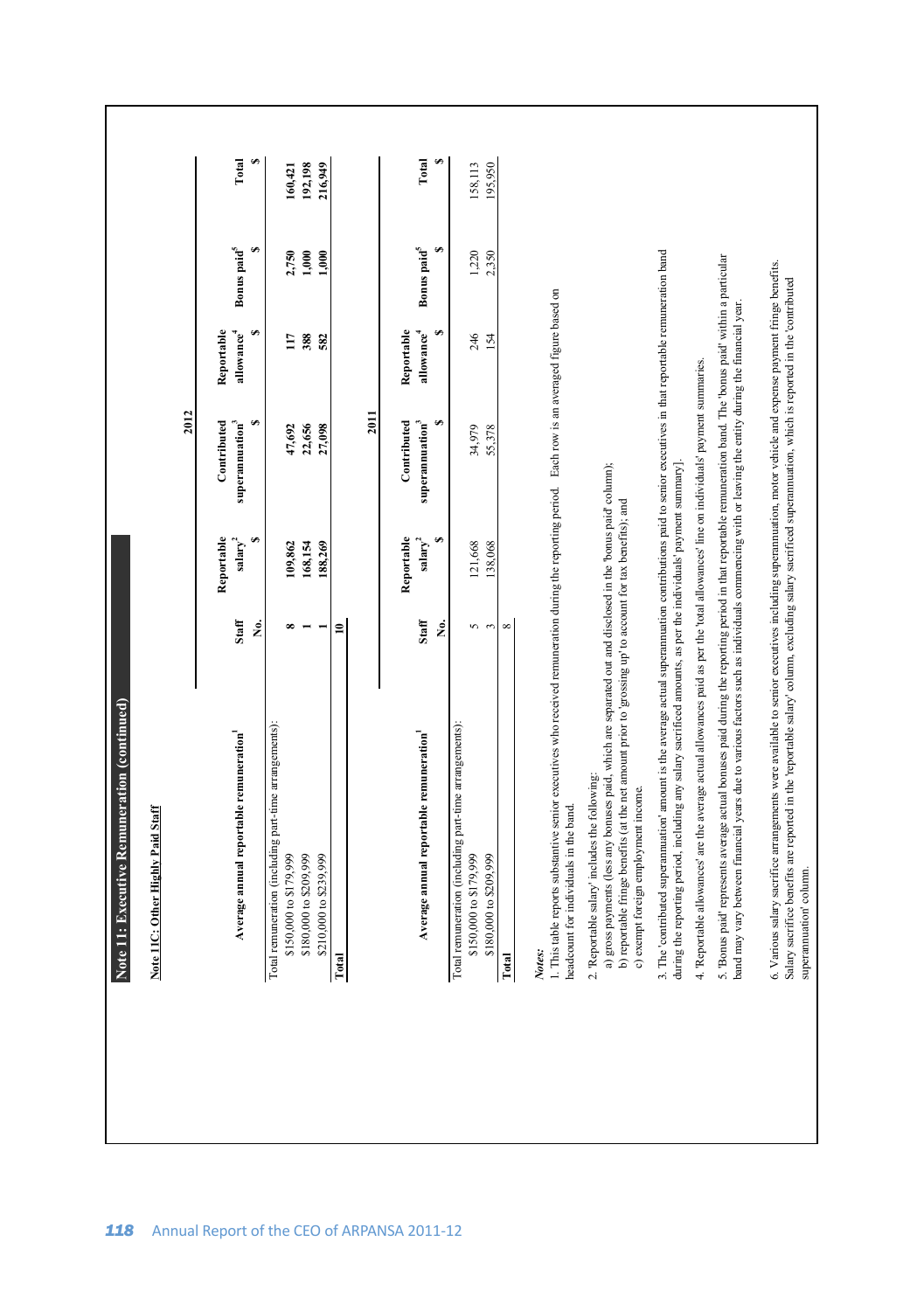|                                                                                                                                          | 2012   | 2011             |
|------------------------------------------------------------------------------------------------------------------------------------------|--------|------------------|
|                                                                                                                                          | S      | \$               |
| Financial statement audit services were provided free of charge to the<br>Agency.                                                        |        |                  |
| The fair value of the audit services provided was:                                                                                       | 54,250 | 53,000<br>53.000 |
| No other services were provided by the auditors of the financial statements.                                                             |        |                  |
| <b>Note 13: Compensation and Debt Relief</b>                                                                                             |        |                  |
| No payment was provided in special circumstances relating to APS<br>employment pursuant to section 73 of the Public Service Act 1999 (PS |        |                  |
| Act) during the reporting period. (2011: One payment made).                                                                              |        | 100.000          |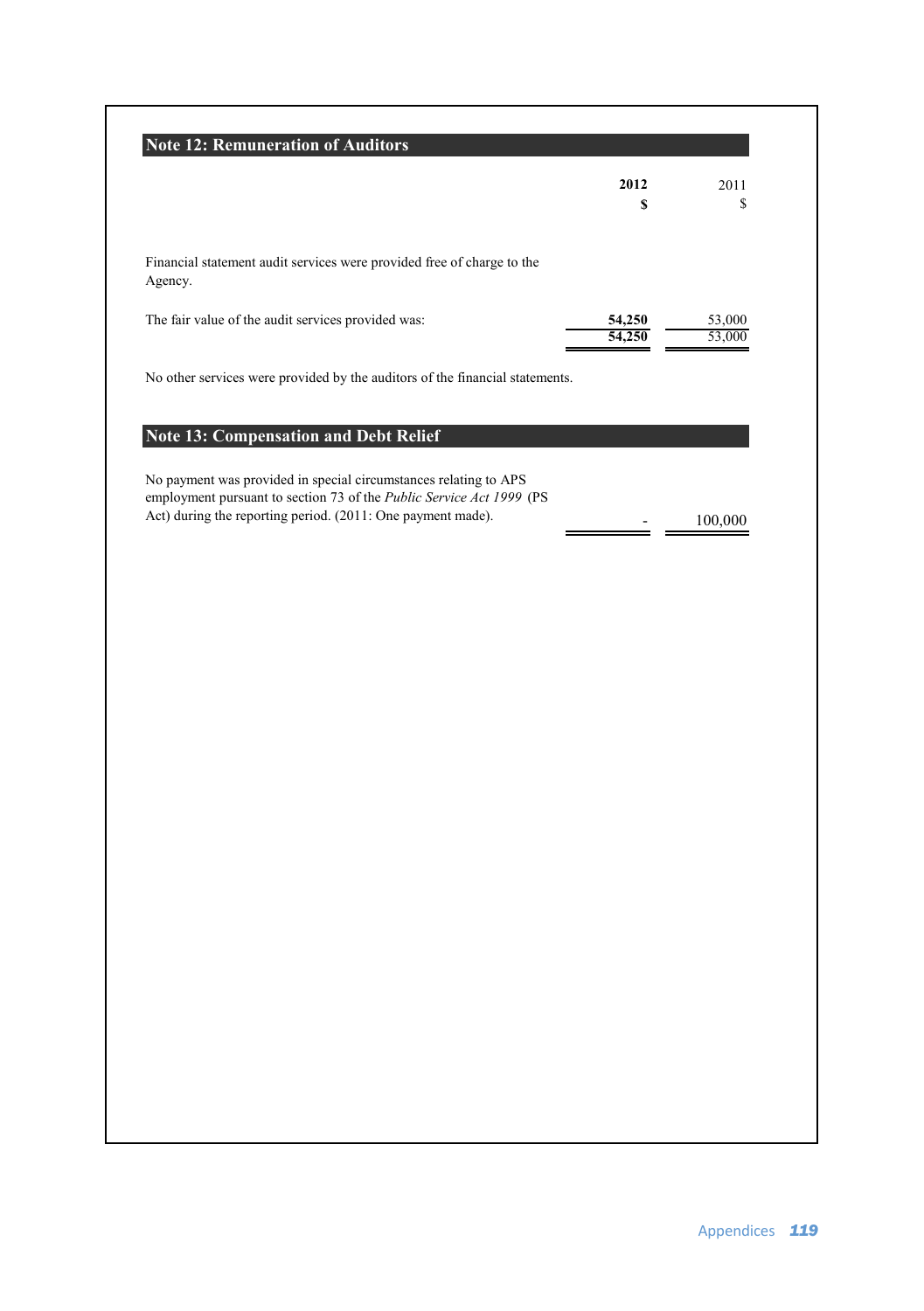# **Note 14: Financial Instruments**

|                                                 | 2012      | 2011      |
|-------------------------------------------------|-----------|-----------|
|                                                 | \$        | S         |
| Note 14A: Categories of financial instruments   |           |           |
| <b>Financial assets</b>                         |           |           |
| Loans and receivables                           |           |           |
| Cash and cash equivalents                       | 1,655,881 | 1,601,552 |
| Trade receivables                               | 956,995   | 2,205,826 |
| Carrying amount of financial assets             | 2.612.876 | 3,807,378 |
| <b>Financial liabilities</b>                    |           |           |
| Other liabilities                               |           |           |
| Trade creditors                                 | 1,035,892 | 781,577   |
| <b>Carrying amount of financial liabilities</b> | 1.035.892 | 781,577   |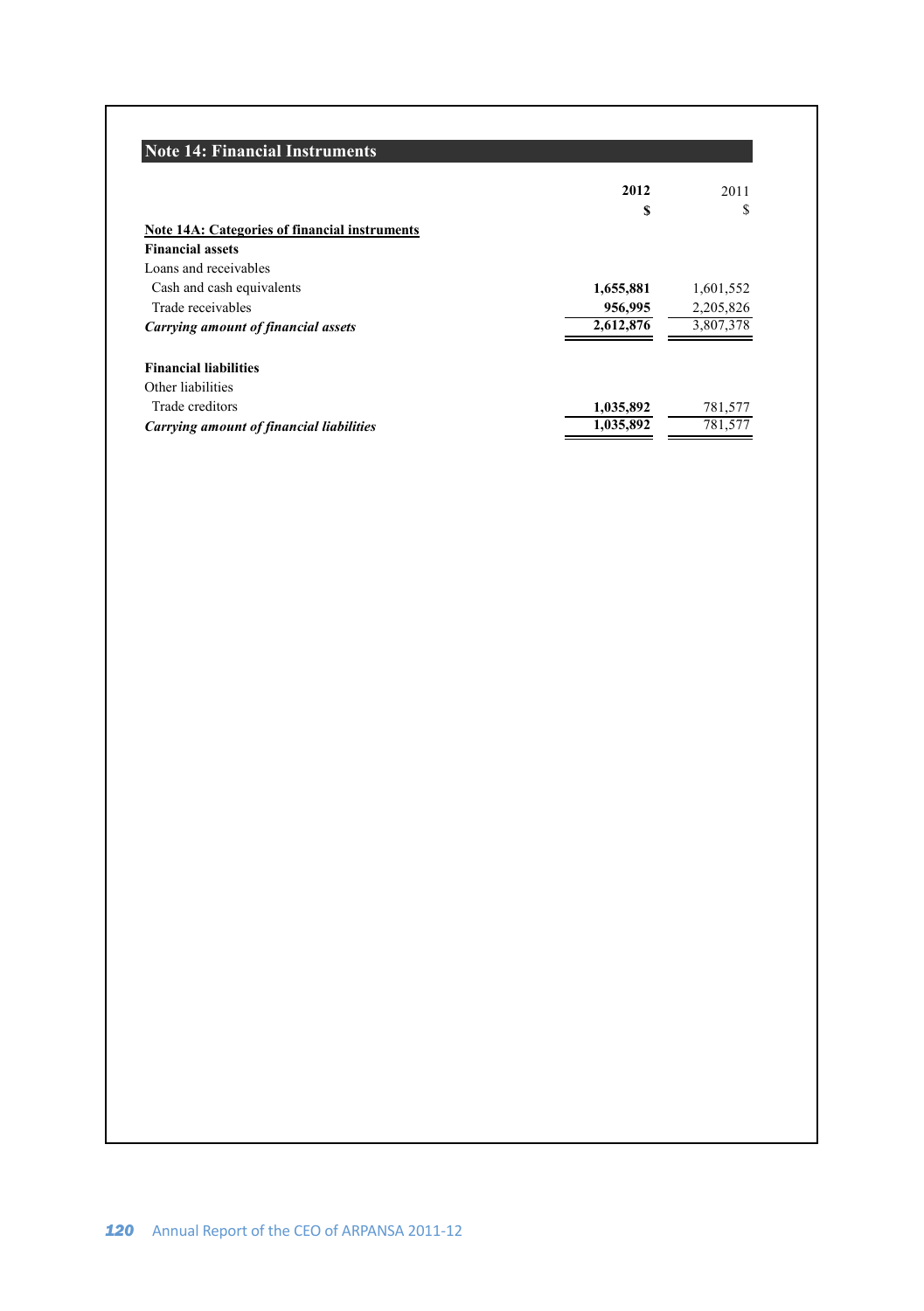**Note 14: Financial Instruments (continued)**

### **Note 14B: Credit risk**

ARPANSA is exposed to minimal credit risk as loans and receivables are cash and trade receivables. The maximum exposure to credit risk is the risk that arises from potential default of a debtor. This amount is equal to the total amount of trade receivables (2012: \$956,999 and 2011:\$2,205,826). ARPANSA has assessed the risk of the default on payment and has allocated \$21,489 in 2012 (2011: \$40,800) to an impairment allowance account.

ARPANSA has policies and procedures that guide employees' debt recovery techniques that are to be applied when debts are past due.

ARPANSA holds no collateral to mitigate against credit risk

The table below shows the credit quality of financial instruments not past due or individually determined as impaired.

|                           | <b>Not Past Due Nor</b><br>Impaired | Not Past Due Nor<br>Impaired | Past due or<br>impaired | Past due or impaired |
|---------------------------|-------------------------------------|------------------------------|-------------------------|----------------------|
|                           | 2012                                | 2011                         | 2012                    | 2011                 |
|                           |                                     |                              |                         |                      |
| Cash and cash equivalent  | 1,655,881                           | 1.601.552                    |                         |                      |
| Trade receivables (gross) | 850,438                             | 393.184                      | 106.557                 | 1.812.642            |
| Total                     | 2,506,319                           | 1,994,736                    | 106.557                 | 1,812,642            |

Ageing of financial assets that are past due but not impaired for 2012

|                              | 0 to 30 | 31 to 60 | 61 to 90 | $90+$ |         |
|------------------------------|---------|----------|----------|-------|---------|
|                              | days    | days     | days     | davs  | Total   |
|                              |         |          |          |       |         |
| <b>Loans and receivables</b> |         |          |          |       |         |
| Trade receivables (gross)    | 93.722  | 12,647   | 188      |       | 106.557 |
| Total                        | 93,722  | 12.647   | 188      |       | 106,557 |

Ageing of financial assets that are past due but not impaired for 2011

|                           | 0 to 30   | 31 to 60 | 61 to 90 | $90+$  |           |
|---------------------------|-----------|----------|----------|--------|-----------|
|                           | days      | davs     | days     | days   | Total     |
|                           |           |          |          |        |           |
| Loans and receivables     |           |          |          |        |           |
| Trade receivables (gross) | 1,723,716 | 53.853   | 19.766   | 15.307 | 1.812.642 |
| Total                     | 1,723,716 | 53.853   | 19.766   | 15.307 | 1.812.642 |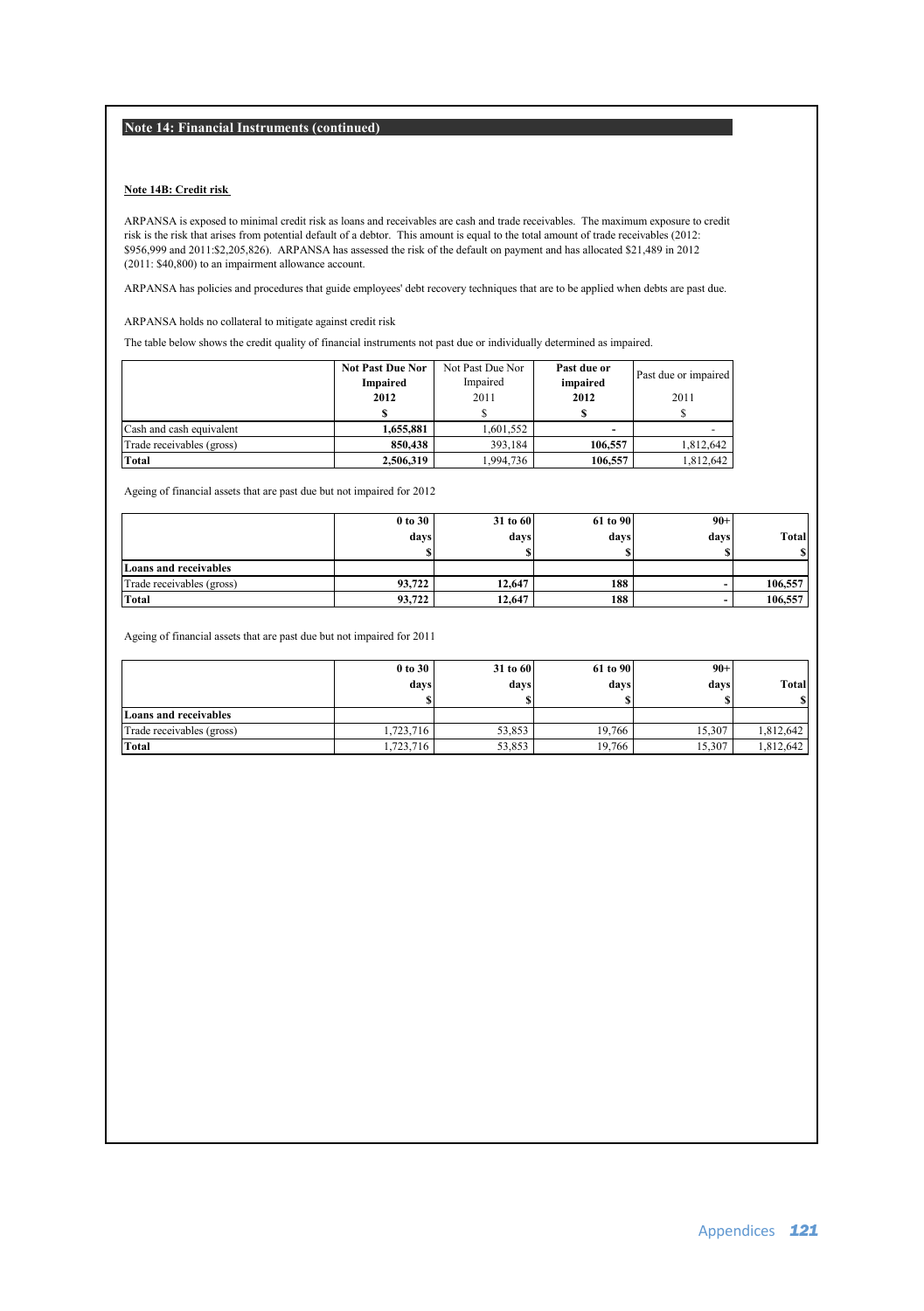### **Note 14: Financial Instruments (continued)**

### **Note 14C: Liquidity risk**

ARPANSA's financial liabilities are trade creditors. The majority of ARPANSA's funding is appropriated from the Australian Government. The Agency manages its budgeted funds to ensure it has adequate funds to meet payments as they fall due. In addition, ARPANSA has policies in place to ensure timely payments are made when due and has no past experience of default. ARPANSA does not expect to have difficulty meeting its financial liabilities as and when they become due and payable.

The following tables illustrates the maturities for non-derivative financial liabilities.

|                 | within 1  | $1$ to $5$ | >5     |           |
|-----------------|-----------|------------|--------|-----------|
|                 | vear      | vears      | vears  | Total     |
|                 | 2012      | 2012       | 2012   | 2012      |
|                 | \$'000    | \$'000     | \$'000 | \$'000    |
| Trade creditors | 1,035,892 | -          |        | 1,035,892 |
| Total           | 1,035,892 | -          |        | 1,035,892 |

|                 | within 1 | 1 to 5 |        |         |
|-----------------|----------|--------|--------|---------|
|                 | year     | vears  | vears  | Total   |
|                 | 2011     | 2011   | 2011   | 2011    |
|                 | \$'000   | \$'000 | \$'000 | \$'000  |
| Trade creditors | 781,577  |        |        | 781,577 |
| Total           | 781,577  | ۰      |        | 781,577 |

ARPANSA has no derivative financial liabilities in both the current and prior year

### **Note 14D: Market Risk**

### Currency Risk

ARPANSA's exposure to "Currency Risk" is minimal as only a small number of contracts are in currencies other than Australian Dollars.

### Interest Rate Risk

ARPANSA's financial instruments are not exposed to interest rate risk.

### Other Price Risk

ARPANSA's financial instruments are not exposed to other price risk.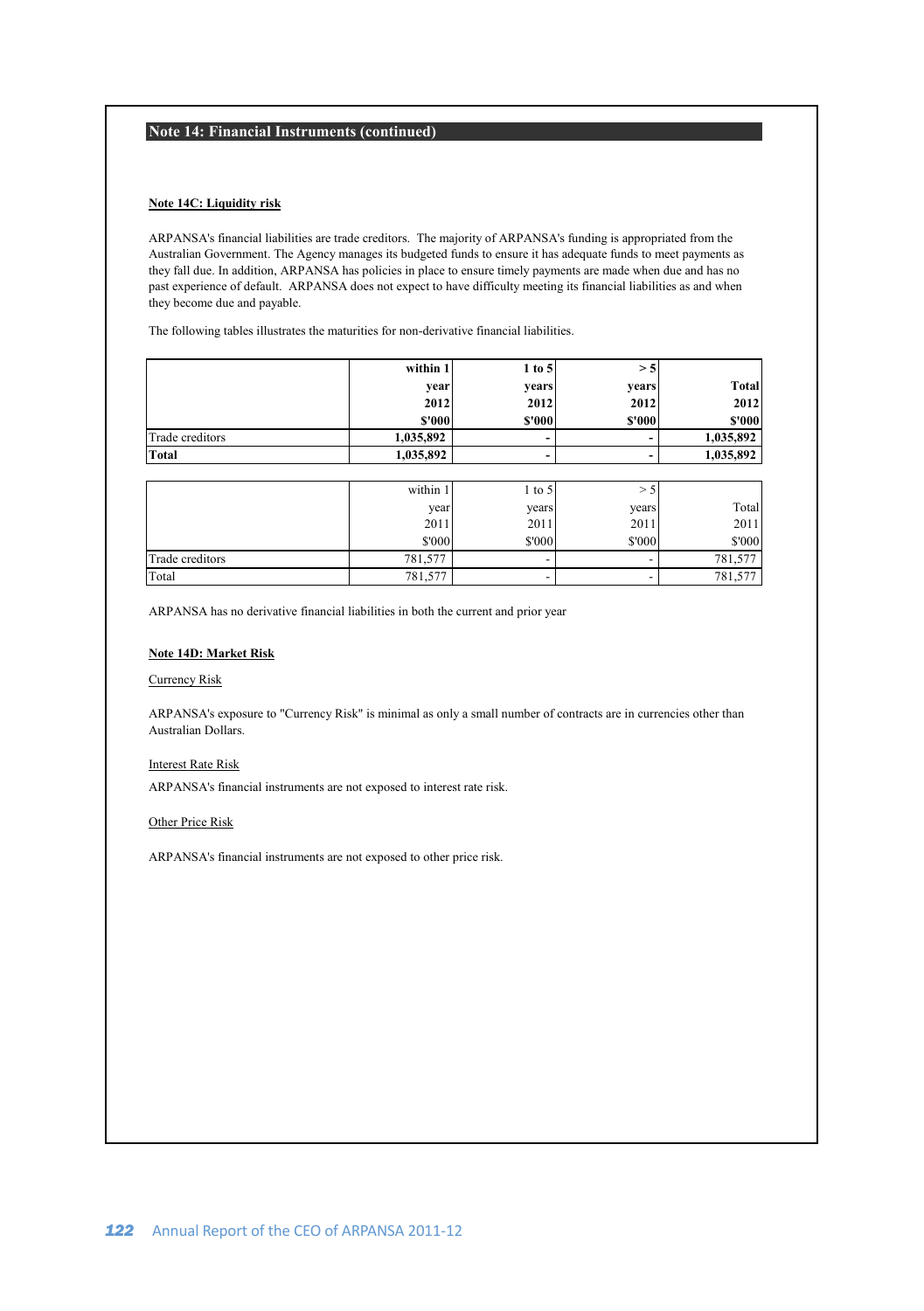Note 15: Appropriations **Note 15: Appropriations**  In accordance with section 56 of the Australian Radiation Protection and Nuclear Safety Act 1998, all monies received by ARPANSA are to be paid into the In accordance with section 56 of the *Australian Radiation Protection and Nuclear Safety Act 1998,* all monies received by ARPANSA are to be paid into the ARPANSA Special Account. Pursuant to this section, all monies paid into this Account are automatically appropriated for the use of ARPANSA. ARPANSA Special Account. Pursuant to this section, all monies paid into this Account are automatically appropriated for the use of ARPANSA.

# Table A: Annual Appropriations ('Recoverable GST exclusive') **Table A: Annual Appropriations ('Recoverable GST exclusive')**

|                           |                   | 2012 Appropriations    |            | Appropriation              |             |
|---------------------------|-------------------|------------------------|------------|----------------------------|-------------|
|                           | Appropriation Act |                        |            | applied in 2012            |             |
|                           |                   | Annual Appropriations  |            | Total (current and         |             |
|                           | Appropriation     | reduced <sup>(1)</sup> |            | appropriation prior years) | Variance    |
|                           |                   |                        |            |                            |             |
| <b>DEPARTMENTAL</b>       |                   |                        |            |                            |             |
| Ordinary annual services  | 18,483,000        |                        | 18,483,000 | (21, 018, 130)             | (2,535,130) |
| Other services            |                   |                        |            |                            |             |
| Equity                    |                   |                        |            |                            |             |
| <b>Total departmental</b> | 18,483,000        |                        |            | $18,483,000$ (21,018,130)  | (2,535,130) |

*Notes:*

departmental appropriation is not required and request the Finance Minister to reduce that appropriation. The reduction in the appropriation is effected by the Finance departmental appropriation is not required and request the Finance Minister to reduce that appropriation. The reduction in the appropriation is effected by the Finance 1. Appropriations reduced under Appropriation Acts (Nos. 1,3 and 5) 2011-12: sections 10,11, 12 and 15 and under Appropriation Acts (Nos. 2,4 and 6) 2011-12: 1. Appropriations reduced under Appropriation Acts (Nos. 1,3 and 5) 2011-12: sections 10,11, 12 and 15 and under Appropriation Acts (Nos. 2,4 and 6) 2011-12: sections 12.13, 14 and 17. Departmental appropriations do not lapse at financial vear-end. However, the responsible Minister may decide that part or all of a sections 12,13, 14 and 17. Departmental appropriations do not lapse at financial year-end. However, the responsible Minister may decide that part or all of a Minister's determination and is disallowable by Parliament. Minister's determination and is disallowable by Parliament.

|                          |                   | 2011 Appropriations                             |               |                                    |             |
|--------------------------|-------------------|-------------------------------------------------|---------------|------------------------------------|-------------|
|                          | Appropriation Act |                                                 |               | Appropriation<br>pplied in 2011    |             |
|                          | Appropriation     | Annual Appropriations<br>reduced <sup>(1)</sup> | appropriation | Total (current and<br>prior years) | Variance    |
|                          |                   |                                                 |               |                                    |             |
| <b>DEPARTMENTAL</b>      |                   |                                                 |               |                                    |             |
| Ordinary annual services | 15,941,000        | (62, 870)                                       | 15,878,130    | (18,660,130)                       | (2,782,000) |
| Other services           |                   |                                                 |               |                                    |             |
| Equity                   |                   |                                                 |               |                                    |             |
| Total departmental       | 15,941,000        | (62, 870)                                       | 15,878,130    | (18,660,130)                       | (2,782,000) |

*Notes:*

departmental appropriation is not required and request the Finance Minister to reduce that appropriation. The reduction in the appropriation is effected by the Finance departmental appropriation is not required and request the Finance Minister to reduce that appropriation. The reduction in the appropriation is effected by the Finance Minister's determination and is disallowable by Parliament. On 30 June 2011, the Finance Minister determined a reduction in departmental appropriations following a Minister's determination and is disallowable by Parliament. On 30 June 2011, the Finance Minister determined a reduction in departmental appropriations following a 1. Appropriations reduced under Appropriation Acts (Nos. 1,3 and 5) 2010-11: sections 10,11, 12 and 15 and under Appropriation Acts (Nos. 2,4 and 6) 2010-11: 1. Appropriations reduced under Appropriation Acts (Nos. 1,3 and 5) 2010-11: sections 10,11, 12 and 15 and under Appropriation Acts (Nos. 2,4 and 6) 2010-11: sections 12,13, 14 and 17. Departmental appropriations do not lapse at financial year-end. However, the responsible Minister may decide that part or all of a sections 12,13, 14 and 17. Departmental appropriations do not lapse at financial year-end. However, the responsible Minister may decide that part or all of a request by the Minister for Health and Ageing. The amount of the reduction determined under Appropriation Act No.1 2010-2011 was: \$62,870. request by the Minister for Health and Ageing. The amount of the reduction determined under Appropriation Act No.1 2010-2011 was: \$62,870.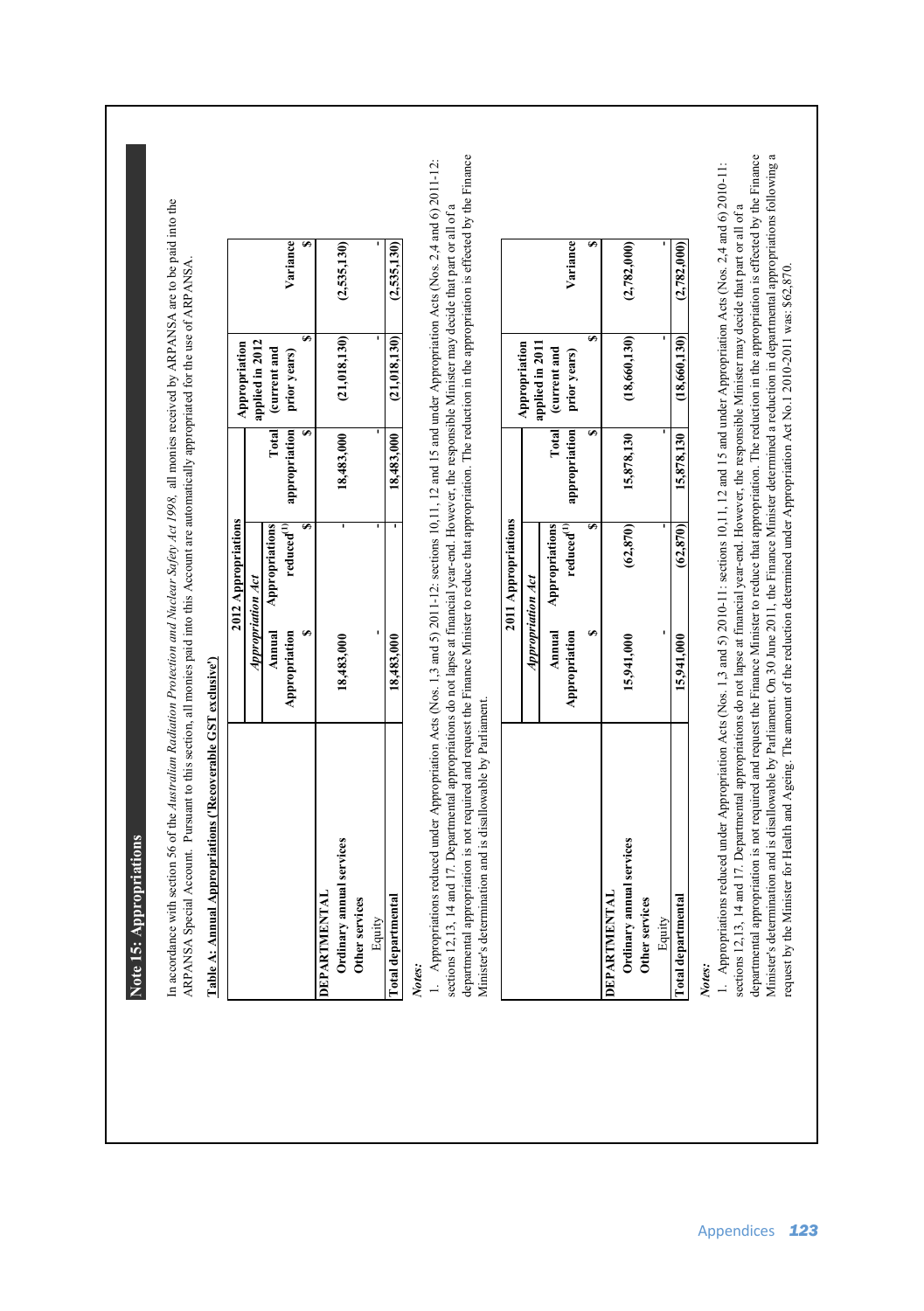|                          |                                             |                                       |                                                                      | 1. Departmental Capital Budgets are appropriated through Appropriation Acts (No.1,3,5). They form part of ordinary amual services, and are not separately identified<br>Notes: |
|--------------------------|---------------------------------------------|---------------------------------------|----------------------------------------------------------------------|--------------------------------------------------------------------------------------------------------------------------------------------------------------------------------|
|                          | 2,143,000                                   | 2,143,000                             | 2,143,000                                                            | Ordinary annual services - Departmental<br>Capital Budget <sup>(1)</sup><br>IMENTAL<br><b>DEPAR</b>                                                                            |
| other purposes<br>\$'000 | $\operatorname{\sf assets}^{(3)}$<br>\$.000 | Appropriations<br>8.000               | reduced $^{\hspace{-0.05cm}(2)}$<br>\$.000<br><b>Budget</b><br>000.5 |                                                                                                                                                                                |
| Payments for             | Payments for<br>non-financial               | <b>Budget</b><br><b>Total Capital</b> | Appropriations<br><b>Annual Capital</b>                              |                                                                                                                                                                                |
|                          |                                             |                                       | Appropriation Act                                                    |                                                                                                                                                                                |
|                          |                                             |                                       | 2011 Capital Budget Appropriations                                   |                                                                                                                                                                                |
|                          |                                             |                                       |                                                                      | Notes:                                                                                                                                                                         |
|                          | 2,353,000                                   | 2,353,000                             | 2,353,000                                                            |                                                                                                                                                                                |
| \$.000                   | \$.000                                      |                                       |                                                                      | Ordinary annual services - Departmental<br>Capital Budget <sup>(1)</sup>                                                                                                       |
| other purposes           | $\operatorname{assets}^{(3)}$               | Appropriations                        | reduced $^{\hspace{-0.05cm}(2)}$<br><b>Budget</b>                    | <b>INTENTAL</b><br><b>DEPAR</b>                                                                                                                                                |
| Payments for             | non-financial                               | <b>Budget</b><br><b>Total Capital</b> |                                                                      |                                                                                                                                                                                |
|                          |                                             |                                       | Appropriations<br><b>Annual Capital</b>                              |                                                                                                                                                                                |
|                          | Payments for                                |                                       | Appropriation Act                                                    |                                                                                                                                                                                |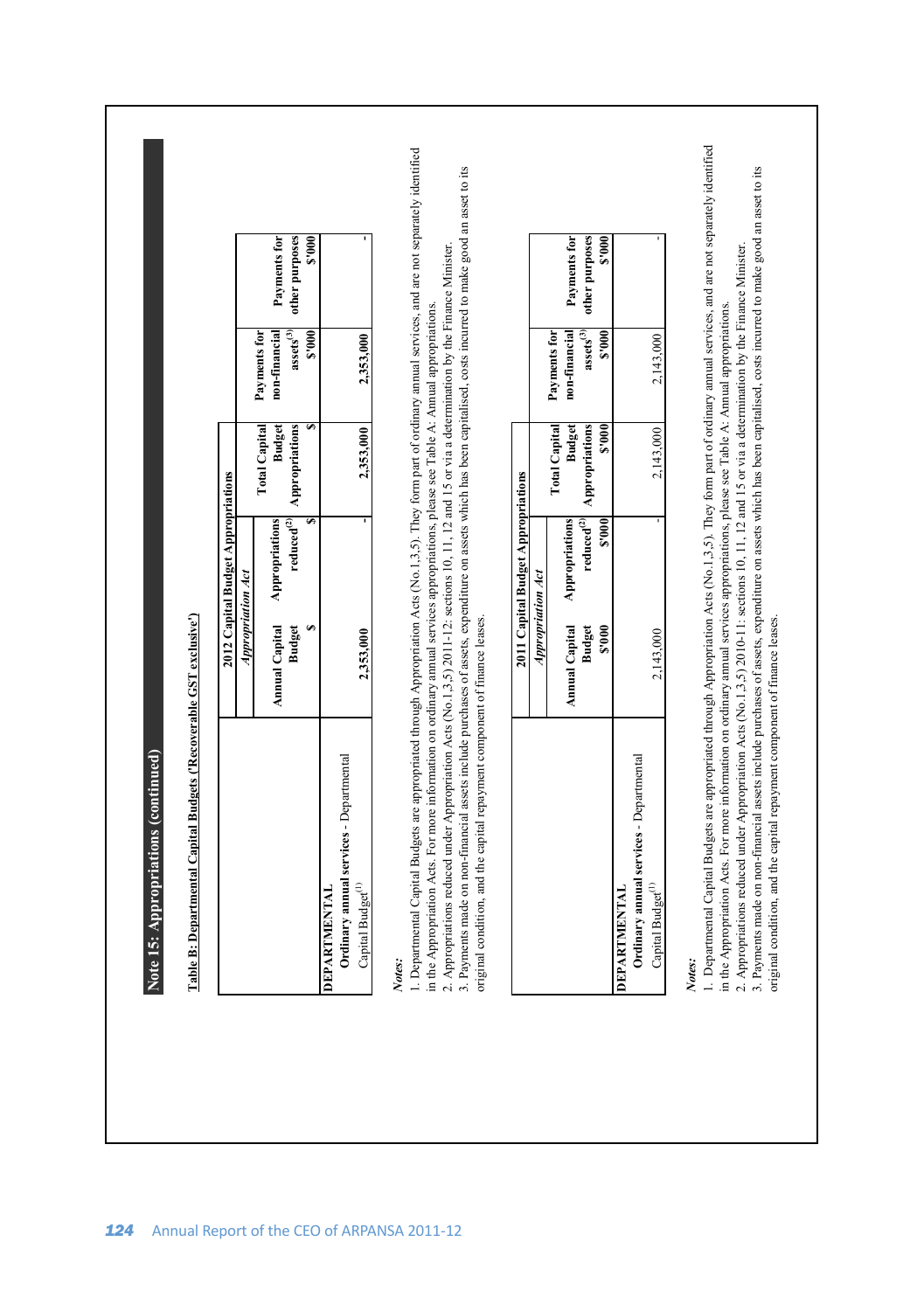$2,535,130$ 2011  $\blacksquare$ 2,535,130 \$ Appropriation Act (No. 1) 2010-11 **-** 2,535,130 Appropriation Act (No. 1) 2011-12 **580,000 -** Total **580,000** 2,535,130 **2012** 2011 **2012**<br>\$  $\overline{\phantom{a}}$ 580,000 580,000 Table C: Unspent Departmental Annual Appropriations ('Recoverable GST exclusive') **Table C: Unspent Departmental Annual Appropriations ('Recoverable GST exclusive')** Note 15: Appropriations (continued) **Note 15: Appropriations (continued) Authority**<br>Appropriation Act (No. 1) 2010-11<br>Appropriation Act (No. 1) 2011-12 Total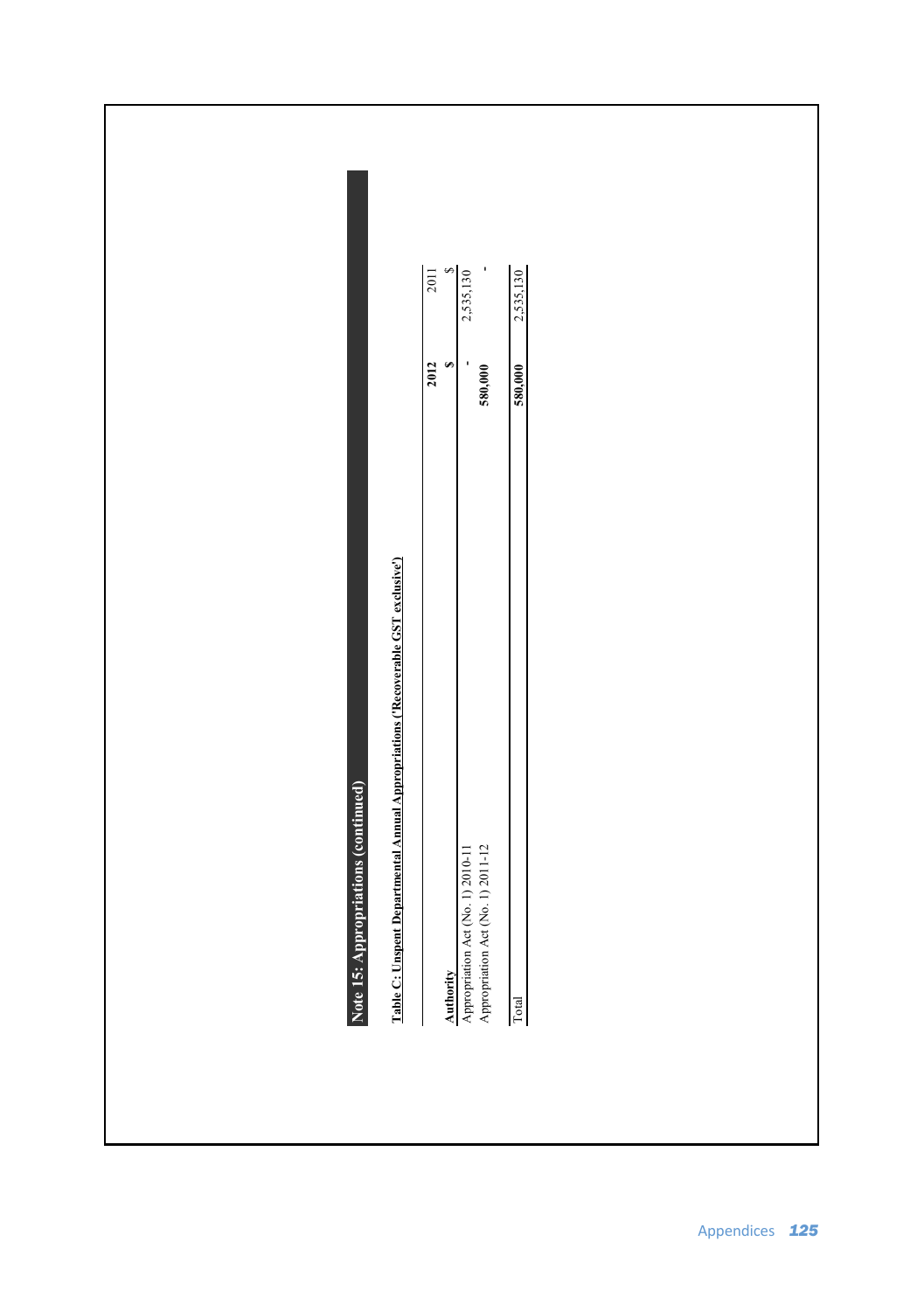# **Note 16: Special Accounts**

|                                                                                                    | 2012           | 2011           |  |
|----------------------------------------------------------------------------------------------------|----------------|----------------|--|
| <b>ARPANSA Special Account (Departmental)</b>                                                      | S              | S              |  |
| Legal Authority: ARPANS Act 1998; s56(4)                                                           |                |                |  |
| Appropriation: Financial Management and Accountability Act 1997; s21                               |                |                |  |
| <i>Purpose</i> : The purpose of the Special Account is set out in the ARPANS Act at section 56(4): |                |                |  |
|                                                                                                    |                |                |  |
| "The purposes of the Special Account are to make payments:                                         |                |                |  |
| (a) to further the object of this Act (as set out in section 3); and                               |                |                |  |
| (b) otherwise in connection with the performance of the CEO's functions under this Act or the      |                |                |  |
| Regulations."                                                                                      |                |                |  |
| <b>Balance brought forward from previous period</b>                                                | 1,601,552      | 2,841,904      |  |
| Appropriations for reporting period                                                                | 20,438,130     | 16,125,000     |  |
| GST credits (FMA Act s30A)                                                                         | 763,107        | 233,595        |  |
| Other receipts                                                                                     | 12,148,793     | 14,259,184     |  |
| <b>Total increase</b>                                                                              | 33,350,030     | 30,617,779     |  |
| <b>Available for payments</b>                                                                      | 34,951,582     | 33,459,683     |  |
| Payments made to employees                                                                         | (17, 443, 603) | (15,849,540)   |  |
| Payments made to suppliers                                                                         | (15, 852, 098) | (16,008,591)   |  |
| <b>Total decrease</b>                                                                              | (33, 295, 701) | (31, 858, 131) |  |
| <b>Total Balance carried to next period</b>                                                        | 1,655,881      | 1,601,552      |  |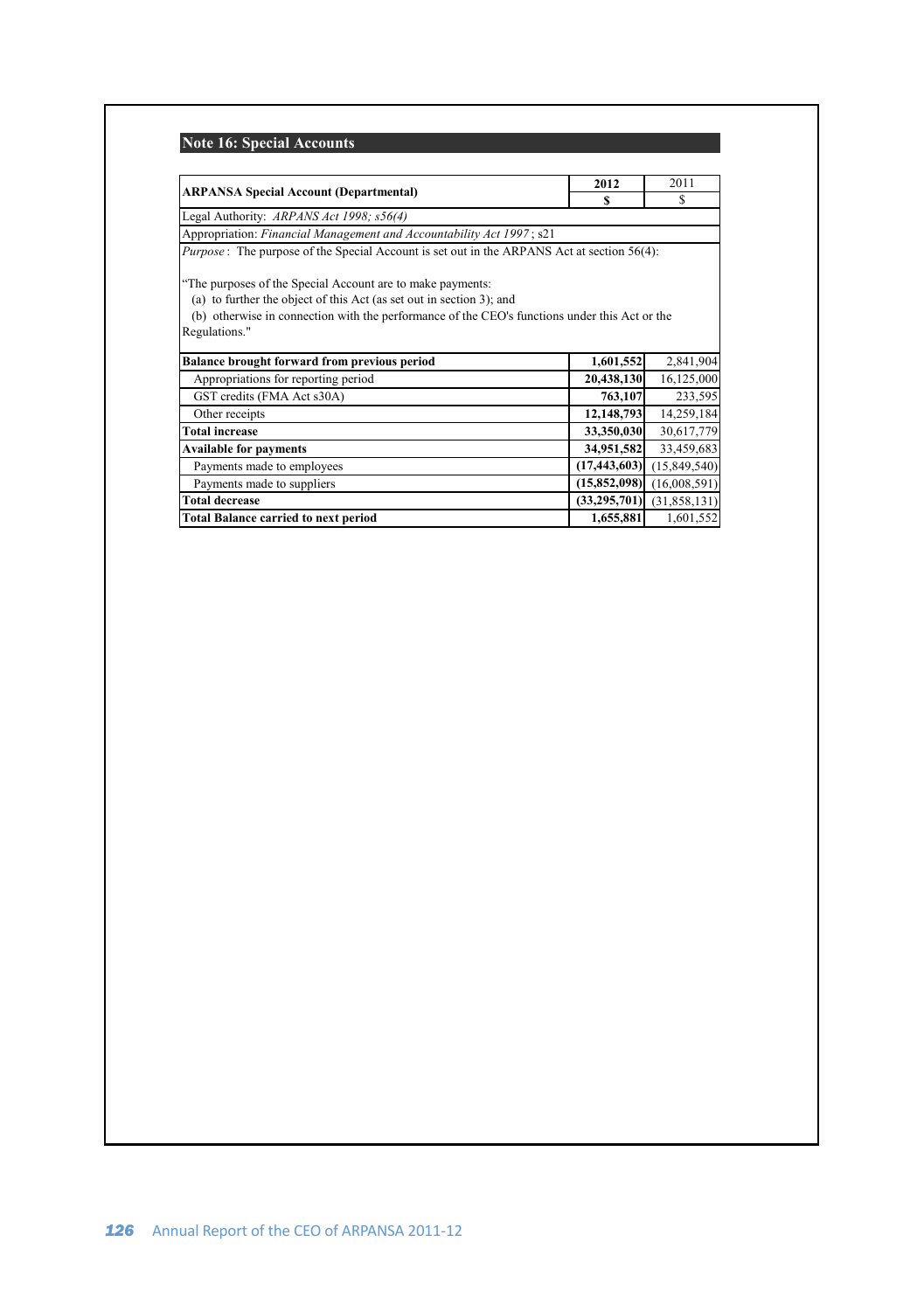### **Note 17: Compliance with Statutory Conditions for Payments from the Consolidated Revenue Fund**

Section 83 of the Constitution provides that no amount may be paid out of the Consolidated Revenue Fund except under an appropriation made by law. The Department of Finance and Deregulation provided information to all agencies in 2011 regarding the need for risk assessments in relation to compliance with statutory conditions on payments from special appropriations, including special accounts.

During 2011-12, the agency completed a review of possible exposure to risk of not compliance with statutory conditions on payments from appropriations. This involved:

• a review of the Australian Radiation Protection and Nuclear Safety Act 1998 and Australian Radiation Protection and Nuclear Safety Regulations 1999; and

• determining the risk of non-compliance by assessing the difficulty of administering the statutory conditions and assessing the extent to which existing payment systems and processes satisfy those conditions

The agency has only one special account involving statutory conditions for payment.

As at 30 June 2012 this work had been completed in respect of all amounts with statutory conditions for payment (representing \$26.4m of total expenditure in 2011-12).

The work has identified no issues of compliance with Section 83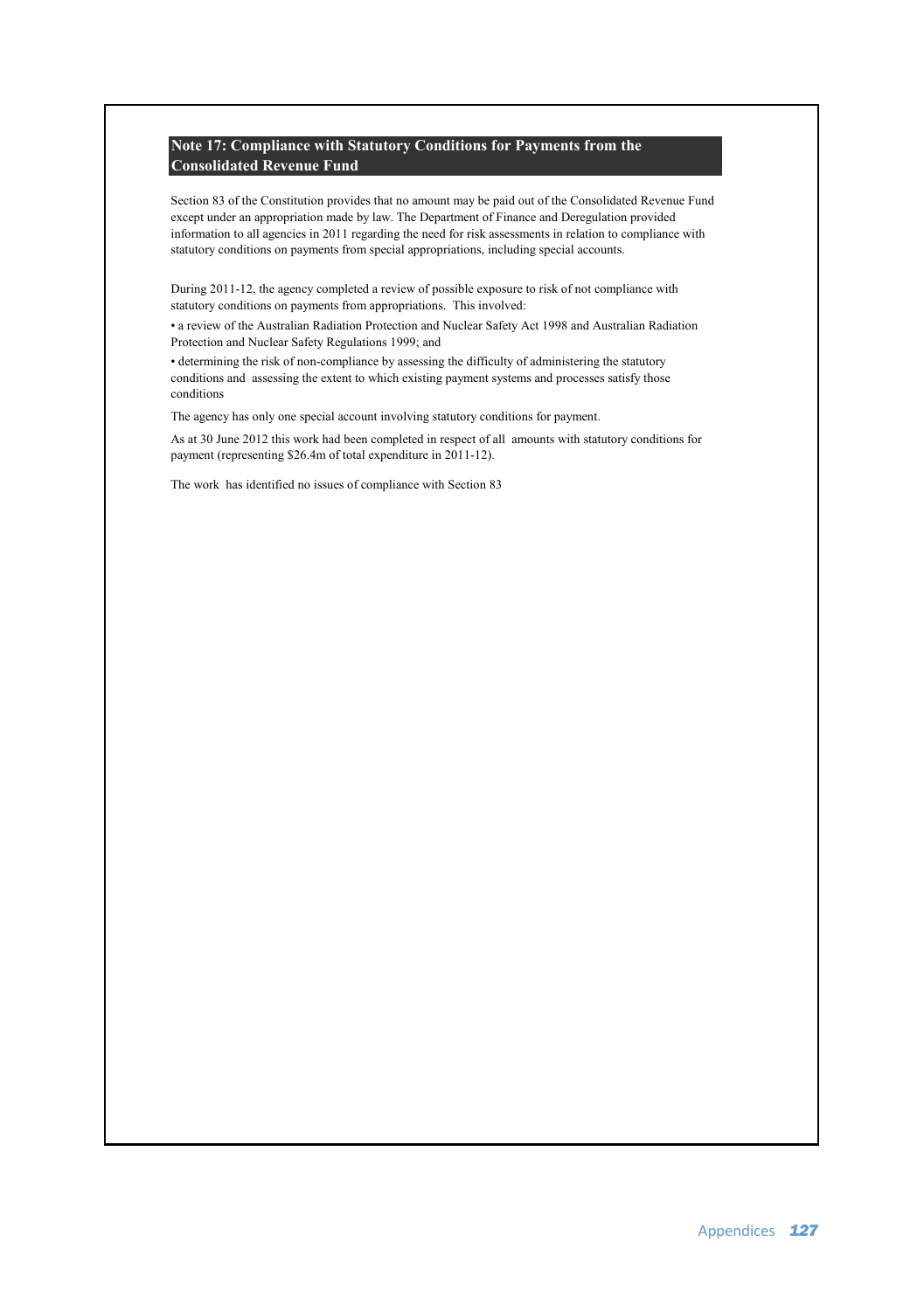### **Note 18: Reporting of Outcomes**

All ARPANSA's transactions fall within Outcome 1, "The Australian people and the environment are protected from the harmful effects of radiation"

### **Note 18A: Net cost of outcome delivery**

|                              | Outcome    |            |
|------------------------------|------------|------------|
|                              | 2012       | 2011       |
|                              |            |            |
| Departmental                 |            |            |
| Expenses                     | 29,136,734 | 29,557,998 |
| Own-source income            | 10.554.544 | 13.440.032 |
| Net cost of outcome delivery | 18,582,190 | 16,117,966 |

Net cost shown include intra-government costs that are eliminated in calculating the actual Budget Outcome.

### **Note 18B: Major classes of departmental expense, income, assets and liabilities by outcome**

|                                     | Outcome    |            |
|-------------------------------------|------------|------------|
|                                     | 2012       | 2011       |
|                                     | S          | S          |
| <b>Expenses</b>                     |            |            |
| Employees                           | 17,917,929 | 16,381,820 |
| Suppliers                           | 8,502,966  | 10,798,810 |
| Depreciation and amortisation       | 2,542,795  | 2,361,065  |
| Write-down and impairment of assets | 172,509    | 15,645     |
| Other expenses                      | 535        | 658        |
| Total                               | 29,136,734 | 29,557,998 |
| Income                              |            |            |
| Revenue from government             | 16,130,000 | 13,735,130 |
| Sales of goods and services         | 6,715,124  | 9,612,120  |
| Licence Fees                        | 3,839,420  | 3,827,912  |
| Other                               | 54,250     | 53,000     |
| Total                               | 26,738,794 | 27,228,162 |
| <b>Assets</b>                       |            |            |
| Cash and cash equivalents           | 1,655,881  | 1,601,552  |
| Trade and other receivables         | 1,610,080  | 4,851,866  |
| Other financial assets              | 81.703     | 395,323    |
| Land and buildings                  | 19,229,600 | 12,731,828 |
| Property, plant and equipment       | 6,702,310  | 7,004,296  |
| Intangibles                         | 798,005    | 838,911    |
| Inventories                         | 1,489,587  | 1,718,336  |
| Other non-financial assets          | 459,488    | 497,198    |
| Total                               | 32,026,654 | 29,639,310 |
| <b>Liabilities</b>                  |            |            |
| Suppliers                           | 1,378,077  | 1,839,516  |
| Other payables                      | 1,821,394  | 2,848,878  |
| <b>Employee provisions</b>          | 5,228,201  | 4,738,280  |
| Total                               | 8,427,672  | 9,426,674  |

Net cost shown include intra-government costs that are eliminated in calculating the actual Budget Outcome.